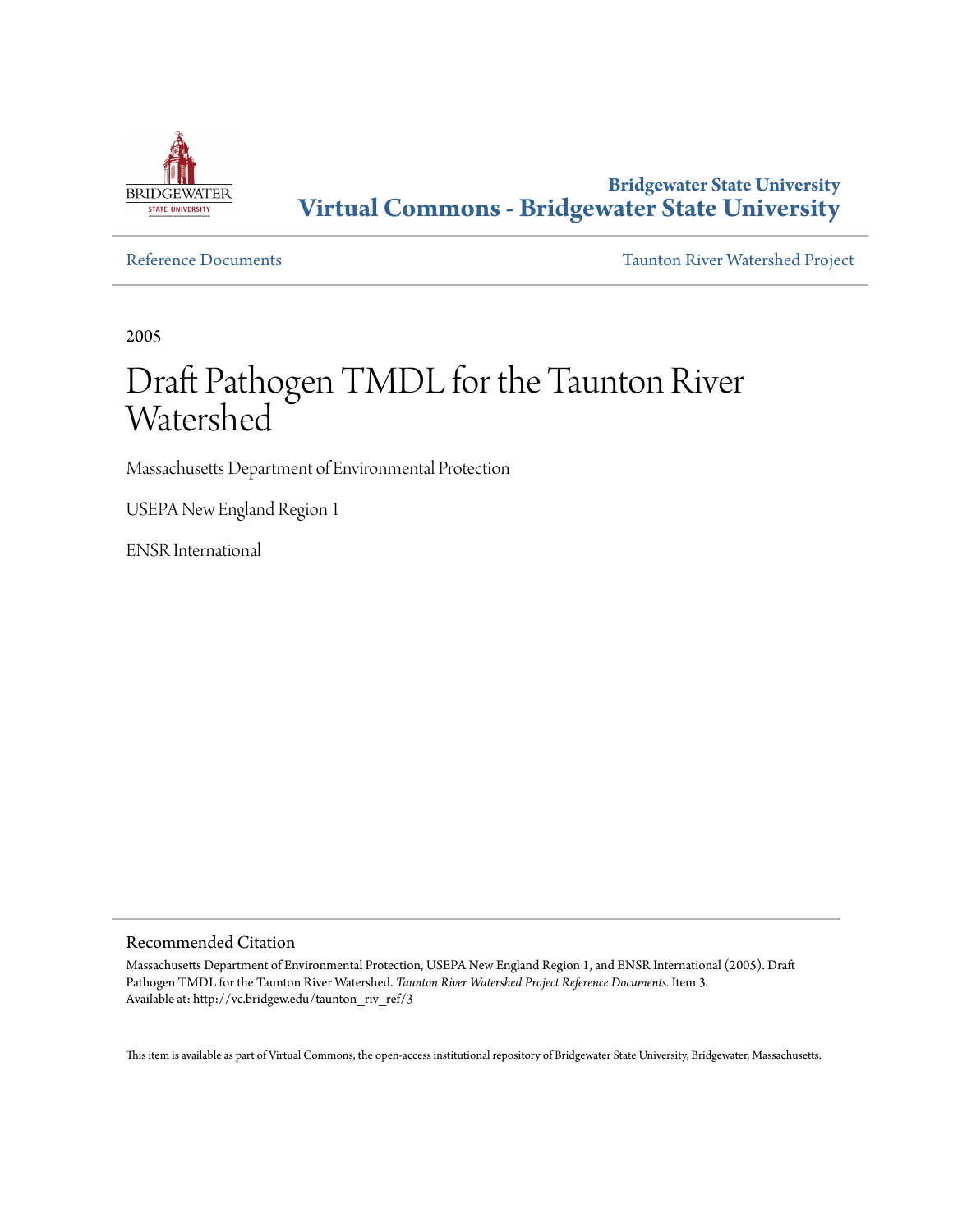# **Draft Pathogen TMDL for the Taunton River Watershed**







#### **Prepared as a cooperative effort by:**

Massachusetts DEP 1 Winter Street Boston, Massachusetts 02108 USEPA New England Region 1 1 Congress Street, Suite 1100 Boston, Massachusetts 02114



ENSR International 2 Technology Park Drive Westford, MA 01886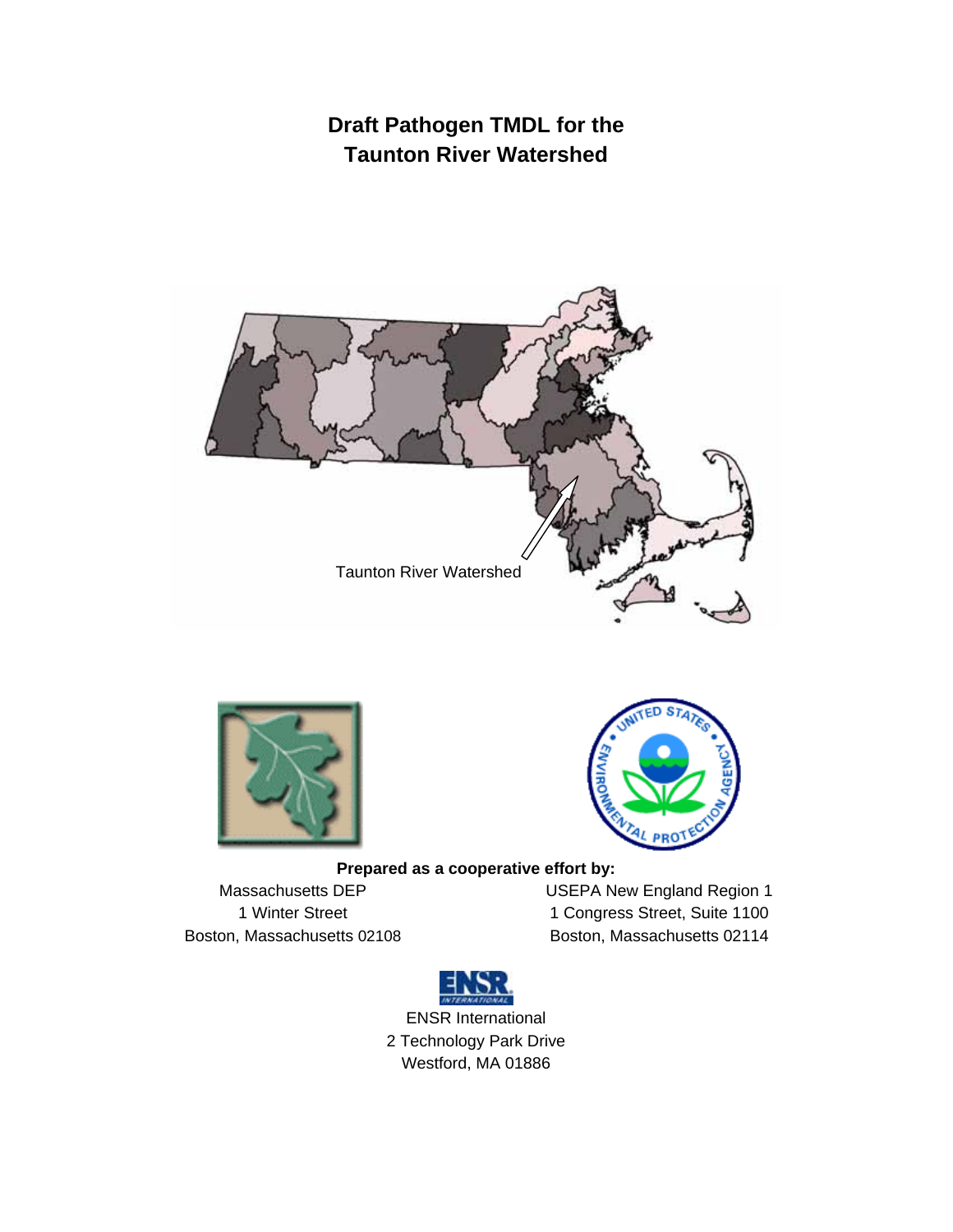#### **NOTICE OF AVAILABILITY**

Limited copies of this report are available at no cost by written request to:

Massachusetts Department of Environmental Protection (MADEP) Division of Watershed Management 627 Main Street Worcester, Massachusetts 01608

This report is also available from MADEP's home page on the World Wide Web.

A complete list of reports published since 1963 is updated annually and printed in July. This list, titled "Publications of the Massachusetts Division of Watershed Management (DWM) – Watershed Planning Program, 1963-(current year)", is also available by writing to the DWM in Worcester.

#### **DISCLAIMER**

References to trade names, commercial products, manufacturers, or distributors in this report constituted neither endorsement nor recommendations by the Division of Watershed Management for use.

Much of this document was prepared using text and general guidance from the previously approved Neponset River Basin and the Palmer River Basin Bacteria Total Maximum Daily Load documents.

#### **Acknowledgement**

This report was developed by ENSR through a partnership with Resource Triangle Institute (RTI) contracting with the United States Environmental Protection Agency (EPA) and the Massachusetts Department of Environmental Protection Agency under the National Watershed Protection Program.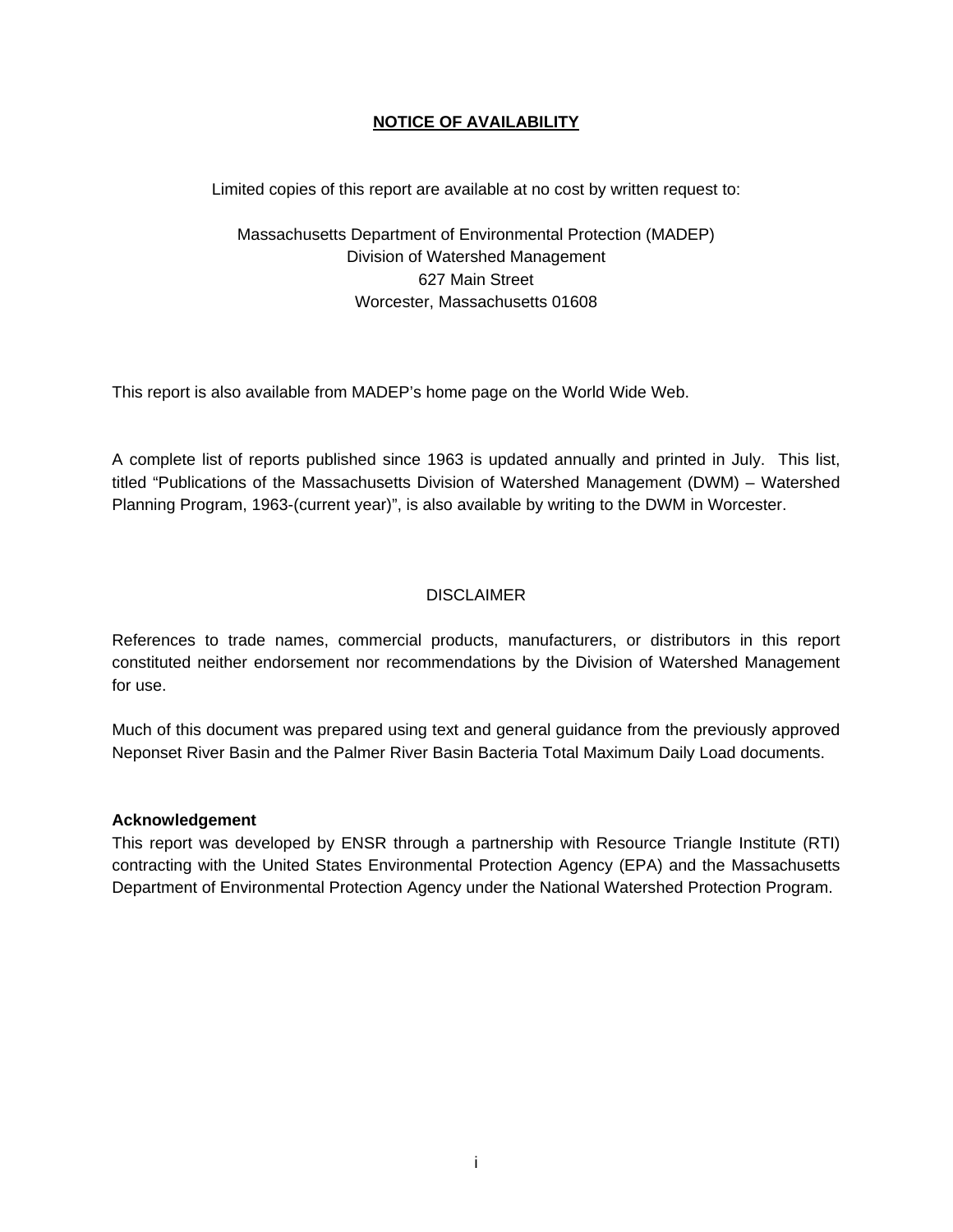## **Draft Total Maximum Daily Loads for Pathogens within the Taunton River Watershed**



| <b>Key Features:</b><br>Location:<br>Land Type:<br>303(d) Listings: | Pathogen TMDL for the Taunton River Watershed<br>EPA Region 1<br><b>New England Coastal</b><br>Pathogens<br>Assonet River (MA62-20);<br>Matfield River (MA62-32);<br>Rumford River (MA62-15) was divided into two segments in the 2001 Water<br>Quality Assessment Report: (MA62-39) and (MA62-40); (MA62-15) no<br>longer exists<br>Salisbury Brook (MA62-08);<br>Salisbury Plain River (MA62-05, MA62-06);<br>Taunton River (MA62-02, MA62-03, MA62-04);<br>Threemile River (MA62-16) was divided into two segments in the 2001<br>Water Quality Assessment Report: (MA62-56) and (MA62-57); (MA62-16)<br>no longer exists<br>Trout Brook (MA62-07);<br>Wading River (MA62-17) was divided into two segments in the 2001 Water<br>Quality Assessment Report: (MA62-47) and (MA62-49); (MA62-17) no<br>longer exists |
|---------------------------------------------------------------------|-----------------------------------------------------------------------------------------------------------------------------------------------------------------------------------------------------------------------------------------------------------------------------------------------------------------------------------------------------------------------------------------------------------------------------------------------------------------------------------------------------------------------------------------------------------------------------------------------------------------------------------------------------------------------------------------------------------------------------------------------------------------------------------------------------------------------|
| <b>Data Sources:</b>                                                | MADEP "Taunton River Watershed 2001 Water Quality Assessment Report"                                                                                                                                                                                                                                                                                                                                                                                                                                                                                                                                                                                                                                                                                                                                                  |
| <b>Data Mechanism:</b>                                              | Massachusetts Surface Water Quality Standards for Fecal Coliform; The<br>Federal BEACH Act; Massachusetts Department of Public Health Bathing<br>Beaches; Massachusetts Division of Marine Fisheries Shellfish Sanitation<br>and Management; Massachusetts Coastal Zone Management                                                                                                                                                                                                                                                                                                                                                                                                                                                                                                                                    |
| <b>Monitoring Plan:</b>                                             | Massachusetts Watershed Five-Year Cycle                                                                                                                                                                                                                                                                                                                                                                                                                                                                                                                                                                                                                                                                                                                                                                               |
| <b>Control Measures:</b>                                            | Watershed Management; Storm Water Management (e.g., illicit discharge<br>removals, public education/behavior modification); CSO & SSO Abatement;<br>Other BMPs; No Discharge Areas; By-laws; Ordinances; Septic System<br>Maintenance/Upgrades                                                                                                                                                                                                                                                                                                                                                                                                                                                                                                                                                                        |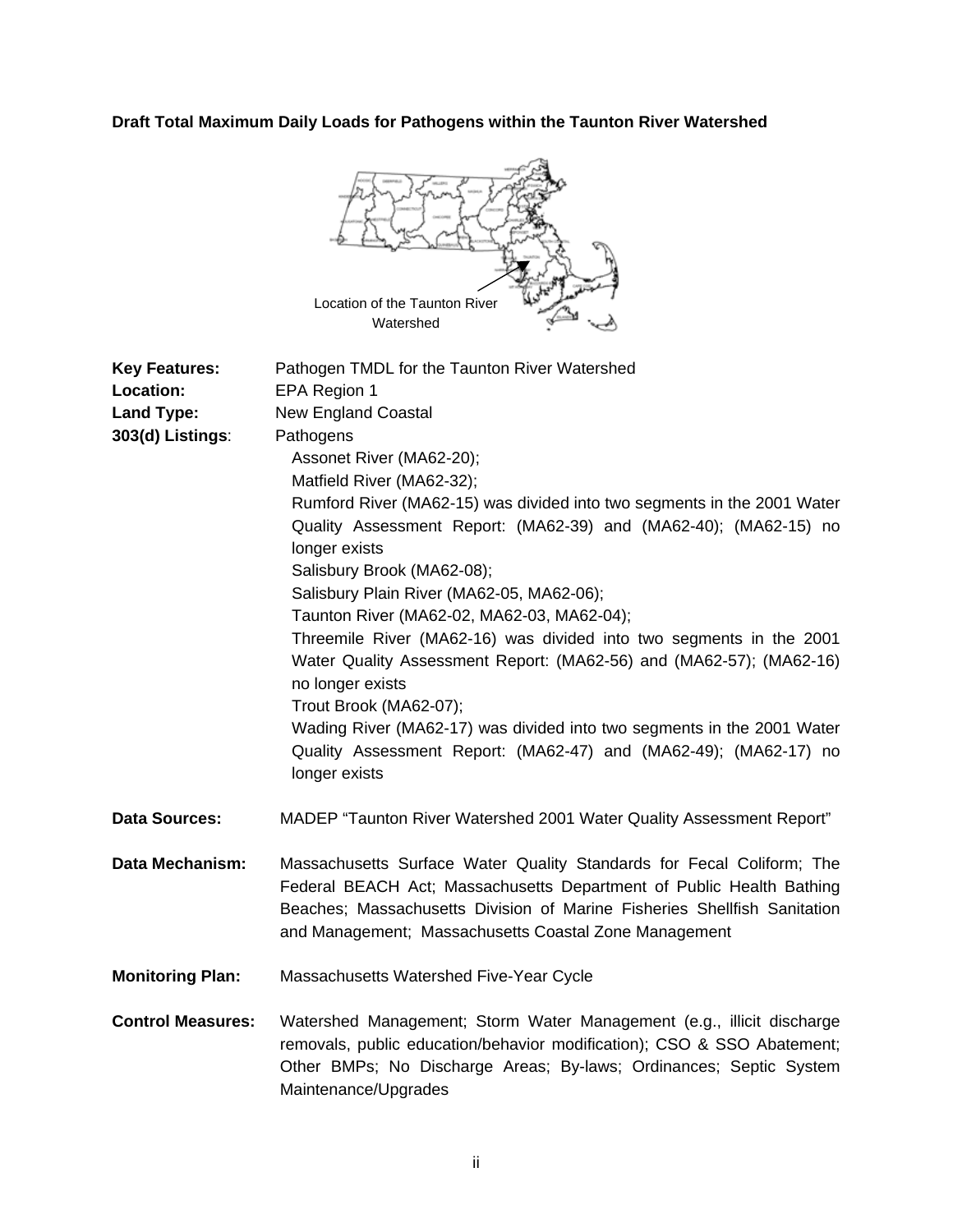# **Executive Summary**

#### **Purpose and Intended Audience**

This document provides a framework to address bacterial and other fecal-related pollution in surface waters of Massachusetts. Fecal contamination of our surface waters is most often a direct result of the improper management of human wastes, excrement from barnyard animals, pet feces and agricultural applications of manure. It can also result from large congregations of birds such as geese and gulls. Illicit discharges of boat waste are of particular concern in coastal areas. Inappropriate disposal of human and animal wastes can degrade aquatic ecosystems and negatively affect public health. Fecal contamination can also result in closures of shellfish beds, beaches, swimming holes and drinking water supplies. The closure of such important public resources can erode quality of life and diminish property values.

Who should read this document?

The following groups and individuals can benefit from the information in this report:

- a) towns and municipalities, especially Phase I and Phase II storm water communities, that are required by law to address storm water and/or combined sewage overflows (CSOs) and other sources of contamination (e.g., broken sewerage pipes and illicit connections) that contribute to a waterbody's failure to meet Massachusetts Water Quality Standards for pathogens;
- b) watershed groups that wish to pursue funding to identify and/or mitigate sources of pathogens in their watersheds;
- c) harbormasters, public health officials and/or municipalities that are responsible for monitoring, enforcing or otherwise mitigating fecal contamination that results in beach and/or shellfish closures or results in the failure of other surface waters to meet Massachusetts standards for pathogens;
- d) citizens that wish to become more aware of pollution issues and may be interested in helping build local support for funding remediation measures.

## **TMDL Overview**

The Massachusetts Department of Environmental Protection (MADEP) is responsible for monitoring the waters of the Commonwealth, identifying those waters that are impaired, and developing a plan to bring them back into compliance with the Massachusetts Water Quality Standards (WQS). The list of impaired waters, better known as the "303d list" identifies problem lakes, coastal waters and specific segments of rivers and streams and the reason for impairment.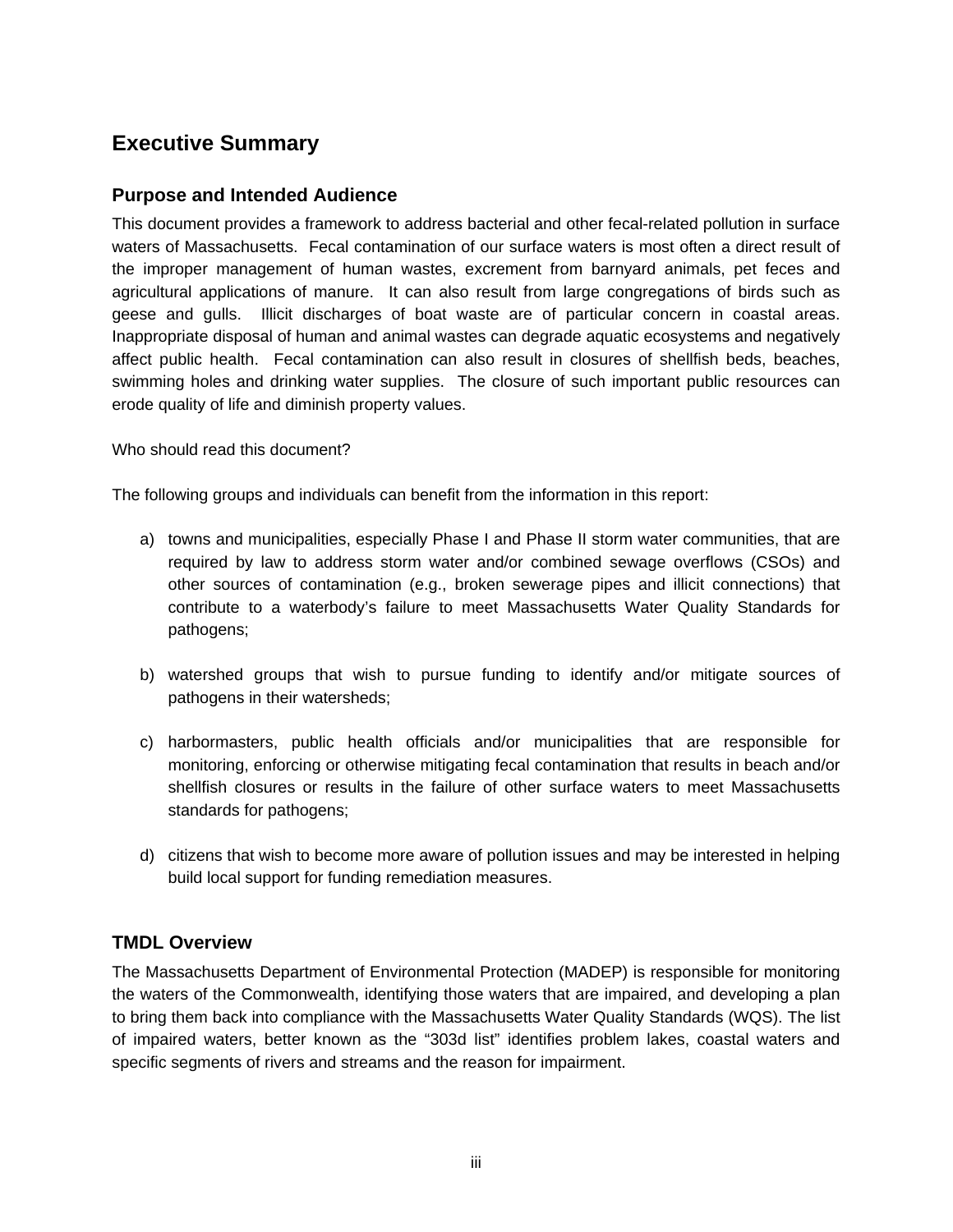Once a water body is identified as impaired, the MADEP is required by the Federal Clean Water Act (CWA) to develop a "pollution budget" designed to restore the health of the impaired body of water. The process of developing this budget, generally referred to as a Total Maximum Daily Load (TMDL), includes identifying the source(s) of the pollutant from direct discharges (point sources) and indirect discharges (non-point sources), determining the maximum amount of the pollutant that can be discharged to a specific water body to meet water quality standards, and assigning pollutant load allocations to the sources. A plan to implement the necessary pollutant reductions is essential to the ultimate achievement of meeting the water quality standards.

**Pathogen TMDL:** This report represents a TMDL for pathogen indicators (e.g. fecal coliform, *E. coli*, and enterococcus bacteria) in the Taunton River watershed. Certain bacteria, such as coliform, *E. coli*, and enterococcus bacteria, are indicators of contamination from sewage and/or the feces of warm-blooded wildlife (mammals and birds). Such contamination may pose a risk to human health. Therefore, in order to prevent further degradation in water quality and to ensure that waterbodies within the watershed meet state water quality standards, the TMDL establishes indicator bacteria limits and outlines corrective actions to achieve that goal.

Sources of indicator bacteria in the Taunton River watershed were found to be many and varied. Most of the bacteria sources are believed to be storm water related. Table ES-1 provides a general compilation of likely bacteria sources in the Taunton River watershed including failing septic systems, combined sewer overflows (CSO), sanitary sewer overflows (SSO), sewer pipes connected to storm drains, certain recreational activities, wildlife including birds along with domestic pets and animals and direct overland storm water runoff. Note that bacteria from wildlife would be considered a natural condition unless some form of human inducement, such as feeding, is causing congregation of wild birds or animals. A discussion of pathogen related control measures and best management practices are provided in the companion document: "*Mitigation Measures to Address Pathogen Pollution in Surface Water: A TMDL Implementation Guidance Manual for Massachusetts*".

This TMDL applies to the 15 pathogen impaired segments of the Taunton River watershed that are currently listed on the CWA § 303(d) list of impaired waters. MADEP recommends however, that the information contained in this TMDL guide management activities for all other waters throughout the watershed to help maintain and protect existing water quality. For these non-impaired waters, Massachusetts is proposing "pollution prevention TMDLs" consistent with CWA § 303(d)(3).

The analyses conducted for the pathogen impaired segments in this TMDL would apply to the nonimpaired segments, since the sources and their characteristics are equivalent. The waste load and/or load allocation for each source and designated use would be the same as specified herein. Therefore, the pollution prevention TMDLs would have identical waste load and load allocations based on the sources present and the designated use of the water body segment (see Table ES-1 and Table 6-1).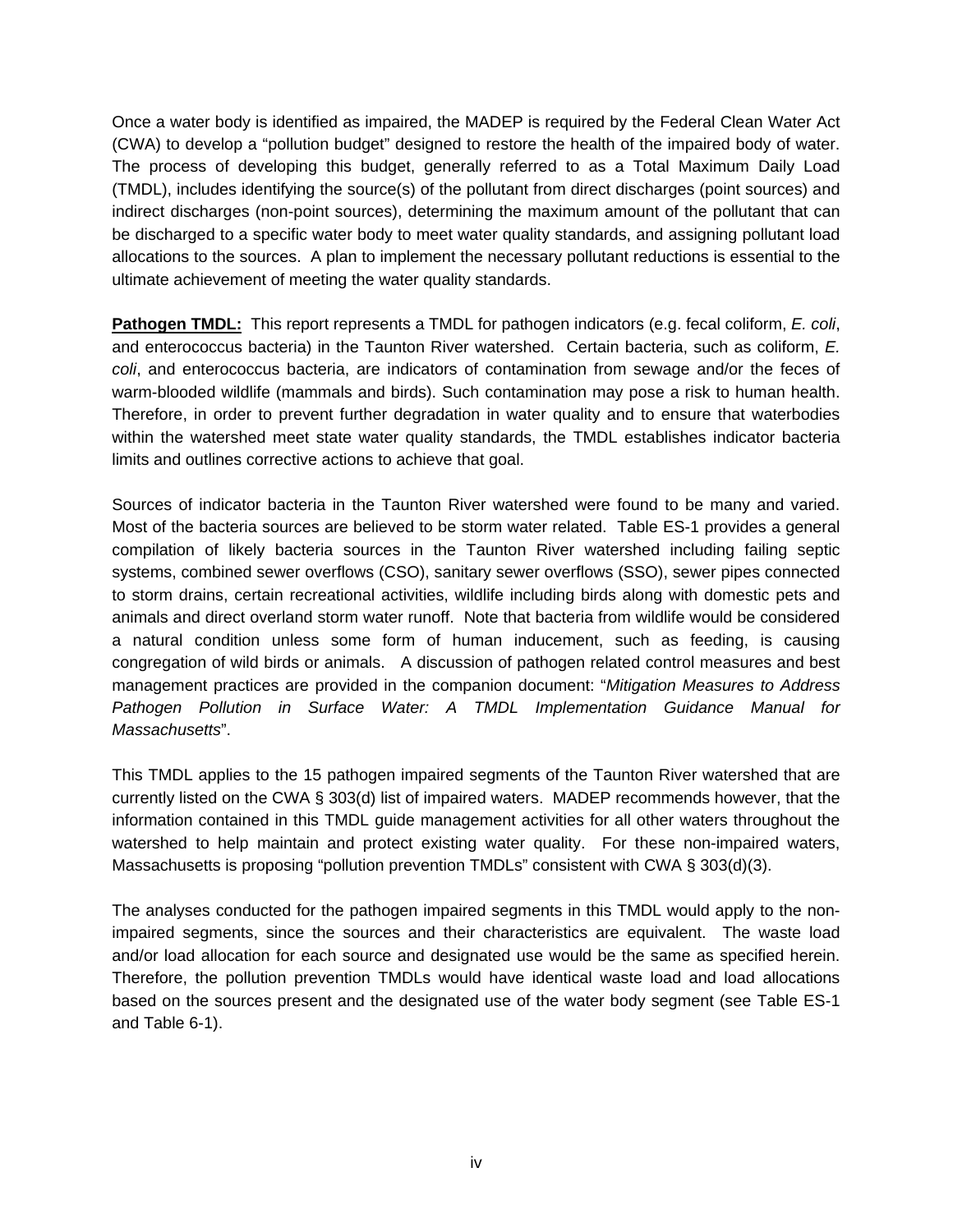This Taunton River watershed TMDL may, in appropriate circumstances, also apply to segments that are listed for pathogen impairment in subsequent Massachusetts CWA § 303(d) Integrated List of Waters. For such segments, this TMDL may apply if, after listing the waters for pathogen impairment and taking into account all relevant comments submitted on the CWA § 303(d) list, the Commonwealth determines with EPA approval of the CWA § 303(d) list that this TMDL should apply to future pathogen impaired segments.

Since accurate estimates of existing sources are generally unavailable, it is difficult to estimate the pollutant reductions for specific sources. For the illicit sources, the goal is complete elimination (100% reduction). However, overall wet weather indicator bacteria load reductions can be estimated using typical storm water bacteria concentrations. These data indicate that in general two to three orders of magnitude (i.e., greater than 90%) reductions in storm water fecal coliform loading will be necessary, especially in developed areas. This goal is expected to be accomplished through implementation of best management practices, such as those associated with the Phase II control program for storm water.

TMDL goals for each type of bacteria source are provided in Table ES-1. Municipalities are the primary responsible parties for eliminating many of these sources. TMDL implementation to achieve these goals should be an iterative process with selection and implementation of mitigation measures followed by monitoring to determine the extent of water quality improvement realized. Recommended TMDL implementation measures include identification and elimination of prohibited sources such as leaky or improperly connected sanitary sewer flows and best management practices to mitigate storm water runoff volume. Certain towns in the watershed are classified as Urban Areas by the United States Census Bureau and are subject to the Stormwater Phase II Final Rule that requires the development and implementation of an illicit discharge detection and elimination plan. Combined sewer overflows will be addressed through the on-going long-term control plans.

In most cases, authority to regulate non-point source pollution and thus successful implementation of this TMDL is limited to local government entities and will require cooperative support from local volunteers, watershed associations, and local officials in municipal government. Those activities can take the form of expanded education, obtaining and/or providing funding, and possibly local enforcement. In some cases, such as subsurface disposal of wastewater from homes, the Commonwealth provides the framework, but the administration occurs on the local level. Among federal and state funds to help implement this TMDL are, on a competitive basis, the Non-Point Source Control (CWA Section 319) Grants, Water Quality (CWA Section 604(b)) Grants, and the State Revolving (Loan) Fund Program (SRF). Most financial aid requires some local match as well. The programs mentioned are administered through the MADEP. Additional funding and resources available to assist local officials and community groups can be referenced within the Massachusetts Non-point Source Management Plan-Volume I Strategic Summary (2000) "Section VII Funding / Community Resources". This document is available on the MADEP's website at: www.state.ma.us/dep/brp/wm/wmpubs.htm, or by contacting the MADEP's Nonpoint Source Program at (508) 792-7470 to request a copy.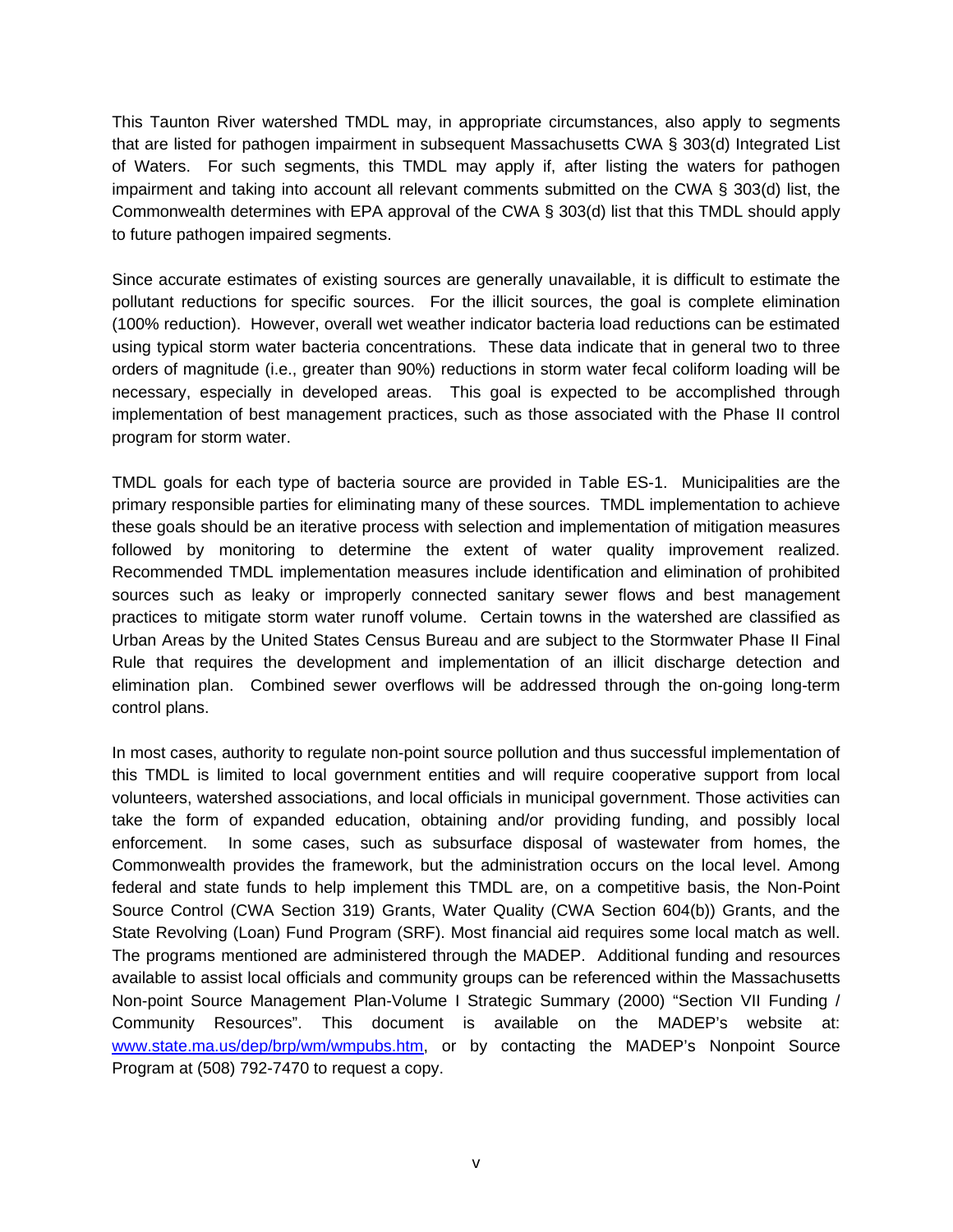## **Table ES-1. Sources and Expectations for Limiting Bacterial Contamination in the Taunton River Watershed.**

| <b>Surface Water</b>                                 |                                                                                       | <b>Waste Load Allocation</b><br><b>Indicator Bacteria</b>                                                                                                         | <b>Load Allocation</b><br><b>Indicator Bacteria</b>                                                                                                               |
|------------------------------------------------------|---------------------------------------------------------------------------------------|-------------------------------------------------------------------------------------------------------------------------------------------------------------------|-------------------------------------------------------------------------------------------------------------------------------------------------------------------|
| <b>Classification</b>                                | <b>Pathogen Source</b>                                                                | $(CFU/100 mL)^1$                                                                                                                                                  | $(CFU/100 mL)^T$                                                                                                                                                  |
| A, B, SA, SB                                         | Illicit discharges to storm<br>drains                                                 | 0                                                                                                                                                                 | N/A                                                                                                                                                               |
| A, B, SA, SB                                         | Leaking sanitary sewer lines                                                          | $\mathbf 0$                                                                                                                                                       | N/A                                                                                                                                                               |
| A, B, SA, SB                                         | Failing septic systems                                                                | N/A                                                                                                                                                               | 0                                                                                                                                                                 |
| A<br>NPDES - WWTP                                    |                                                                                       | Not to exceed an arithmetic mean<br>of 20 organisms in any set of<br>representative samples, nor shall<br>10% of the samples exceed 100<br>organisms <sup>2</sup> | N/A                                                                                                                                                               |
| A                                                    | Storm water runoff Phase I<br>and II                                                  | Not to exceed an arithmetic mean<br>of 20 organisms in any set of<br>representative samples, nor shall<br>10% of the samples exceed 100<br>organisms <sup>3</sup> | N/A                                                                                                                                                               |
| A                                                    | Direct storm water runoff not<br>regulated by NPDES and<br>livestock, wildlife & pets | N/A                                                                                                                                                               | Not to exceed an arithmetic mean<br>of 20 organisms in any set of<br>representative samples, nor shall<br>10% of the samples exceed 100<br>organisms <sup>3</sup> |
| B & Not<br>Designated for<br>Shellfishing<br>SA & SB | CSOs                                                                                  | Shall not exceed a geometric<br>mean of 200 organisms in any set<br>of representative samples, nor<br>shall 10% of the samples exceed<br>400 organisms $4$        | N/A                                                                                                                                                               |
| B & Not<br>Designated for<br>Shellfishing<br>SA & SB | NPDES - WWTP                                                                          | Shall not exceed a geometric<br>mean of 200 organisms in any set<br>of representative samples, nor<br>shall 10% of the samples exceed<br>400 organisms $2$        | N/A                                                                                                                                                               |
| B & Not<br>Designated for<br>Shellfishing<br>SA & SB | Storm water runoff Phase I<br>and II                                                  | Not to exceed a geometric mean<br>of 200 organisms in any set of<br>representative samples, nor shall<br>10% of the samples exceed 400<br>organisms <sup>3</sup>  | N/A                                                                                                                                                               |
| B & Not<br>Designated for<br>Shellfishing<br>SA & SB | Direct storm water runoff not<br>regulated by NPDES and<br>livestock, wildlife & pets | N/A                                                                                                                                                               | Not to exceed a geometric mean<br>of 200 organisms in any set of<br>representative samples, nor shall<br>10% of the samples exceed 400<br>organisms <sup>3</sup>  |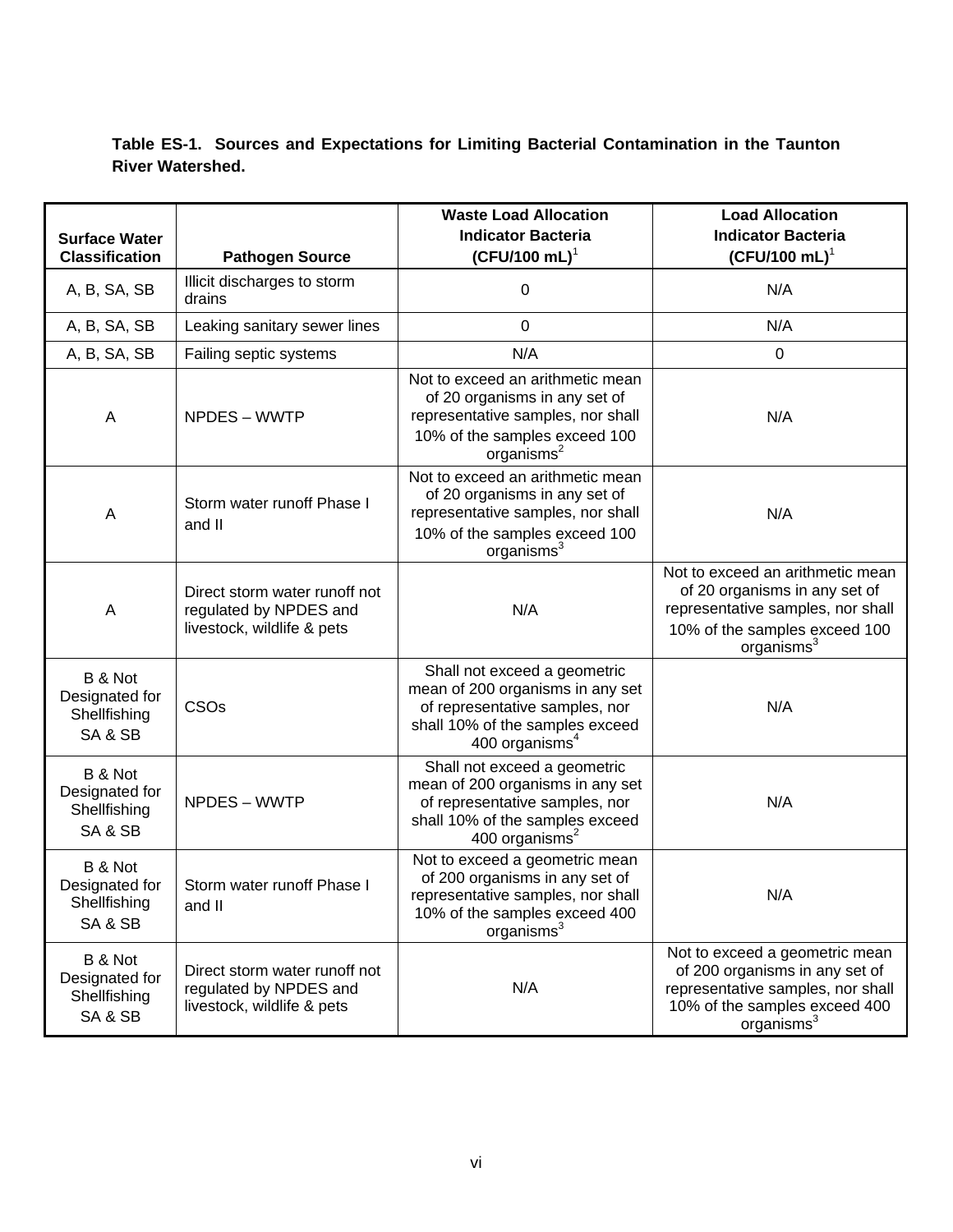|                                                      |                                                                                                                                                                   | <b>Waste Load Allocation</b>                                                                                                                                               | <b>Load Allocation</b>                                                                                                                                                     |  |
|------------------------------------------------------|-------------------------------------------------------------------------------------------------------------------------------------------------------------------|----------------------------------------------------------------------------------------------------------------------------------------------------------------------------|----------------------------------------------------------------------------------------------------------------------------------------------------------------------------|--|
| <b>Surface Water</b>                                 |                                                                                                                                                                   | <b>Indicator Bacteria</b>                                                                                                                                                  | <b>Indicator Bacteria</b>                                                                                                                                                  |  |
| <b>Classification</b>                                | $(CFU/100 mL)^T$<br><b>Pathogen Source</b>                                                                                                                        |                                                                                                                                                                            | $(CFU/100 mL)^1$                                                                                                                                                           |  |
| <b>SA</b><br>Designated<br>Shellfishing<br>Areas     | Not to exceed a geometric<br>mean of 14 organisms in any<br>NPDES - WWTP<br>set of representative samples,<br>nor shall 10% of the samples<br>exceed 43 organisms |                                                                                                                                                                            | N/A                                                                                                                                                                        |  |
| <b>SA</b><br>Designated<br>Shellfishing<br>Areas     | Storm water Runoff Phase I<br>and II                                                                                                                              | Not to exceed a geometric<br>mean of 14 organisms in any<br>set of representative samples,<br>nor shall 10% of the samples<br>exceed 43 organisms <sup>3</sup>             | N/A                                                                                                                                                                        |  |
| <b>SA</b><br>Designated<br>Shellfishing<br>Areas     | Direct storm water runoff not<br>regulated by NPDES and<br>livestock, wildlife & pets                                                                             | N/A                                                                                                                                                                        | Not to exceed a geometric<br>mean of 14 organisms in any<br>set of representative samples,<br>nor shall 10% of the samples<br>exceed 43 organisms <sup>3</sup>             |  |
| <b>SB</b><br>Designated<br>Shellfishing<br>Areas     | CSOs                                                                                                                                                              | Not to exceed a geometric<br>mean of 88 organisms in any<br>set of representative samples,<br>nor shall 10% of the samples<br>exceed 260 organisms <sup>4</sup>            | N/A                                                                                                                                                                        |  |
| <b>SB</b><br>Designated<br>Shellfishing<br>Areas     | NPDES - WWTP                                                                                                                                                      | Not to exceed a geometric<br>mean of 88 organisms in any<br>set of representative samples,<br>nor shall 10% of the samples<br>exceed 260 organisms <sup>2</sup>            | N/A                                                                                                                                                                        |  |
| <b>SB</b><br>Designated<br>Shellfishing<br>Areas     | Storm water runoff Phase I<br>and II                                                                                                                              | Not to exceed a geometric<br>mean of 88 organisms in any<br>set of representative samples,<br>nor shall 10% of the samples<br>exceed 260 organisms <sup>3</sup>            | N/A                                                                                                                                                                        |  |
| <b>SB</b><br>Designated<br>Shellfishing<br>Areas     | Direct storm water runoff not<br>N/A<br>regulated by NPDES and<br>livestock, wildlife & pets                                                                      |                                                                                                                                                                            | Not to exceed a geometric<br>mean of 88 organisms in any<br>set of representative samples,<br>nor shall 10% of the samples<br>exceed 260 organisms <sup>3</sup>            |  |
| Marine<br><b>All Sources</b><br>Beaches <sup>5</sup> |                                                                                                                                                                   | Enterococci not to exceed a<br>geometric mean of 35 colonies<br>in a statistically significant<br>number of samples, nor shall<br>any single sample exceed 104<br>colonies | Enterococci not to exceed a<br>geometric mean of 35 colonies<br>in a statistically significant<br>number of samples, nor shall<br>any single sample exceed 104<br>colonies |  |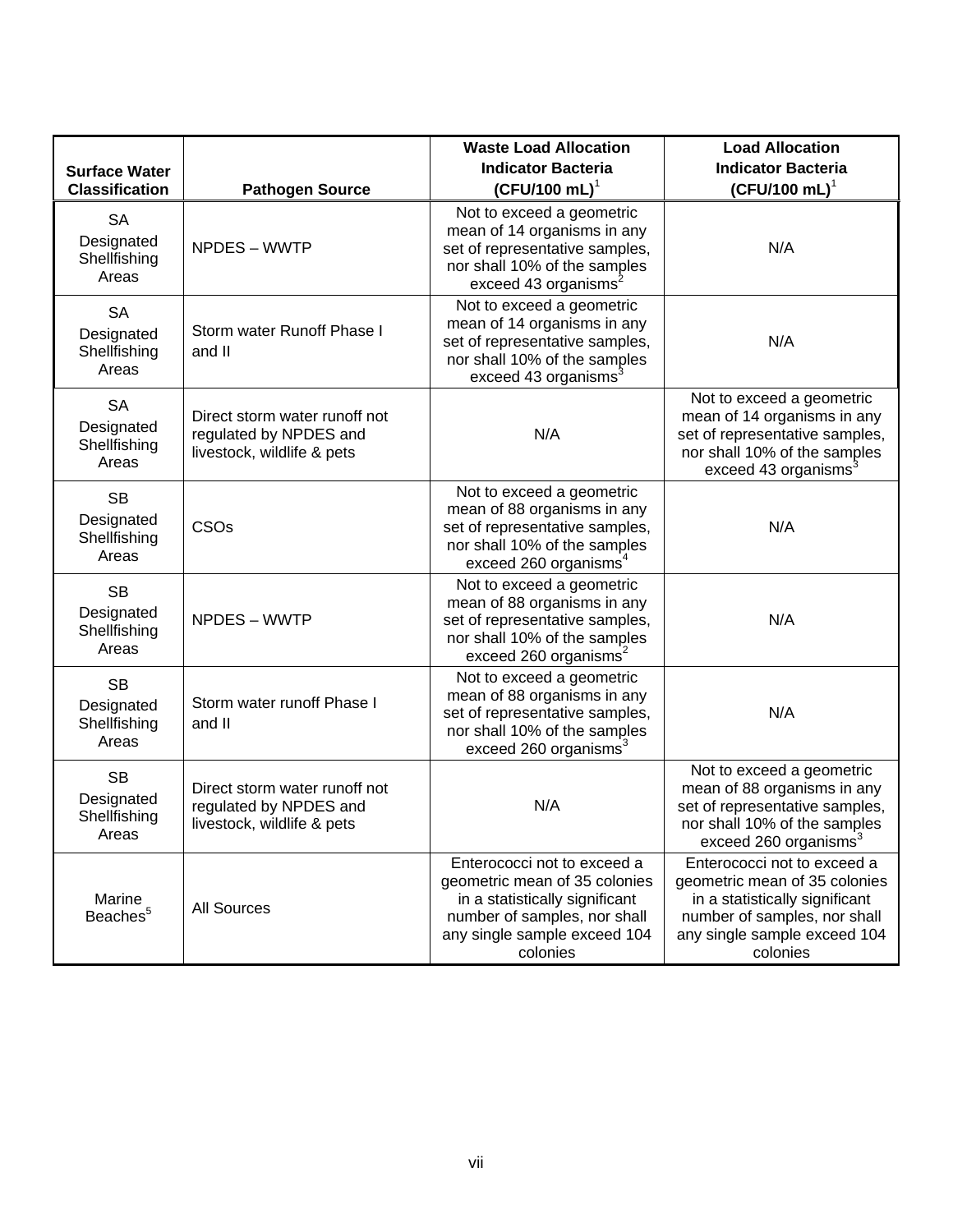| <b>Surface Water</b><br><b>Classification</b> | <b>Pathogen Source</b> | <b>Waste Load Allocation</b><br><b>Indicator Bacteria</b><br>$(CFU/100 mL)^1$                                                                                                                                                                                                                                                                                                             | <b>Load Allocation</b><br><b>Indicator Bacteria</b><br>$(CFU/100 mL)^T$                                                                                                                                                                                                                                                                                                                   |
|-----------------------------------------------|------------------------|-------------------------------------------------------------------------------------------------------------------------------------------------------------------------------------------------------------------------------------------------------------------------------------------------------------------------------------------------------------------------------------------|-------------------------------------------------------------------------------------------------------------------------------------------------------------------------------------------------------------------------------------------------------------------------------------------------------------------------------------------------------------------------------------------|
| Fresh Water<br>Beaches <sup>6</sup>           | <b>All Sources</b>     | Enterococci not to exceed a<br>geometric mean of 33 colonies<br>of the five most recent samples<br>within the same bathing<br>season, nor shall any single<br>sample exceed 61 colonies<br>OR<br>E. coli not to exceed a<br>geometric mean of 126<br>colonies of the five most recent<br>samples within the same<br>bathing season, nor shall any<br>single sample exceed 235<br>colonies | Enterococci not to exceed a<br>geometric mean of 33 colonies<br>of the five most recent samples<br>within the same bathing<br>season, nor shall any single<br>sample exceed 61 colonies<br>OR<br>E. coli not to exceed a<br>geometric mean of 126<br>colonies of the five most recent<br>samples within the same<br>bathing season, nor shall any<br>single sample exceed 235<br>colonies |

N/A means not applicable

<sup>1</sup> Waste Load Allocation (WLA) and Load Allocation (LA) refer to fecal coliform densities unless specified in table.

 $2$  Or shall be consistent with the Waste Water Treatment Plant (WWTP) National Pollutant Discharge Elimination System (NPDES) permit.

 $3$ The expectation for WLAs and LAs for storm water discharges is that they will be achieved through the implementation of BMPs and other controls.

<sup>4</sup> Or shall be consistent with an approved Long Term Control Plan (LTCP) for Combined Sewer Overflow (CSO) abatement. If the level of control specified in the LTCP is less than what is necessary to attain Class B water quality standards, then the above criteria apply unless MADEP has proposed and EPA has approved water quality standards revisions for the receiving water.

<sup>5</sup> Federal Beaches Environmental Assessment and Coastal Health Act of 2000 (BEACH Act) Water Quality Criteria<br><sup>6</sup> Messechusette Department of Bublic Health requlations (105 CMB Section 445)

 $6$  Massachusetts Department of Public Health regulations (105 CMR Section 445)

Note: this table represents waste load and load reductions based on water quality standards current as of the publication date of these TMDLs, any future changes made to the Massachusetts water quality standards will become the governing water quality standards for these TMDLs.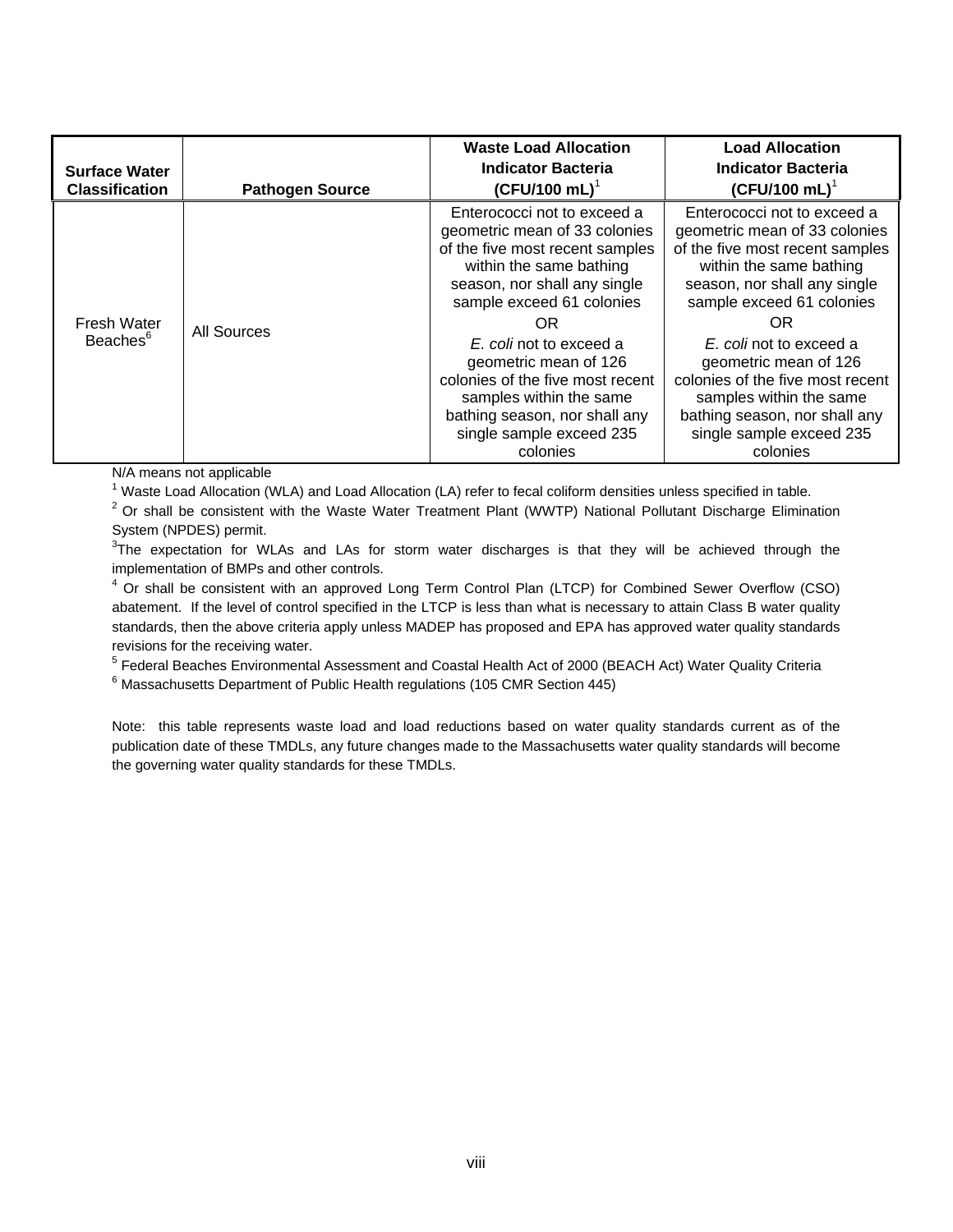# **Table of Contents**

| 1.0 |                                                                   |  |
|-----|-------------------------------------------------------------------|--|
|     |                                                                   |  |
|     | 1.2. Comprehensive Watershed-based Approach to TMDL Development 4 |  |
|     |                                                                   |  |
| 2.0 |                                                                   |  |
| 3.0 |                                                                   |  |
| 4.0 |                                                                   |  |
| 5.0 |                                                                   |  |
| 6.0 |                                                                   |  |
|     |                                                                   |  |
|     |                                                                   |  |
|     |                                                                   |  |
|     | 41                                                                |  |
|     |                                                                   |  |
|     |                                                                   |  |
|     |                                                                   |  |
|     |                                                                   |  |
|     |                                                                   |  |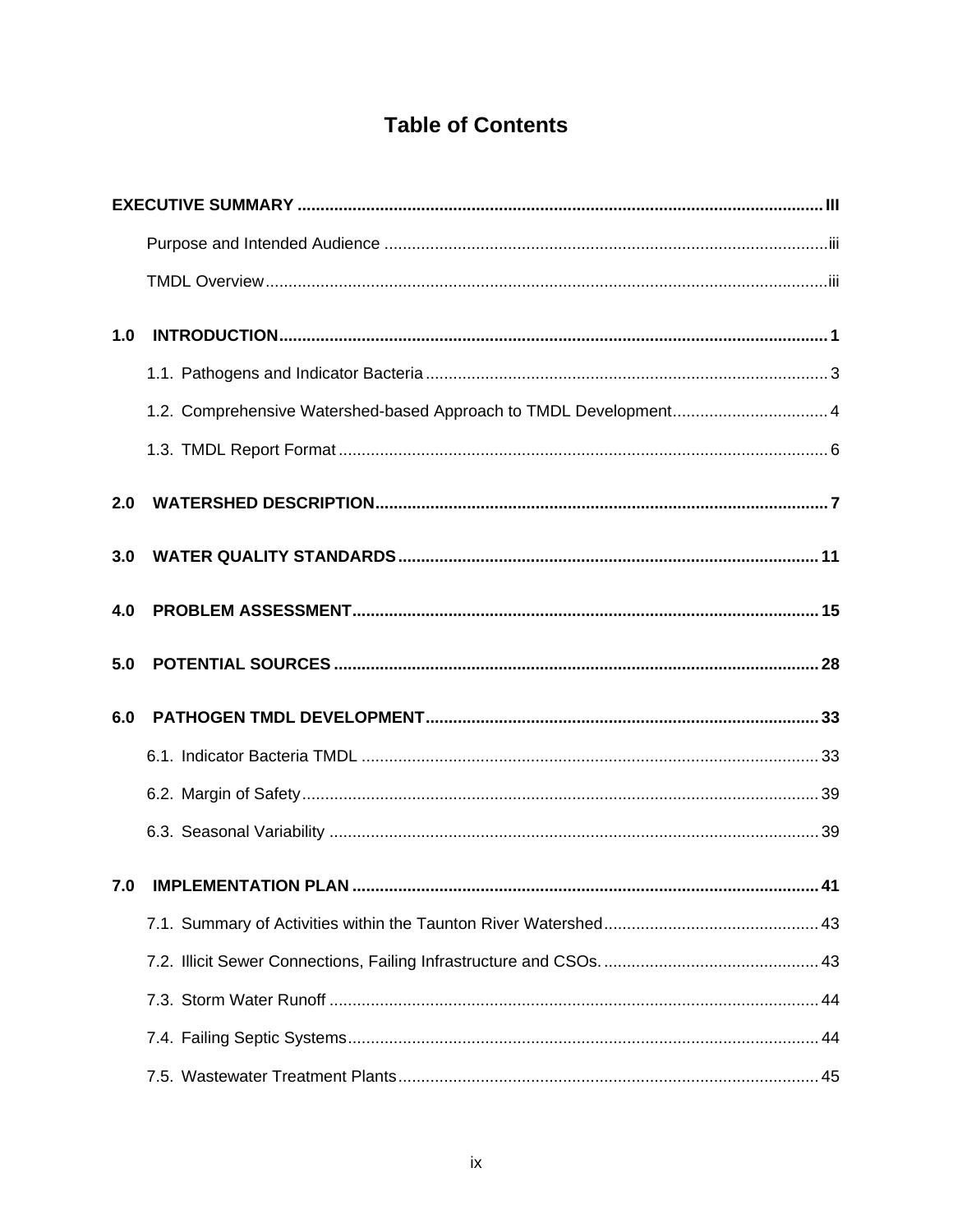| 7.8. Mitigation Measures to Address Pathogen Pollution in Surface Water: A TMDL |  |
|---------------------------------------------------------------------------------|--|
|                                                                                 |  |
|                                                                                 |  |
|                                                                                 |  |
|                                                                                 |  |

**Appendix A Lower Charles River Illicit Discharge Detection & Elimination (IDDE) Protocol Guidance for Consideration - November 2004**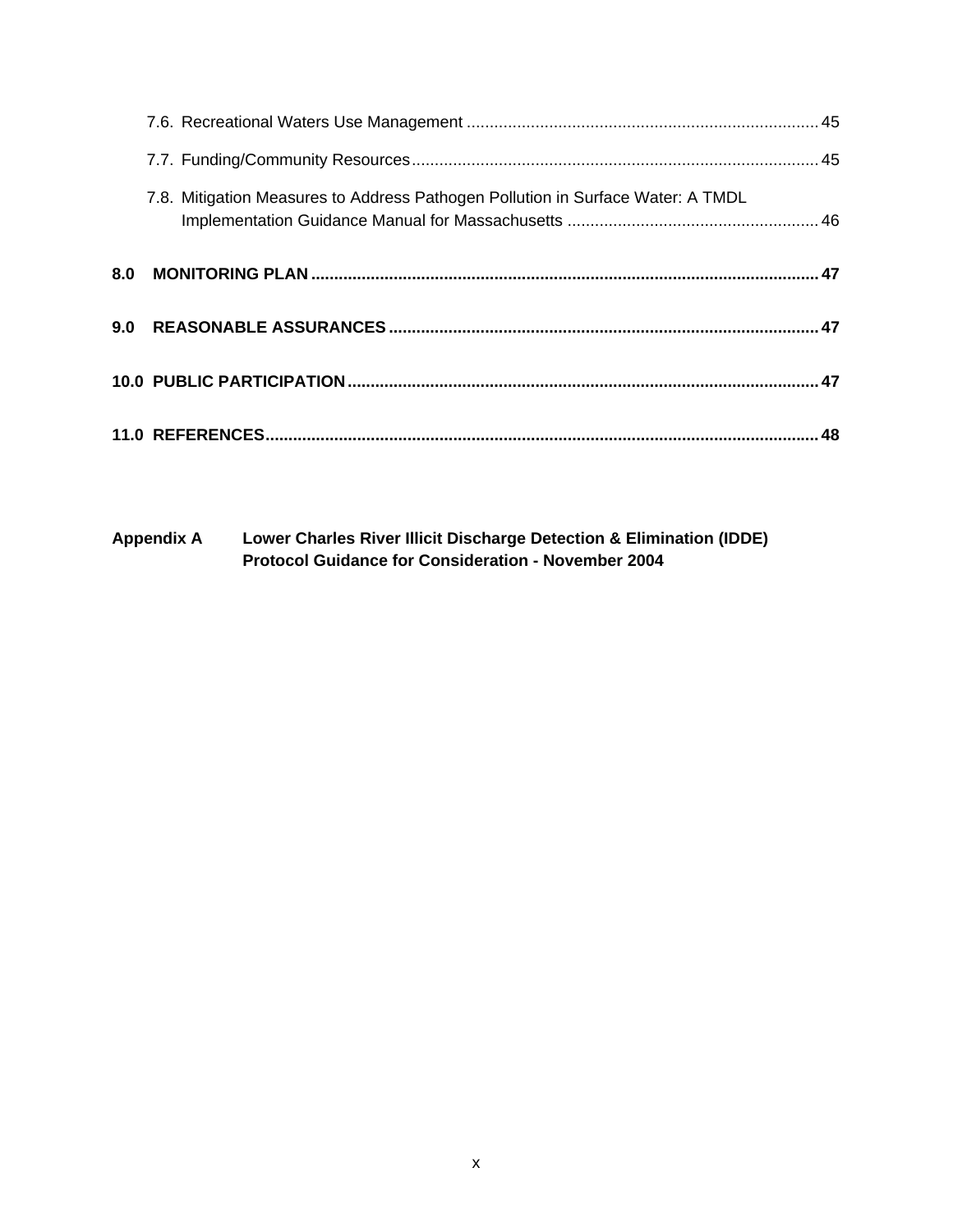# **List of Tables**

|             | Table ES-1. Sources and Expectations for Limiting Bacterial Contamination in the Taunton River |
|-------------|------------------------------------------------------------------------------------------------|
| Table 2-1.  |                                                                                                |
| Table 4-1.  | Wachusett Reservoir Storm Water Sampling original data provided in MDC Wachusett               |
| Table 4-2.  | Lower Charles River Basin Storm Water Event Mean Bacteria Concentrations 16                    |
| Table 4-3.  |                                                                                                |
| Table 4-4.  |                                                                                                |
| Table 4-5.  |                                                                                                |
| Table 4-6.  | Salisbury Plain River (Segment MA62-05) Bacteria Concentrations 21                             |
| Table 4-7.  | Salisbury Plain River (Segment MA62-06) Bacteria Concentrations 22                             |
| Table 4-8.  |                                                                                                |
| Table 4-9.  |                                                                                                |
| Table 4-10. |                                                                                                |
| Table 4-11. |                                                                                                |
| Table 4-12. |                                                                                                |
| Table 4-13. | Threemile River (Segment MA62-56) Bacteria Concentrations 25                                   |
| Table 5-1.  | Some of the Potential Sources of Bacteria in Pathogen Impaired Segments in the                 |
| Table 5-2.  | Lower Charles River Basin Storm Water Event Mean Bacteria Concentrations and                   |
| Table 5-3.  | Storm Water Event Mean Fecal Coliform Concentrations and Necessary Reductions to               |
| Table 6-1.  | Indicator Bacteria Waste Load Allocations (WLAs) and Load Allocations (LAs) for the            |
| Table 7-1.  |                                                                                                |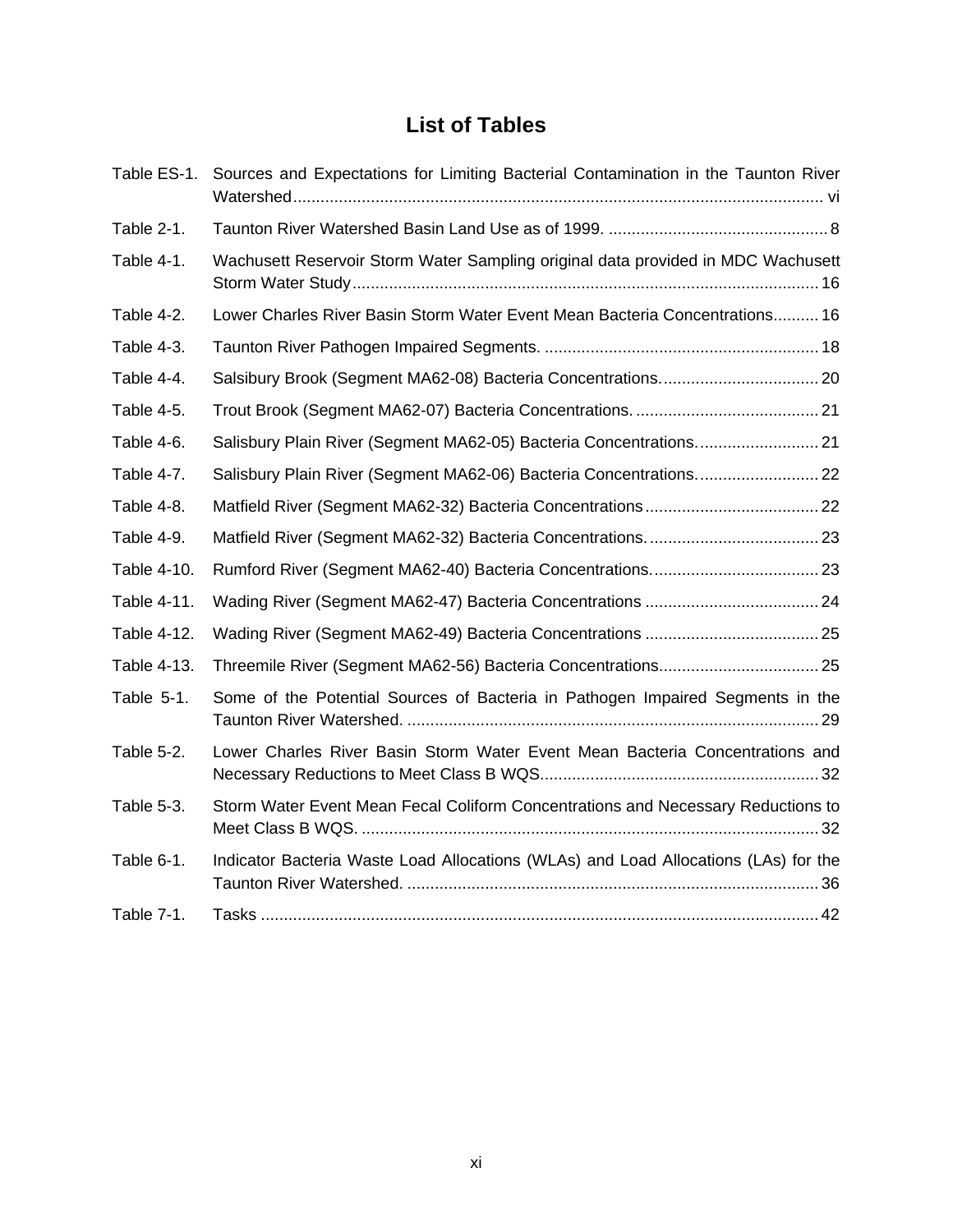# **List of Figures**

| Figure 2-2. Taunton River Watershed Marine Beach Locations and Pathogen Impaired Segments. |  |
|--------------------------------------------------------------------------------------------|--|
|                                                                                            |  |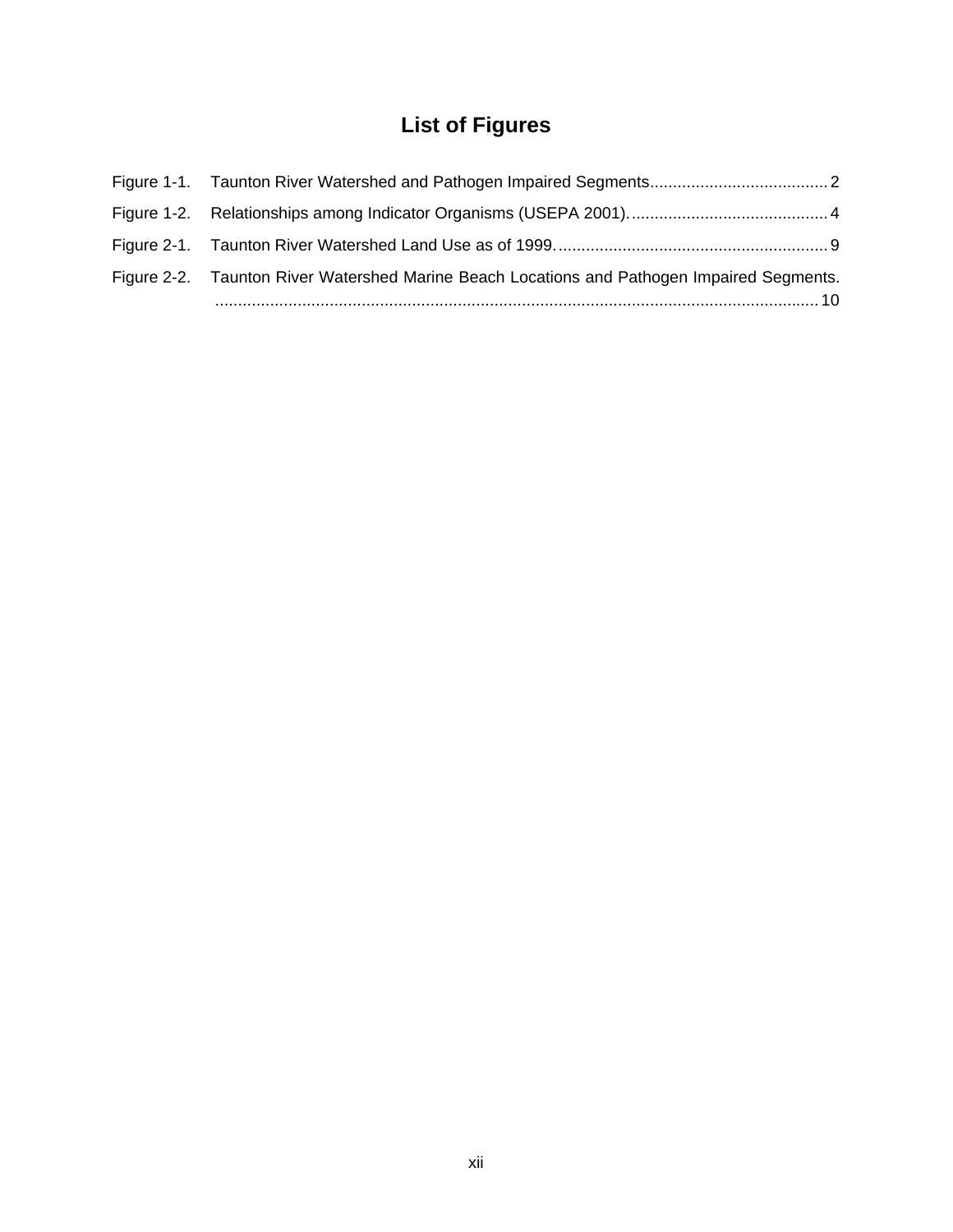# **1.0 Introduction**

Section 303(d) of the Federal Clean Water Act (CWA) and Environmental Protection Agencies (EPA's) Water Quality Planning and Management Regulations (40 CFR Part 130) require states to place waterbodies that do not meet established water quality standards on a list of impaired waterbodies (commonly referred to as the "303d List") and to develop Total Maximum Daily Loads (TMDLs) for listed waters and the pollutant(s) contributing to the impairment. In Massachusetts, impaired waterbodies are included in Category 5 of the "*Massachusetts Year 2002 Integrated List of Water: Part 2- Final Listing of Individual Categories of Waters*" (*2002 List*; MADEP 2003). Figure 1-1 provides a map of the Taunton River watershed with pathogen impaired segments indicated. Please note that not all segments have been assessed by the Massachusetts Department of Environmental Protection (MADEP) for pathogen impairment. As shown in Figure 1-1, 15 of the Taunton River waterbodies are listed as a Category 5 "impaired or threatened for one or more uses and requiring a TMDL" due to excessive indicator bacteria concentrations or were determined to be pathogen impaired in the "*Taunton River Watershed 2001 Water Quality Assessment Report*" (MADEP WQA; MADEP 2005).

TMDLs are to be developed for water bodies that are not meeting designated uses under technology-based controls only. TMDLs determine the amount of a pollutant that a waterbody can safely assimilate without violating water quality standards. The TMDL process establishes the maximum allowable loading of pollutants or other quantifiable parameters for a water body based on the relationship between pollutant sources and instream conditions. The TMDL process is designed to assist states and watershed stakeholders in the implementation of water quality-based controls specifically targeted to identified sources of pollution in order to restore and maintain the quality of their water resources (USEPA 1999). TMDLs allow watershed stewards to establish measurable water quality goals based on the difference between site-specific instream conditions and state water quality standards.

A major goal of this TMDL is to achieve meaningful environmental results with regard to the designated uses of the Taunton River watershed waterbodies. These include water supply, shellfish harvesting, fishing, boating, and swimming. This TMDL establishes the necessary pollutant load to achieve designated uses and water quality standard and the companion document entitled; "*Mitigation Measures to Address Pathogen Pollution in Surface Water: A TMDL Implementation Guidance Manual for Massachusetts*" provides guidance for the implementation of this TMDL.

Historically, water and sediment quality studies have focused on the control of point sources of pollutants (i.e., discharges from pipes and other structural conveyances) that discharge directly into well-defined hydrologic resources, such as lakes, ponds, or river segments. While this localized approach may be appropriate under certain situations, it typically fails to characterize the more subtle and chronic sources of pollutants that are widely scattered throughout a broad geographic region such as a watershed (e.g., roadway runoff, failing septic systems in high groundwater, areas of concentrated wildfowl use, fertilizers, pesticides, pet waste, and certain agricultural sources). These so called nonpoint sources of pollution often contribute significantly to the decline of water quality through their cumulative impacts. A watershed-level approach that uses the surface drainage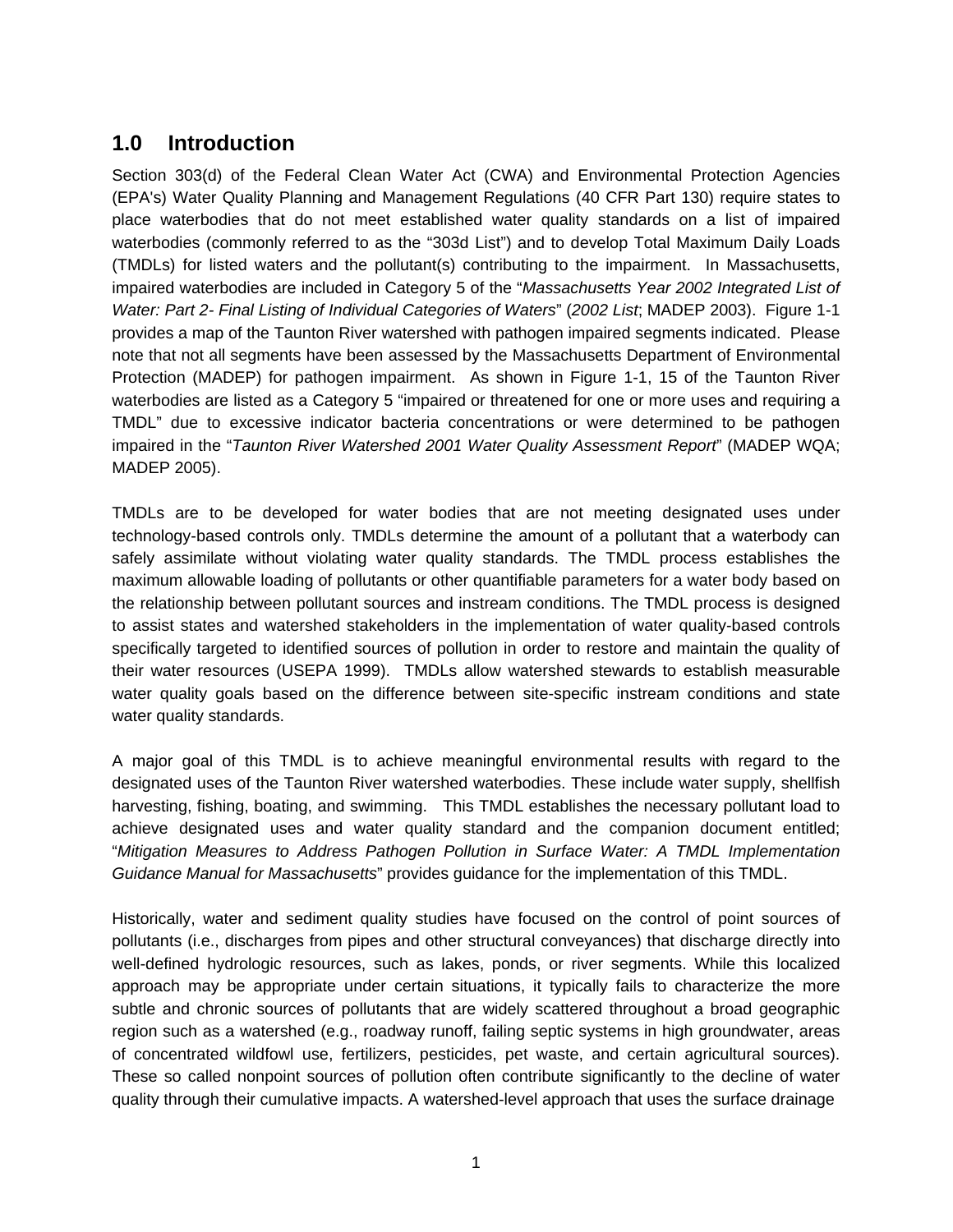**Figure 1-1. Taunton River Watershed and Pathogen Impaired Segments**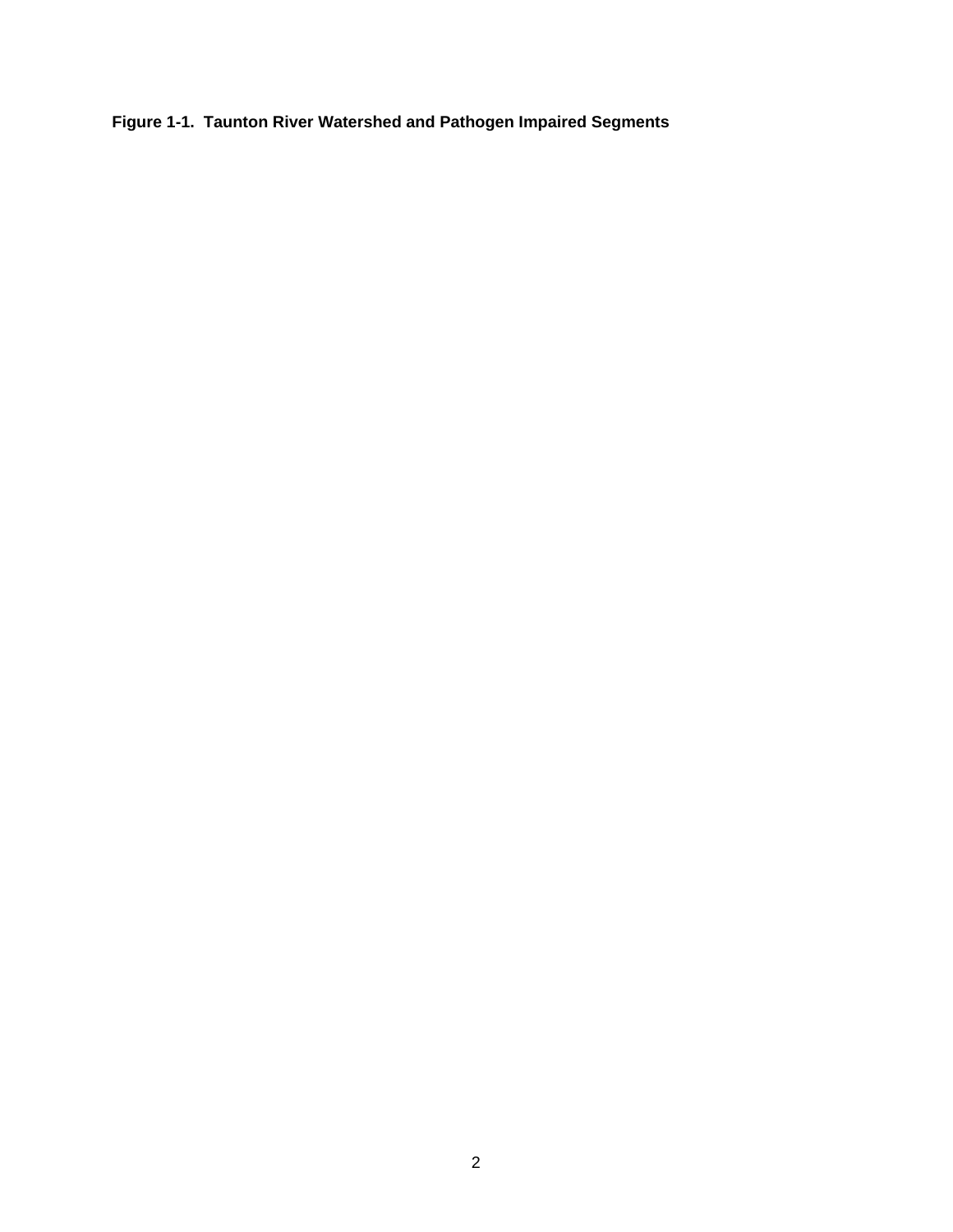area as the basic study unit enables managers to gain a more complete understanding of the potential pollutant sources impacting a waterbody and increases the precision of identifying local problem areas or "hot spots" which may detrimentally affect water and sediment quality. It is within this watershed-level framework that the MADEP commissioned the development of watershed based TMDLs.

## **1.1. Pathogens and Indicator Bacteria**

The Taunton River watershed pathogen TMDL is designed to support reduction of waterborne disease-causing organisms, known as pathogens, to reduce public health risk. Waterborne pathogens enter surface waters from a variety of sources including sewage and the feces of warmblooded wildlife. These pathogens can pose a risk to human health due to gastrointestinal illness through exposure via ingestion and contact with recreational waters, ingestion of drinking water, and consumption of filter-feeding shellfish.

Waterborne pathogens include a broad range of bacteria and viruses that are difficult to identify and isolate. Thus, specific nonpathogenic bacteria have been identified that are typically associated with harmful pathogens in fecal contamination. These associated nonpathogenic bacteria are used as indicator bacteria as they are easier to identify and measure in the environment. High densities of indicator bacteria increase the likelihood of the presence of pathogenic organisms.

Selection of indicator bacteria is difficult as new technologies challenge current methods of detection and the strength of correlation of indicator bacteria and human illness. Currently, coliform and fecal streptococci bacteria are commonly used as indicators of potential pathogens (i.e., indicator bacteria). Coliform bacteria include total coliforms, fecal coliform and *Escherichia coli* (*E. coli*). Fecal coliform (a subset of total coliform) and *E. coli* (a subset of fecal coliform) bacteria are present in the intestinal tracts of warm blooded animals. Presence of coliform bacteria in water indicates fecal contamination and the possible presence of pathogens. Fecal streptococci bacteria are also used as indicator bacteria, specifically enterococci a subgroup of fecal streptococci. These bacteria also live in the intestinal tract of animals, but their presence is a better predictor of human gastrointestinal illness than fecal coliform since the die-off rate of enterococci is much lower (i.e., enterococci bacteria remain in the environment longer) (USEPA 2001). The relationship of indicator organisms is provided in Figure 1-2. The EPA, in the "*Ambient Water Quality Criteria for Bacteria – 1986*" document, recommends the use of *E. coli* or enterococci as potential pathogen indicators in fresh water and enterococci in marine waters (USEPA 1986).

Massachusetts uses fecal coliform and enterococci as indicator organisms of potential harmful pathogens. The WQS that apply to fresh water are currently based on fecal coliform concentration but will be replaced with *E. coli.* Fecal coliform are also used by the Massachusetts Division of Marine Fisheries (DMF) in their classification of shellfish growing areas. Fecal coliform as the indicator organism for shellfish growing area status is not expected to change at this time. Enterococci are used as the indicator organism for marine beaches, as required by the Beaches Environmental Assessment and Coastal Act of 2000 (BEACH Act), an amendment to the CWA.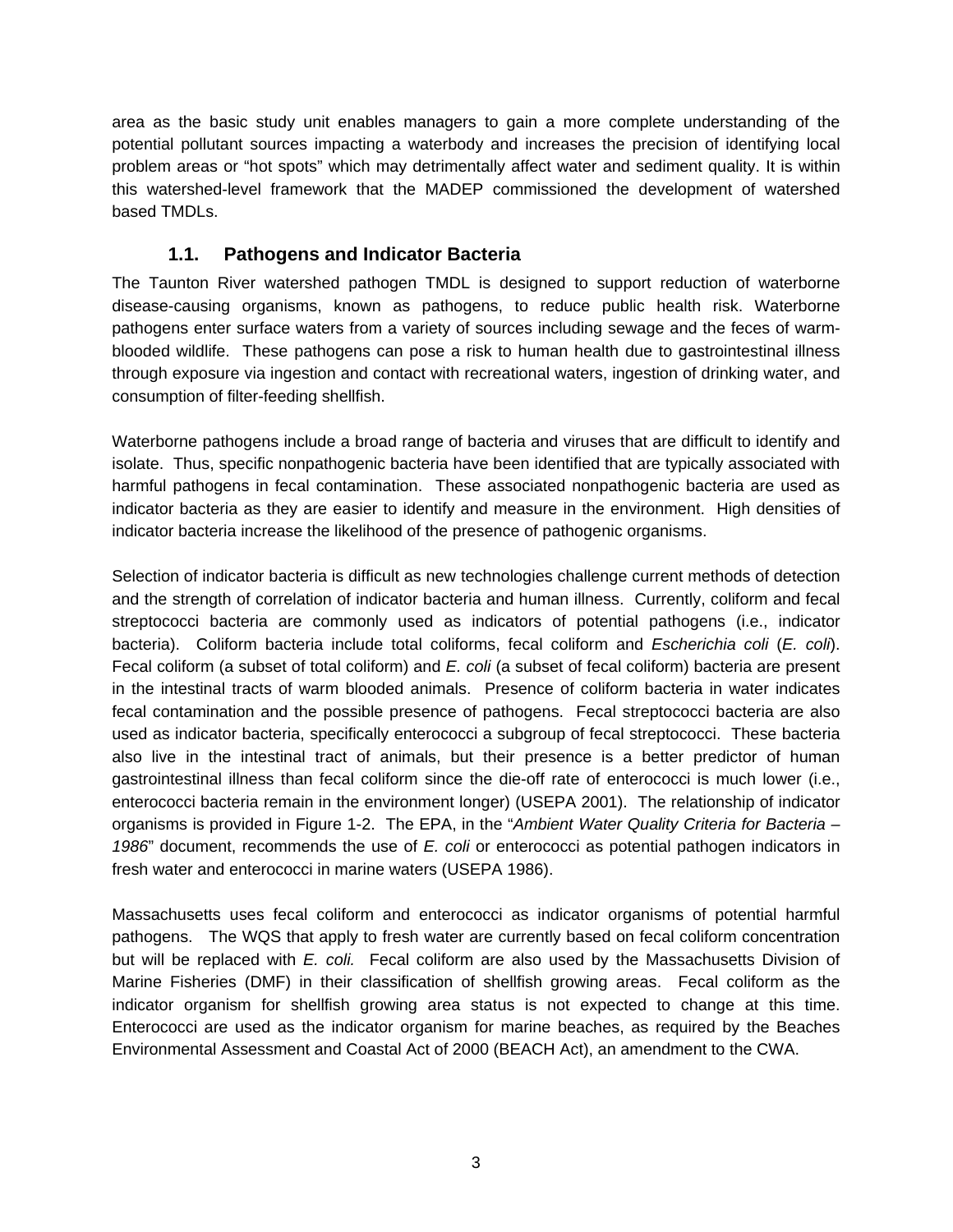**Figure 1-2. Relationships among Indicator Organisms (USEPA 2001).** 



The Taunton River watershed pathogen TMDLs have been developed using fecal coliform as an indicator bacterium for fresh and marine waters and enterococci for marine beaches. Any changes in the Massachusetts pathogen water quality standard will apply to this TMDL at the time of the standard change. Massachusetts believes that the magnitude of indicator bacteria loading reductions outlined in this TMDL will be both necessary and sufficient to attain present WQS and any future modifications to the WQS for pathogens.

## **1.2. Comprehensive Watershed-based Approach to TMDL Development**

Consistent with Section 303(d) of the CWA, the MADEP has chosen to complete pathogen TMDLs for all waterbodies in the Taunton River watershed at this time, regardless of current impairment status (i.e., for all waterbody categories in the *2002 List*). MADEP believes a comprehensive management approach carried out by all watershed communities is needed to address the ubiquitous nature of pathogen sources present in the Taunton River watershed. Watershed-wide implementation is needed to meet WQS and restore designated uses in impaired segments while providing protection of desirable water quality in waters that are not currently impaired or not assessed.

As discussed below, this TMDL applies to the 15 pathogen impaired segments of the Taunton River watershed that are currently listed on the CWA § 303(d) list of impaired waters and determined to be pathogen impaired in the "*Taunton River Watershed 2001 Water Quality Assessment Report*"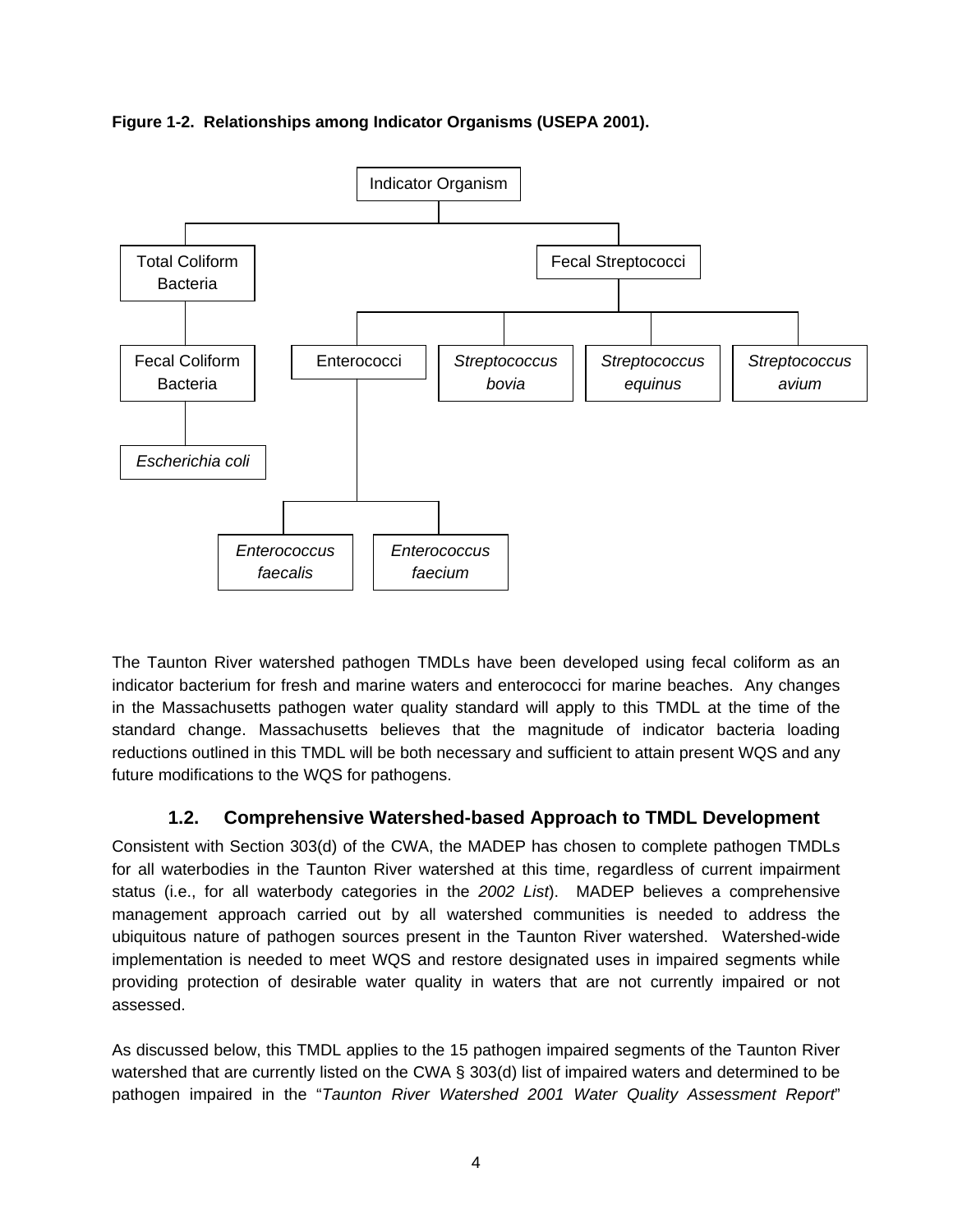(MADEP WQA; MADEP 2005) (see Figure 1-1, Table 4-3). MADEP recommends however, that the information contained in this TMDL guide management activities for all other waters throughout the watershed to help maintain and protect existing water quality. For these non-impaired waters, Massachusetts is proposing "pollution prevention TMDLs" consistent with CWA § 303(d)(3).

The analyses conducted for the pathogen impaired segments in this TMDL would apply to the nonimpaired segments, since the sources and their characteristics are equivalent. The waste load and/or load allocation for each source and designated use would be the same as specified herein. Therefore, the pollution prevention TMDLs would have identical waste load and load allocations based on the sources present and the designated use of the water body segment (see Table ES-1 and Table 6-1).

This Taunton River watershed TMDL may, in appropriate circumstances, also apply to segments that are listed for pathogen impairment in subsequent Massachusetts CWA § 303(d) Integrated List of Waters. For such segments, this TMDL may apply if, after listing the waters for pathogen impairment and taking into account all relevant comments submitted on the CWA § 303(d) list, the Commonwealth determines with EPA approval of the CWA § 303(d) list that this TMDL should apply to future pathogen impaired segments.

There are 15 pathogen impaired segments assessed by the MADEP in the Taunton River watershed. These impaired segments consist of four estuaries and 11 river segments (Figure 1-1). Pathogen impairment has been documented by the MADEP in previous reports, including the MADEP WQA, resulting in the impairment determination. In this TMDL document, an overview of pathogen impairment is provided to illustrate the nature and extent of the pathogen impairment problem. Additional data, not collected by the MADEP or used to determine impairment status, may also be provided in this TMDL to illustrate the pathogen problem. Since pathogen impairment has been previously established only a summary is provided herein.

The watershed based approach applied to complete the Taunton River pathogen TMDL is straightforward. The approach is focused on identification of sources, source reduction, and implementation of appropriate management plans. Once identified, sources are required to meet applicable WQS for indicator bacteria or be eliminated. This approach does not include water quality analysis or other approaches designed to link ambient concentrations with source loadings. For pathogens and indicator bacteria, water quality analyses are generally resource intensive and provide results with large degrees of uncertainty. Rather, this approach focuses on sources and required load reductions, proceeding efficiently toward water quality restoration activities.

The implementation strategy for reducing indicator bacteria is an iterative process where data are gathered on an ongoing basis, sources are identified and eliminated if possible, and control measures including Best Management Practices (BMPs) are implemented, assessed and modified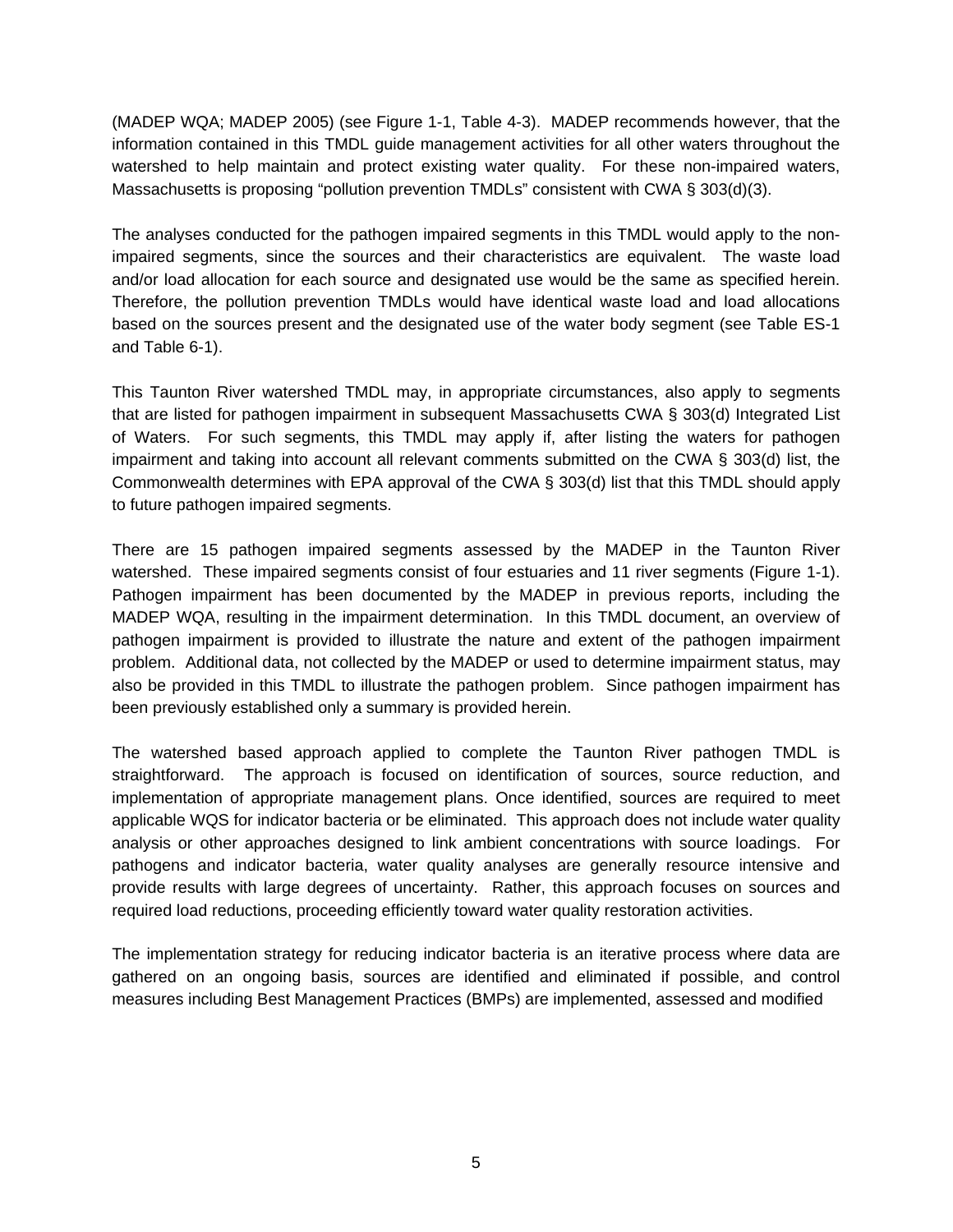as needed. Measures to abate probable sources of waterborne pathogens include everything from public education, to improved storm water management, to reducing the influence from inadequate and/or failing sanitary sewer infrastructure.

## **1.3. TMDL Report Format**

This document contains the following sections:

- Watershed Description (Section 2) provides watershed specific information
- Water Quality Standards (Section 3) provides a summary of current Massachusetts WQS as they relate to indicator bacteria
- Problem Assessment (Section 4) provides an overview of indicator bacteria measurements collected in the Taunton River watershed
- $\blacksquare$  Identification of Sources (Section 5) identifies and discusses potential sources of waterborne pathogens within the Taunton River watershed.
- TMDL Development (Section 6) specifies required TMDL development components including:
	- o Definitions and Equation
	- o Loading Capacity
	- o Load and Waste Load Allocations
	- o Margin of Safety
	- o Seasonal Variability
- **Implementation Plan (Section 7) describes specific implementation activities designed** to remove pathogen impairment. This section and the companion "*Mitigation Measures to Address Pathogen Pollution in Surface Water: A TMDL Implementation Guidance Manual for Massachusetts*" document should be used together to support implementing management actions.
- Monitoring Plan (Section 8) describes recommended monitoring activities
- Reasonable Assurances (Section 9) describes reasonable assurances the TMDL will be implemented
- Public Participation (Section 10) describes the public participation process, and
- References (Section 11)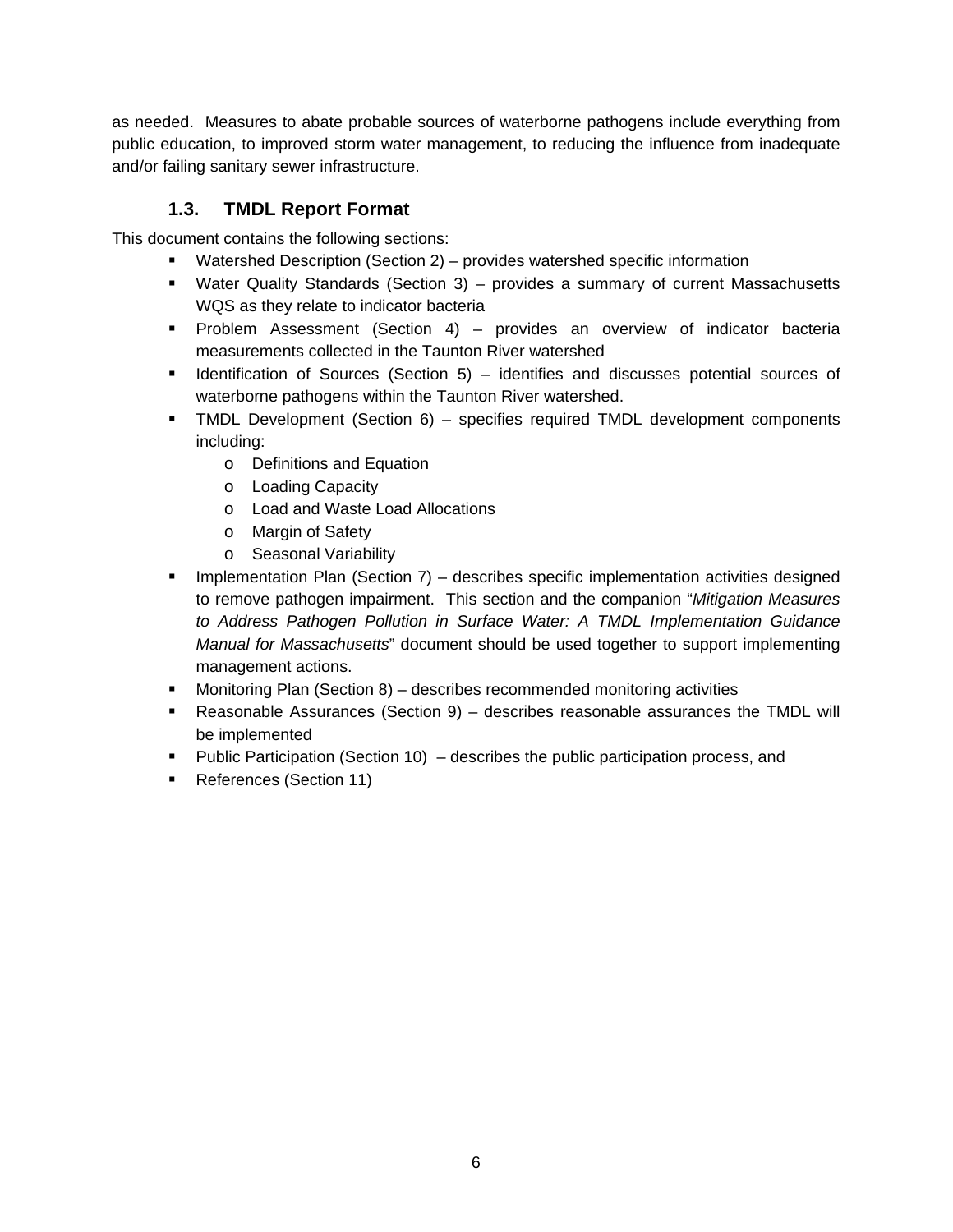# **2.0 Watershed Description**

The Taunton River watershed, covering 562 square miles and including all or part of 40 cities and towns, is the second largest river watershed in Massachusetts. The watershed contains 94 square miles of wetlands and 12,883 acres of lakes. The area is known for having highly productive cranberry bogs. Development in the watershed is concentrated in the northern portion of the watershed and along the southern end of the Taunton River. Land use within the watershed is primarily undeveloped (Table 2-1; Figure 2-1).

The landscape of the Taunton River watershed is characterized by low hills and flat areas. "The Taunton River has one of the flattest courses in the state, falling approximately 21 feet over its length; this level terrain creates extensive wetlands throughout the watershed" (MADEP 2005). For most of its length, the River is a slow moving channel approximately 80 feet across. Downstream of the confluence with the Three Mile River, the Taunton widens into a broad tidal estuary.

Significant natural and cultural resources exist in the Taunton River watershed that warrant special protection. The Hockomock Swamp and Canoe River Aquifer have been established as Areas of Critical Environmental Concern (ACECs). Projects within ACECs are subject to state agency jurisdiction and are reviewed in greater detail to avoid deleterious impacts to these sensitive environments. In addition, the Upper Taunton River is the subject of a congressionally authorized Wild and Scenic River Study.

The Taunton River watershed waters are commonly used for primary and secondary contact recreation (swimming and boating), fishing, wildlife viewing, habitat for aquatic life, industrial cooling, shellfish harvesting, irrigation, agricultural uses, beachfront, and potable water.

Information regarding swimming beaches can be obtained from the beach quality annual reports available for download at the Massachusetts Department of Public Health website (http://www.mass.gov/dph/beha/tox/reports/beach/beaches.htm). Public and semi-public marine beach locations are provided on Figure 2-2.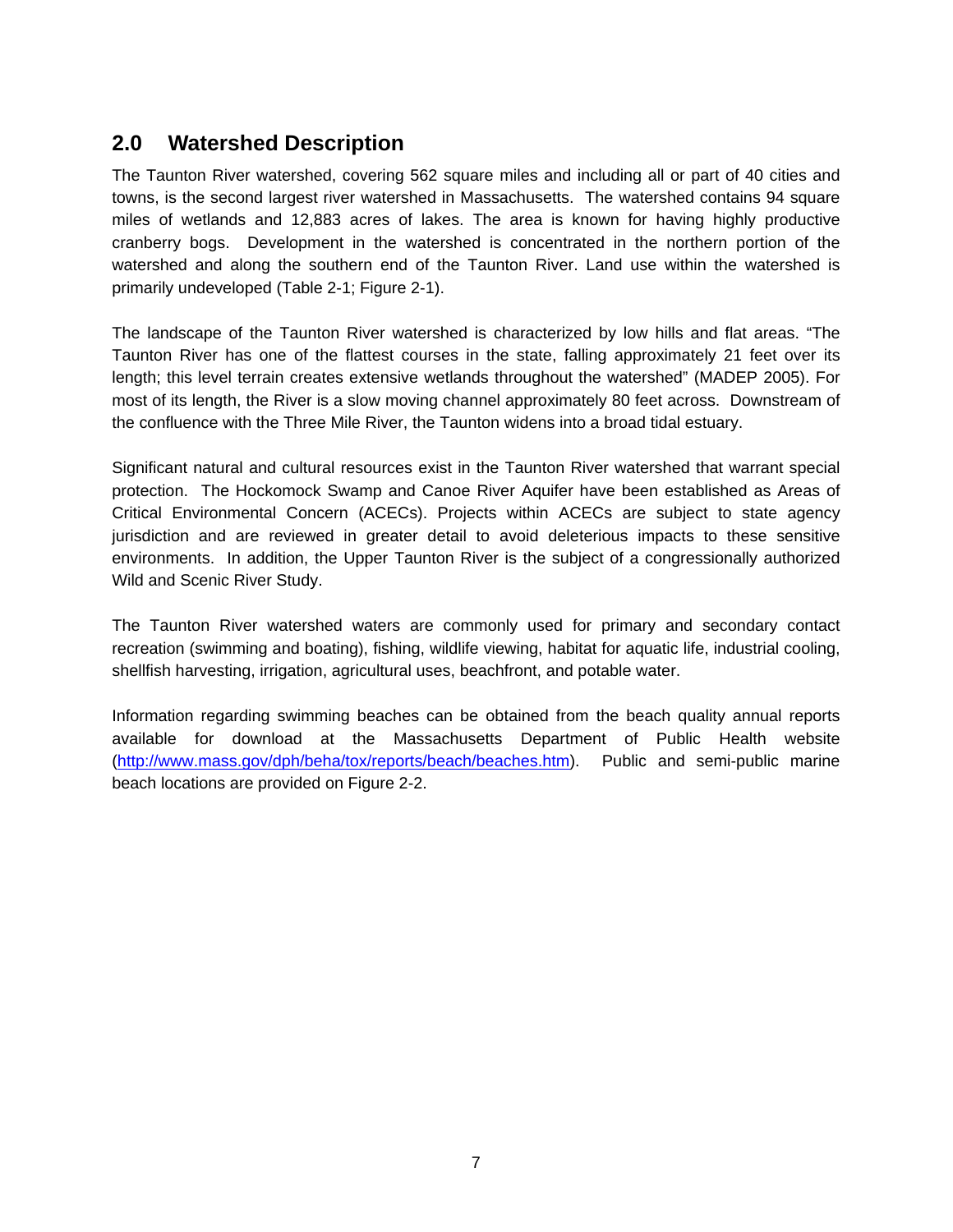| <b>Land Use Category</b>        | % of Total Watershed Area |
|---------------------------------|---------------------------|
| Pasture                         | 1.8                       |
| Urban Open                      | 1.7                       |
| Open Land                       | 3.3                       |
| Cropland                        | 3.8                       |
| <b>Woody Perennial</b>          | 1.9                       |
| Forest                          | 51.1                      |
| Wetland/Salt Wetland            | 3.0                       |
| Water Based Recreation          | < 0.1                     |
| Water                           | 3.8                       |
| <b>General Undeveloped Land</b> | 70.5                      |
| <b>Spectator Recreation</b>     | < 0.1                     |
| <b>Participation Recreation</b> | 1.2                       |
| > 1/2 acre lots Residential     | 10.0                      |
| 1/4 - 1/2 acre lots Residential | 10.4                      |
| < 1/4 acre lots Residential     | 2.0                       |
| Multi-family Residential        | 0.6                       |
| Mining                          | 0.6                       |
| Commercial                      | 1.4                       |
| Industrial                      | 1.6                       |
| Transportation                  | 1.5                       |
| <b>Waste Disposal</b>           | 0.3                       |
| <b>General Developed Land</b>   | 29.5                      |

#### **Table 2-1. Taunton River Watershed Basin Land Use as of 1999.**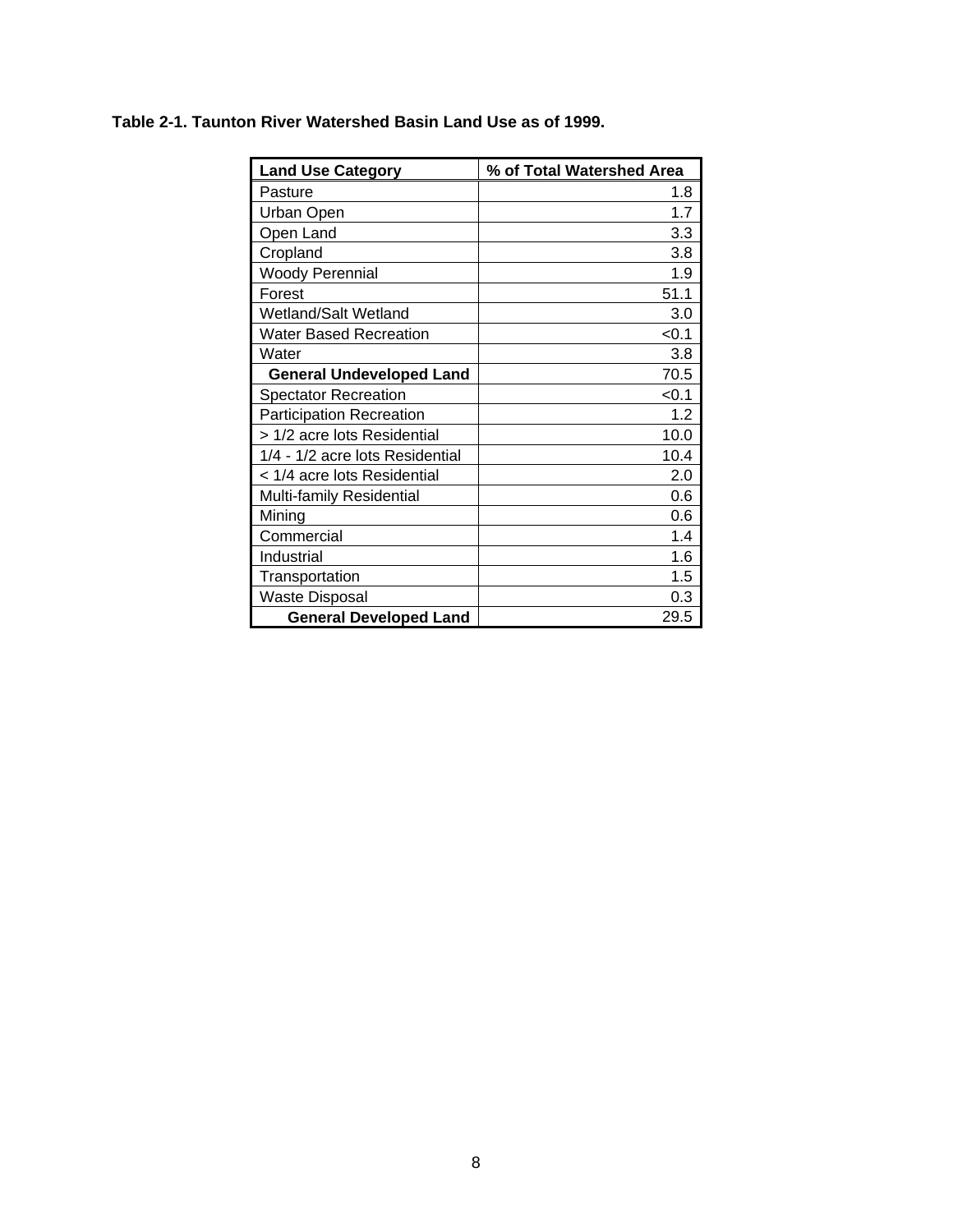**Figure 2-1 Taunton River Watershed Land Use as of 1999.**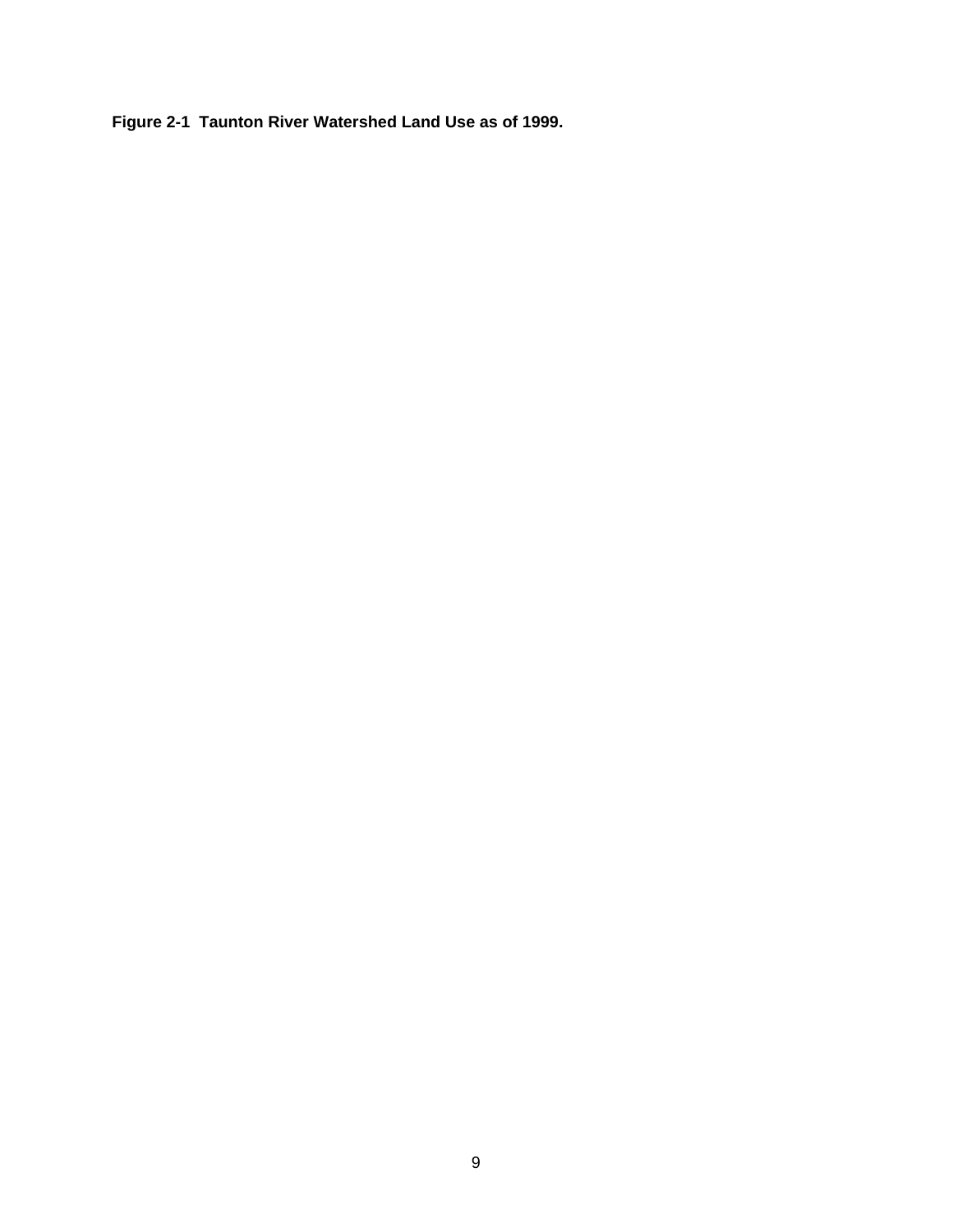**Figure 2-2. Taunton River Watershed Marine Beach Locations and Pathogen Impaired Segments.**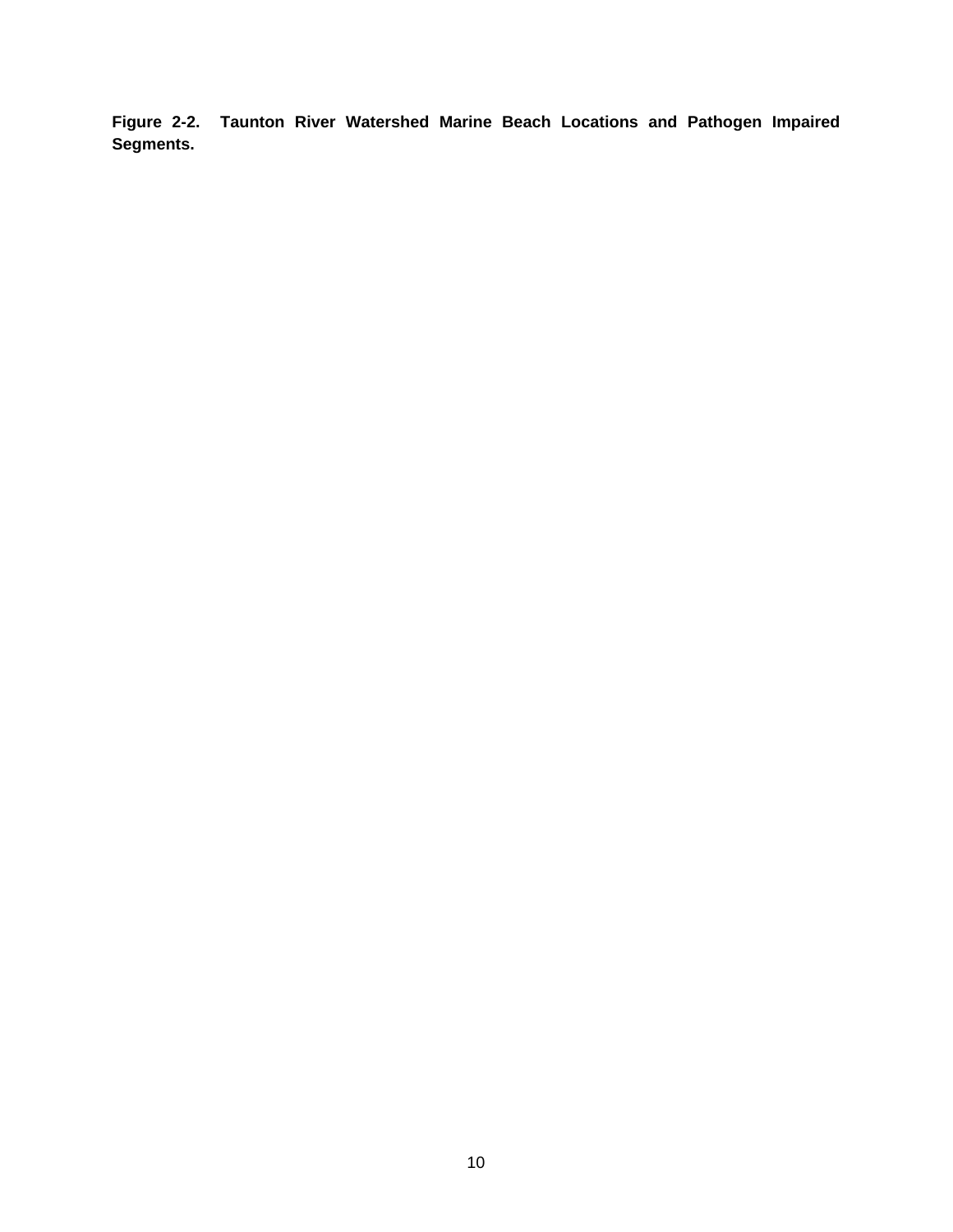# **3.0 Water Quality Standards**

The Surface Water Quality Standards (WQS) for the Commonwealth of Massachusetts establish chemical, physical, and biological standards for the restoration and maintenance of the most sensitive uses (MADEP 2000a). The WQS limit the discharge of pollutants to surface waters for the protection of existing uses and attainment of designated uses in downstream and adjacent segments.

Fecal coliform, enterococci, and *E. coli* bacteria are found in the intestinal tract of warm-blooded animals, soil, water, and certain food and wood processing wastes. "Although they are generally not harmful themselves, they indicate the possible presence of pathogenic (disease-causing) bacteria, viruses, and protozoans that also live in human and animal digestive systems" (USEPA 2004b). These bacteria are often used as indicator bacteria since it is expensive and sometimes difficult to test for the presence of individual pathogenic organisms.

Massachusetts is planning to revise its freshwater WQS by replacing fecal coliform with *E. coli* and enterococci as the regulated indicator bacteria, as recommended by the EPA in the "*Ambient Water Quality Criteria for Bacteria – 1986*" document (USEPA 1986). The state has already done so for public beaches through regulations of the Massachusetts Department of Public Health as discussed below. Currently, Massachusetts uses fecal coliform as the indicator organism for all waters except for marine bathing beaches, where the Federal BEACH Act requires the use of enterococci. Massachusetts anticipates adopting *E. coli* and enterococci for all fresh waters and enterococci for all marine waters, including non bathing marine beaches. Fecal coliform will remain the indicator organism for shellfishing areas, however. The Taunton River watershed pathogen TMDL has been developed using fecal coliform as the pathogen indicator for fresh and marine waters and enterococci for marine beaches, but the goal of removing pathogen impairment of this TMDL will remain applicable when Massachusetts adopts new indicator bacteria criteria into its WQS. Massachusetts believes that the magnitude of indicator bacteria loading reductions outlined in this TMDL will be both necessary and sufficient to attain present WQS and any future modifications to the WQS for pathogens.

Pathogens can significantly impact humans through ingestion of, and contact with recreational waters, ingestion of drinking water, and consumption of filter-feeding shellfish. In addition to contact recreation, excessive pathogen numbers impact potable water supplies. The amount of treatment (i.e., disinfection) required to produce potable water increases with increased pathogen contamination. Such treatment may cause the generation of disinfection by-products that are also harmful to humans. Further detail on pathogen impacts can be accessed at the following EPA websites:

- **Water Quality Criteria: Microbial (Pathogen)** http://www.epa.gov/ost/humanhealth/microbial/microbial.html
- **Human Health Advisories:** 
	- o Fish and Wildlife Consumption Advisories http://www.epa.gov/ebtpages/humaadvisofishandwildlifeconsumption.html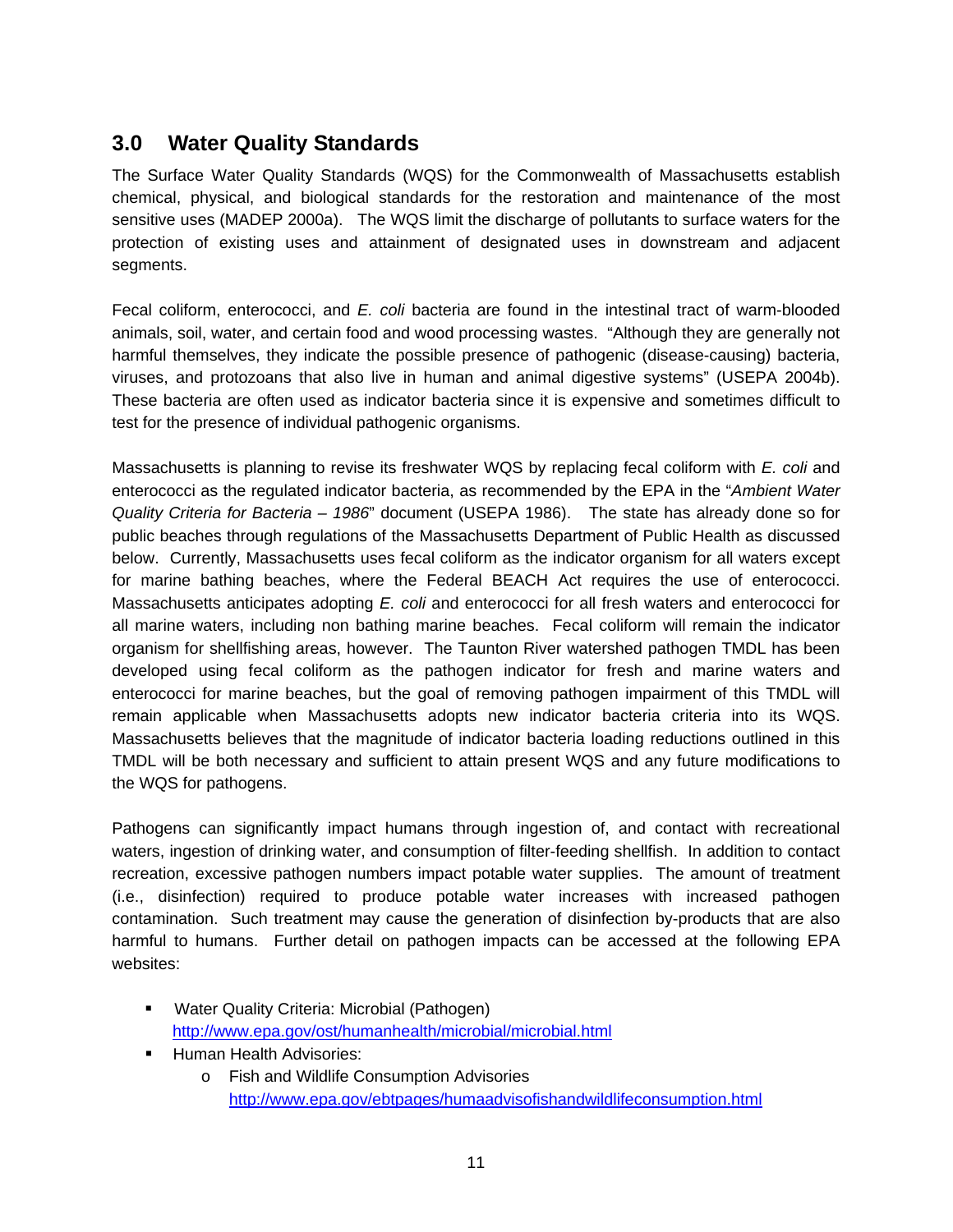o Swimming Advisories http://www.epa.gov/ebtpages/humaadvisoswimmingadvisories.html

The Taunton River watershed contains waterbodies classified as Class A, Class B, Class SA, and Class SB. The corresponding WQS for each class are as follows:

Class A waterbodies - fecal coliform bacteria shall not exceed an arithmetic mean of 20 organisms per 100 mL in any representative set of samples, nor shall 10% of the samples exceed 100 organisms per 100 mL.

Class B, Class SA, and SB not designated for shellfishing - the geometric mean of a representative set of fecal coliform samples shall not exceed 200 organisms per 100 mL and no more than 10% of the samples shall exceed 400 organisms per 100 mL. The MADEP may apply these standards on a seasonal basis for waters classified as Class B, and Class SA and SB not designated for shellfishing.

Class SA waters approved for open shellfishing - the geometric mean of a representative set of fecal coliform samples shall not exceed 14 organisms per 100 mL and no more than 10% of the samples shall exceed 43 organisms per 100 mL.

Class SB waters approved for open shellfishing - the geometric mean of a representative set of fecal coliform samples shall not exceed 88 organisms per 100 mL and no more than 10% of the samples shall exceed 260 organisms per 100 mL.

Shellfish growing areas are classified by the Massachusetts Division of Marine Fisheries (DMF). The classification system is provided below (MassGIS 2005). Figure 1-1 provides designated shellfish growing areas status as of July 1, 2000.

**Approved** – "Open for harvest of shellfish for direct human consumption subject to local rules and state regulations." (MassGIS 2005) "The area is shown to be free of bacterial contaminants under a variety of climatological and hydrographical situations (i.e. assumed adverse pollution conditions)." (MADEP 2002a)

**Conditionally Approved** - "During the time area is approved it is open for harvest of shellfish for direct human consumption subject to local rules and state regulations." (MassGIS 2005) "This classification category may be assigned for growing areas subject to intermittent and predictable microbiological contamination that may be present due to operation of a sewage treatment plant, rainfall, and/or season." (MADEP 2002a)

**Conditionally Restricted** – "During the time area is restricted it is only open for the harvest of shellfish with depuration subject to local rules and state regulations." (MassGIS 2005) "A classification used to identify a growing area that meets the criteria for the restricted classification except under certain conditions described in a management plan." (MADEP 2002a)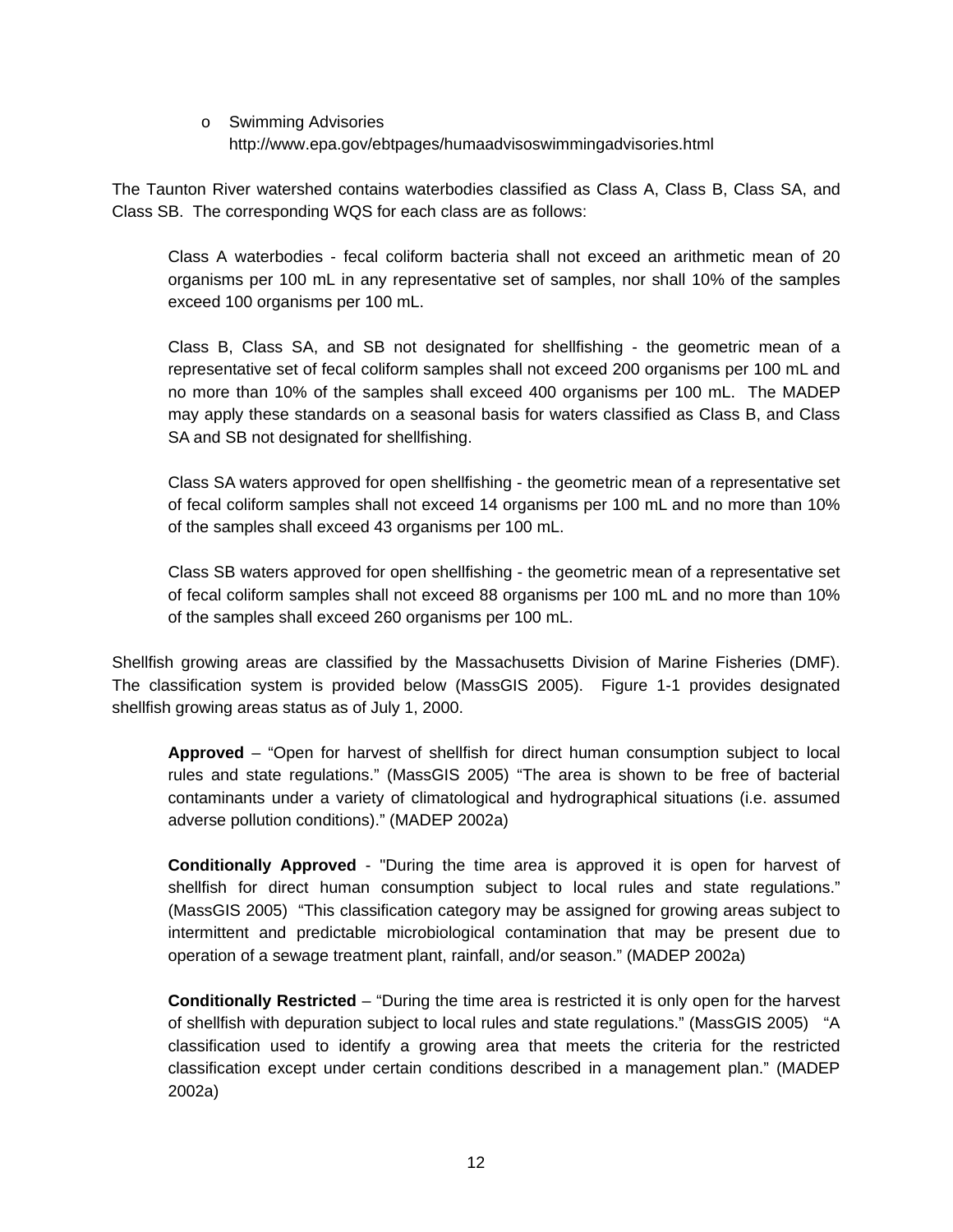**Restricted** – "Open for harvest of shellfish with depuration subject to local rules and state regulations or for the relay of shellfish." (MassGIS 2005) "A classification used to identify where harvesting shall be by special license and the shellstock, following harvest, is subject to a suitable and effective treatment process through relaying or depuration. Restricted growing areas are mildly or moderately contaminated only with bacteria." (MADEP 2002a)

**Management Closure** – "Closed for the harvest of shellfish. Not enough testing has been done in the area to determine whether it is fit for shellfish harvest or not." (MADEP 2002a)

**Prohibited –** "Closed for harvest of shellfish." (MassGIS 2005) "A classification used to identify a growing area where the harvest of shellstock is not permitted. Growing area waters are so badly contaminated that no reasonable amount of treatment will make the shellfish safe for human consumption. Growing areas must also be classified as Prohibited if there is no or insufficient information available to make a classification decision." (MADEP 2002a)

In general, shellfish harvesting use is supported (i.e., non-impaired) when shellfish harvested from approved open shellfish areas are suitable for consumption without depuration and shellfish harvested from restricted shellfish areas are suitable for consumption with depuration. For an expanded discussion on the relationship between the DMF shellfish growing areas classification and the MADEP designated use support status, please see the "*Taunton River Watershed 2001 Water Quality Assessment Report*" (MADEP WQA; MADEP 2005).

In addition to the WQS, the Commonwealth of Massachusetts Department of Public Health (MADPH) has established minimum standards for bathing beaches (105 CMR 445.000) under the State Sanitary Code, Chapter VII (www.mass.gov/dph/dcs/bb4\_01.pdf). These standards will soon be adopted by the MADEP as state surface WQS for fresh water and these standards will subsequently apply to this TMDL. The MADPH bathing beach standards are generally the same as those which were recommended in the "*Ambient Water Quality Criteria for Bacteria – 1986"* document published by the EPA (USEPA 1986). In the above referenced document, the EPA recommended the use of enterococci as the indicator bacterium for marine recreational waters and enterococci or *E. coli* for fresh waters. As such, the following MADPH standards have been established for bathing beaches in Massachusetts:

Marine Waters - (1) No single enterococci sample shall exceed 104 colonies per 100 mL and the geometric mean of the most recent five enterococci levels within the same bathing season shall not exceed 35 colonies per 100 mL.

Freshwaters - (1) No single *E. coli* sample shall exceed 235 colonies per 100 mL and the geometric mean of the most recent five *E. coli* samples within the same bathing season shall not exceed 126 colonies per 100 mL; or (2) No single enterococci sample shall exceed 61 colonies per 100 mL and the geometric mean of the most recent five enterococci samples within the same bathing season shall not exceed 33 colonies per 100 mL.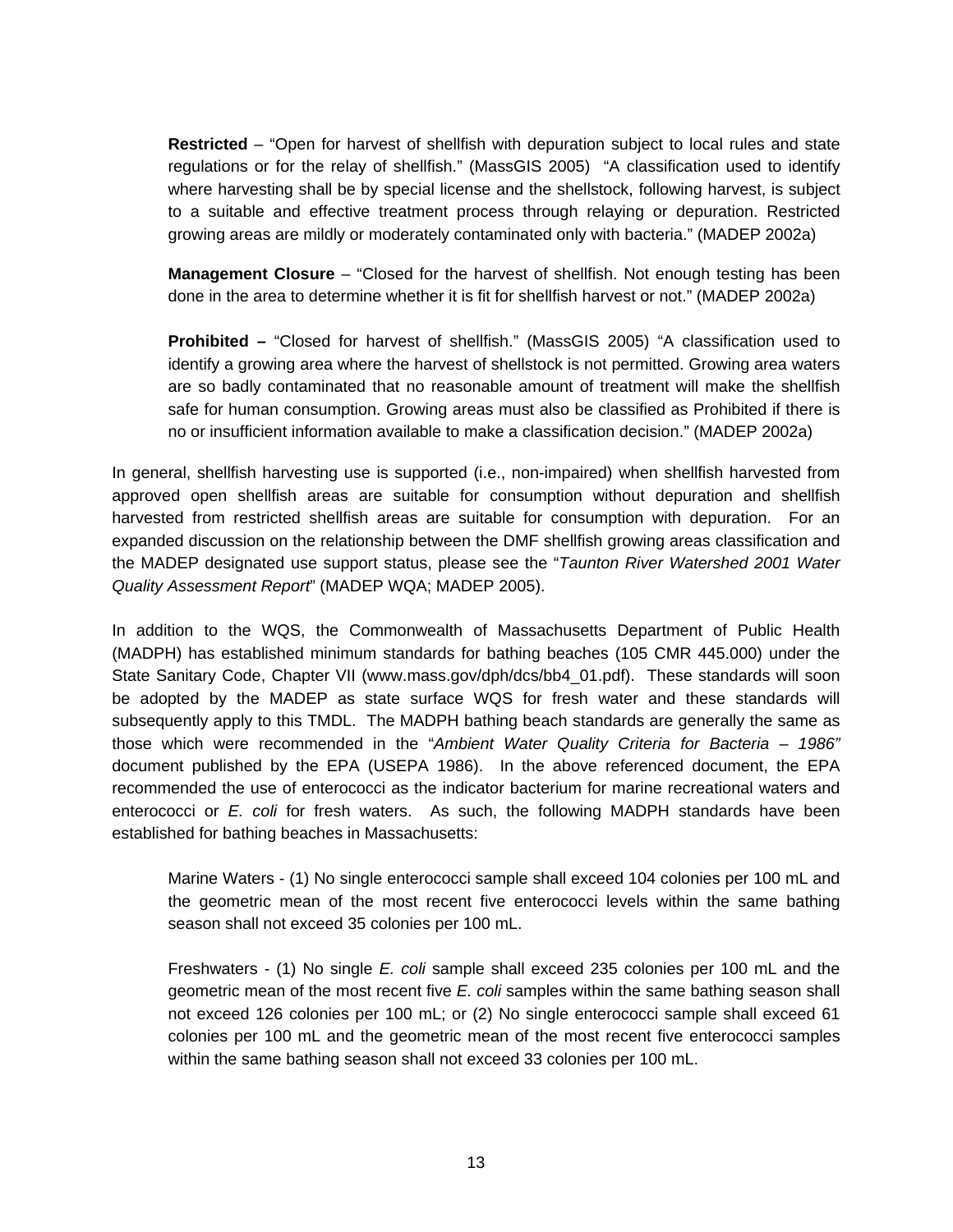The Federal BEACH Act of 2000 established a Federal standard for marine beaches. These standards are essentially the same as the MADPH marine beach standard (i.e., single sample not to exceed 104 cfu/100mL and geometric mean of a statistically sufficient number of samples not to exceed 35 cfu/100mL). The Federal BEACH Act and MADPH standards can be accessed on the worldwide web at http://www.epa.gov/waterscience/beaches/act.html and www.mass.gov/dph/dcs/bb4\_01.pdf, respectively.

Figure 2-2 provides the location of marine bathing beaches, where the MADPH Marine Waters and the Federal BEACH Act standards would apply. A map of freshwater beaches is not available at this time. However, a list of beaches (fresh and marine) by community with indicator bacteria data can be found in the annual reports on the testing of public and semi-public beaches provided by the MADPH. These reports are available for download from the MADPH website located at http://www.mass.gov/dph/beha/tox/reports/beach/beaches.htm.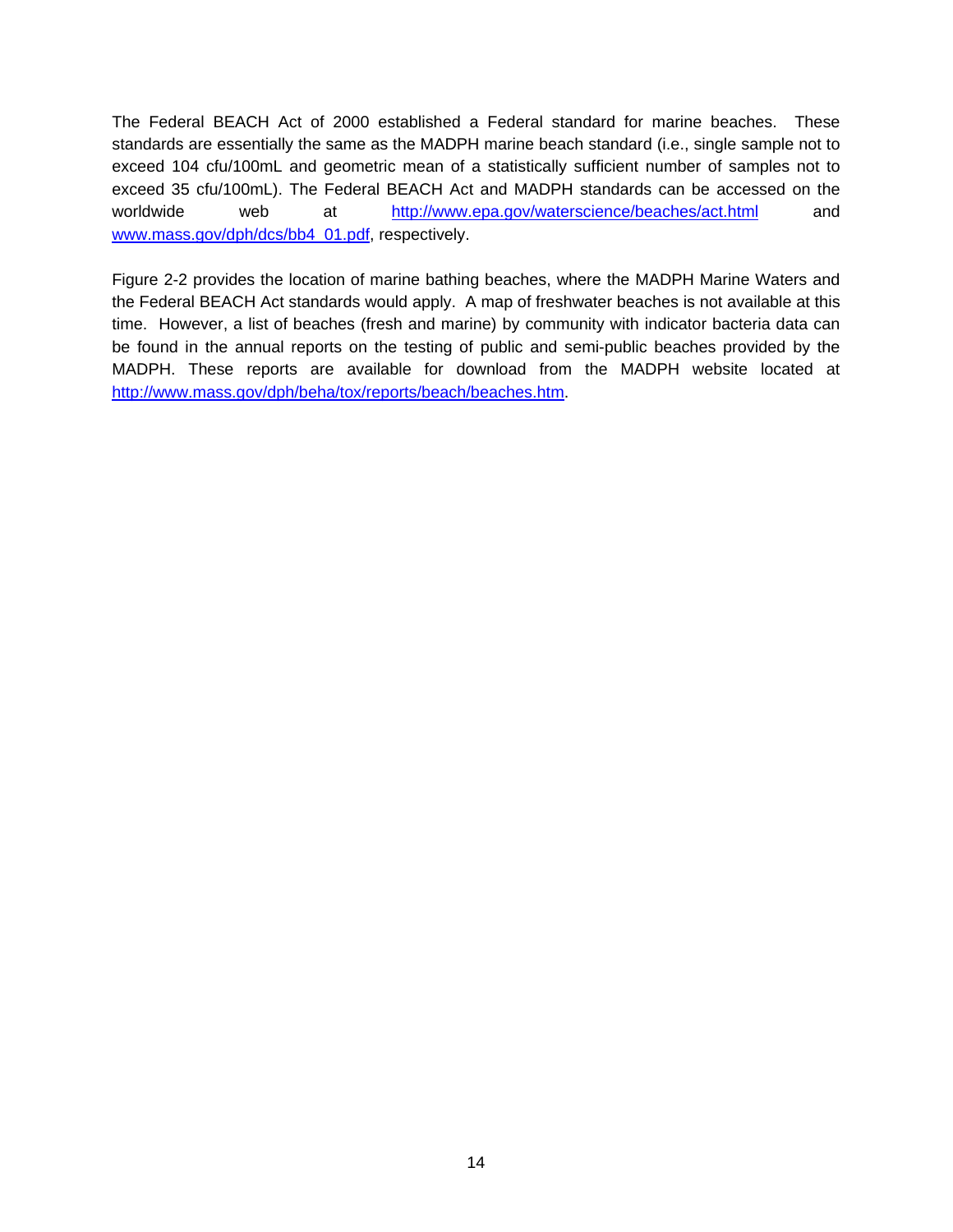# **4.0 Problem Assessment**

Pathogen impairment has been documented at numerous locations throughout the Taunton River watershed, as shown in Figure 1-1. Excessive concentrations of indicator bacteria (e.g., fecal coliform, enterococci, *E. coli* etc.) can indicate the presence of sewage contamination and possible presence of pathogenic organisms. The amount of indicator bacteria and potential pathogens entering waterbodies is dependent on several factors including watershed characteristics and meteorological conditions. Indicator bacteria levels generally increase with increasing development activities, including increased impervious cover, illicit sewer connections, and failed septic systems.

Indicator bacteria levels also tend to increase with wet weather conditions as storm sewer systems overflow and/or storm water runoff carries fecal matter that has accumulated to the river via overland flow and storm water conduits. In some cases, dry weather bacteria concentrations can be higher when there is a constant source that becomes diluted during periods of precipitation, such as with illicit connections. The magnitude of these relationships is variable, however, and can be substantially different temporally and spatially throughout the United States or within each watershed.

Tables 4-1 and 4-2 provide ranges of fecal coliform concentrations in storm water associated with various land use types. Pristine areas are observed to have low indicator bacteria levels and residential areas are observed to have elevated indicator bacteria levels. Development activity generally leads to decreased water quality (e.g., pathogen impairment) in a watershed. Development-related watershed modification includes increased impervious surface area which can (USEPA 1997):

- **Increase flow volume,**
- **Increase peak flow,**
- **Increase peak flow duration,**
- **Increase stream temperature,**
- **Decrease base flow, and**
- Change sediment loading rates

Many of the impacts associated with increased impervious surface area also result in changes in pathogen loading (e.g., increased sediment loading can result in increased pathogen loading). In addition to increased impervious surface impacts, increased human and pet densities in developed areas increase potential fecal contamination. Furthermore, storm water drainage systems and associated storm water culverts and outfall pipes often result in the channelization of streams which leads to less attenuation of pathogen pollution.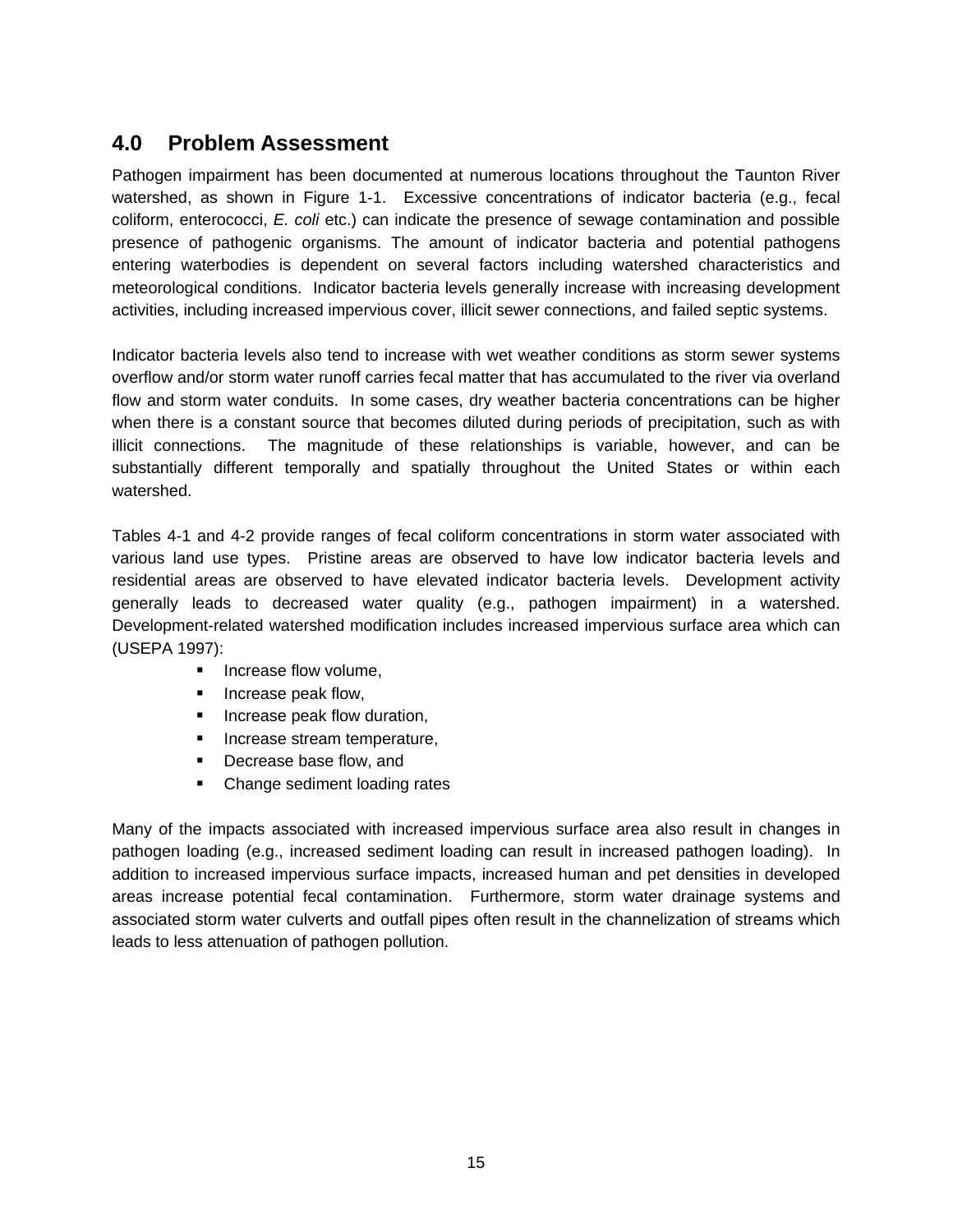**Table 4-1 Wachusett Reservoir Storm Water Sampling (as reported in MADEP 2002b) original data provided in MDC Wachusett Storm Water Study (June 1997).** 

| <b>Land Use Category</b>                                           | <b>Fecal Coliform Bacteria</b> <sup>1</sup><br>Organisms / 100 mL |
|--------------------------------------------------------------------|-------------------------------------------------------------------|
| Agriculture, Storm 1                                               | $110 - 21,200$                                                    |
| Agriculture, Storm 2                                               | $-56,400$<br><b>200</b>                                           |
| "Pristine" (not developed, forest), Storm 1                        | $0 - 51$                                                          |
| "Pristine" (not developed, forest), Storm 2                        | $8 - 766$                                                         |
| High Density Residential (not sewered, on septic systems), Storm 1 | $30 - 29,600$                                                     |
| High Density Residential (not sewered, on septic systems), Storm 2 | 430 - 122,000                                                     |

<sup>1</sup> Grab samples collected for four storms between September 15, 1999 and June 7, 2000

#### **Table 4-2. Lower Charles River Basin Storm Water Event Mean Bacteria Concentrations (data**  summarized from USGS 2002)<sup>1</sup>.

| <b>Land Use Category</b>         | <b>Fecal Coliform</b><br>(CFU/100 mL) | <b>Enterococcus Bacteria</b><br>(CFU/100 mL) | <b>Number</b><br>of Events |
|----------------------------------|---------------------------------------|----------------------------------------------|----------------------------|
| <b>Single Family Residential</b> | $2,800 - 94,000$                      | $5,500 - 87,000$                             |                            |
| <b>Multifamily Residential</b>   | $2,200 - 31,000$                      | $3,200 - 49,000$                             |                            |
| Commercial                       | $680 - 28,000$                        | $2,100 - 35,000$                             | 8                          |

<sup>1</sup> An Event Mean Concentration (EMC) is the concentration of a flow proportioned sample throughout a storm event. These samples are commonly collected using an automated sampler which can proportion sample aliquots based on flow.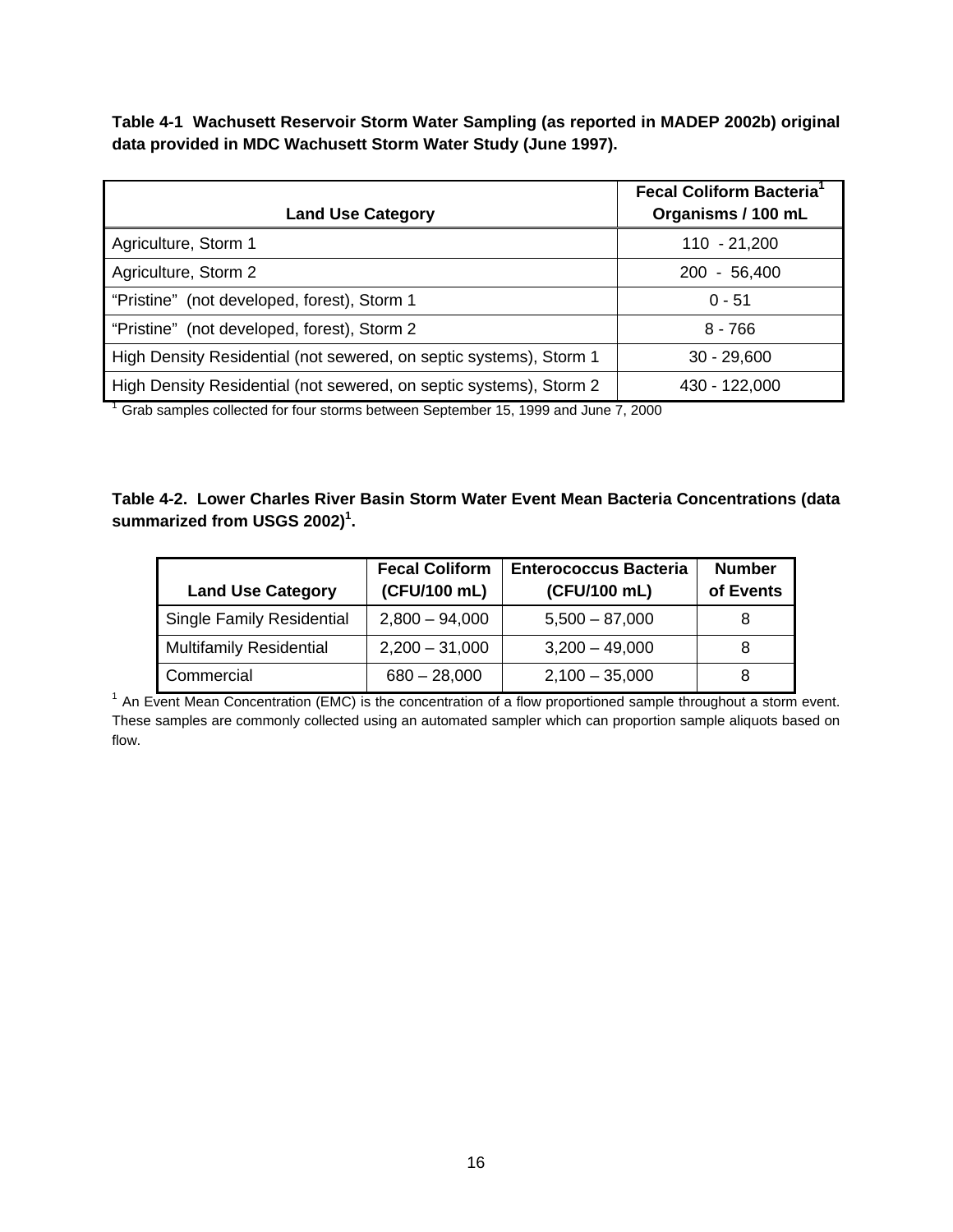Pathogen impaired estuary segments represent 100% of the total estuary area assessed (7.9 square miles; MassGIS 2005). Pathogen impaired river segments represent 28.8% of the total river miles assessed (56.5 miles of 195.9 total river miles; MassGIS 2005). In total, 15 segments, each in need of a TMDL, contain indicator bacteria concentrations in excess of the Massachusetts WQS for Class A, B, or SB waterbodies (314 CMR 4.05)<sup>1</sup>, the MADPH standard for bathing beaches<sup>2</sup>, and/or the BEACH Act<sup>3</sup>. The basis for impairment listings is provided in the 2002 List (MADEP 2003). Data presented in the WQA and other data collected by the MADEP were used to generate the *2002 List*.

Following the release of the *2002 List*, three segments in the Taunton watershed were divided and assigned new segment numbers in the MADEP WQA. The following illustrates the difference between the impaired segment numbers and description between the *2002 List* and the MADEP WQA:

- Rumford River segment listed as MA62-15 in the *2002 List* was divided. These two new segments are listed in the WQA (MADEP 2005) as segment MA62-39 and MA62-40.
- Threemile River segment listed as MA62-16 in the *2002 List* was divided. These two new segments are listed in the WQA (MADEP 2005) as a river segment MA62-56 and an estuary segment MA62-57.
- Wading River segment listed as MA62-17 in the *2002 List* was divided. These two new segments are listed in the WQA (MADEP 2005) as segment MA62-47 and segment MA62- 49.

A list of pathogen impaired segments is provided in Table 4-3 and includes the new segment numbers defined in the MADEP WQA. Segments are listed and discussed in hydrologic order (upstream to downstream) in the following sections. Additional details regarding each impaired segment including water withdrawals, discharges, use assessments and recommendations to meet use criteria are provided in the MADEP WQA.

 $\overline{a}$ 

<sup>1</sup> Class A: Fecal coliform bacteria shall not exceed an arithmetic mean of 20 organisms per 100 mL in any representative set of samples, nor shall 10% of the samples exceed 100 organisms per 100 mL.

Class SA (Shellfishing approved): Fecal coliform bacteria shall not exceed an arithmetic mean of 14 organisms per 100 mL in any representative set of samples, nor shall 10% of the samples exceed 43 organisms per 100 mL.

Class SB (Shellfishing approved): Fecal coliform bacteria shall not exceed an arithmetic mean of 88 organisms per 100 mL in any representative set of samples, nor shall 10% of the samples exceed 260 organisms per 100 mL.

Class B, Class SA & Class SB (waters not designated for shellfishing): Fecal coliform bacteria shall not exceed a geometric mean of 200 organisms per 100 mL in any representative set of samples, nor shall 10% of the samples exceed 400 organisms per 100 mL. The MADEP may apply these standards on a seasonal basis.

<sup>2</sup> Freshwater bathing beaches: No single *E. coli* sample shall exceed 235 colonies per 100 mL and the geometric mean of the most recent five *E. coli* samples within the same bathing season shall not exceed 126 colonies per 100 mL; or No single enterococci sample shall exceed 61 colonies per 100 mL and the geometric mean of the most recent five (5) enterococci samples within the same bathing season shall not exceed 33 colonies per 100 mL.

Marine bathing beaches: No single enterococci sample shall exceed 104 colonies per 100 mL and the geometric mean of the most recent five enterococci levels within the same bathing season shall not exceed 35 colonies per 100 mL.

<sup>&</sup>lt;sup>3</sup> BEACH Act - Marine bathing beaches: No single enterococci sample shall exceed 104 colonies per 100 mL and the geometric mean of the most recent five enterococci levels within the same bathing season shall not exceed 35 colonies per 100 mL.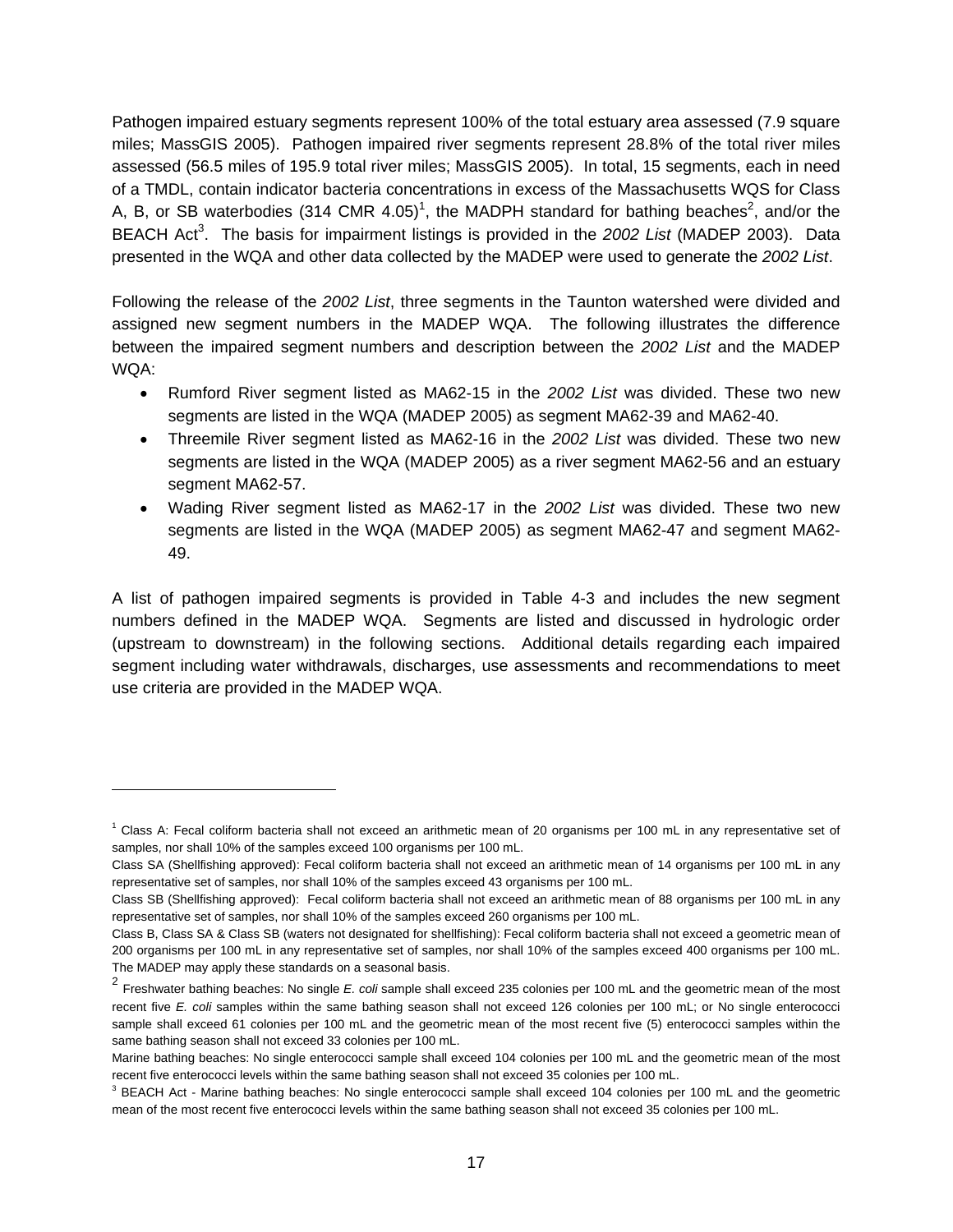| <b>Segment ID</b>             | <b>Segment Name</b>                                                                     | <b>Segment</b><br><b>Type</b> | <b>Segment</b><br>Size <sup>1</sup> | <b>Segment Description</b>                                                                                                                                                               |
|-------------------------------|-----------------------------------------------------------------------------------------|-------------------------------|-------------------------------------|------------------------------------------------------------------------------------------------------------------------------------------------------------------------------------------|
|                               | <b>Matfield River Subwatershed</b>                                                      |                               |                                     |                                                                                                                                                                                          |
| MA62-08                       | Salisbury Brook                                                                         | River                         | 2.5                                 | Outlet of Cross Pond, Brockton to the confluence with<br>Trout Brook forming the Salisbury Plain River, Brockton                                                                         |
| MA62-07                       | <b>Trout Brook</b>                                                                      | River                         | 3.4                                 | Source northeast of Argyle Avenue and west of Conrail<br>Line, Avon to the confluence with the Salisbury Brook<br>forming the Salisbury Plain River, Brockton                            |
| MA62-05                       | Salisbury Plain River                                                                   | River                         | 2.4                                 | Confluence of Trout and Salisbury brooks, Brockton to<br>the Brockton AWRF discharge, Brockton                                                                                           |
| MA62-06                       | Salisbury Plain River                                                                   | River                         | 2.3                                 | Brockton AWRF discharge, Brockton to the confluence<br>with Beaver Brook forming the Matfield River, East<br><b>Bridgewater</b>                                                          |
| MA62-32                       | <b>Matfield River</b>                                                                   | River                         | 6.7                                 | Confluence of Beaver Brook and Salisbury Plain River<br>East Bridgewater to the confluence with the Town River<br>and Taunton River, Bridgewater                                         |
|                               | <b>Threemile River Subwatershed</b>                                                     |                               |                                     |                                                                                                                                                                                          |
| MA62-39                       | <b>Rumford River</b>                                                                    | River                         | 8.0                                 | Outlet Gavin Pond, Sharon to inlet of Norton Reservoir,<br>Mansfield                                                                                                                     |
| MA62-40                       | <b>Rumford River</b>                                                                    | River                         | 4.5                                 | Outlet Norton Reservoir, Norton to confluence with<br>Wading and Threemile rivers, Norton                                                                                                |
| MA62-47                       | <b>Wading River</b>                                                                     | River                         | 4.2                                 | Source in wetland north of West Street, Foxborough to<br>Balcom Street, Mansfield                                                                                                        |
| MA62-49                       | <b>Wading River</b>                                                                     | River                         | 9.7                                 | Balcom Street, Mansfield to confluence with Threemile<br>River, Norton                                                                                                                   |
| MA62-56                       | <b>Threemile River</b>                                                                  | River                         | 12.8                                | Confluence of Wading and Rumford rivers, Norton to<br>impoundment spillway behind 66 South Street (Harodite<br>Finishing), Taunton                                                       |
| MA62-57                       | <b>Threemile River</b>                                                                  | Estuary                       | 0.02                                | Impoundment spillway behind 66 South Street (Harodite<br>Finishing), Taunton to confluence with Taunton River,<br>Taunton/Dighton                                                        |
|                               | <b>Assonet River Subwatershed</b>                                                       |                               |                                     |                                                                                                                                                                                          |
| MA62-20                       | <b>Assonet River</b>                                                                    | Estuary                       | 0.82                                | Tisdal Dam, Freetown to the confluence with the<br>Taunton River, Freetown                                                                                                               |
| <b>Mainstem Taunton River</b> |                                                                                         |                               |                                     |                                                                                                                                                                                          |
| MA62-02                       | <b>Taunton River</b>                                                                    | <b>Estuary</b>                | 0.29                                | Route 24 Bridge, Taunton/Raynham to Berkley Bridge,<br>Dighton/Berkley                                                                                                                   |
| MA62-03                       | <b>Taunton River</b>                                                                    | Estuary                       | 0.92                                | Berkley Bridge, Dighton/Berkley to confluence with<br>Assonet River at a line from Sandy Point, Somerset<br>northeasterly to the southwestern tip of Assonet Neck,<br><b>Berkley</b>     |
| MA62-04                       | <b>Taunton River</b><br>Units = Miles for river segments and square miles for estuaries | Estuary                       | 2.65                                | Confluence with Assonet River at a line from Sandy<br>Point, Somerset northeasterly to the southwestern tip of<br>Assonet Neck, Berkley to mouth at Braga Bridge,<br>Somerset/Fall River |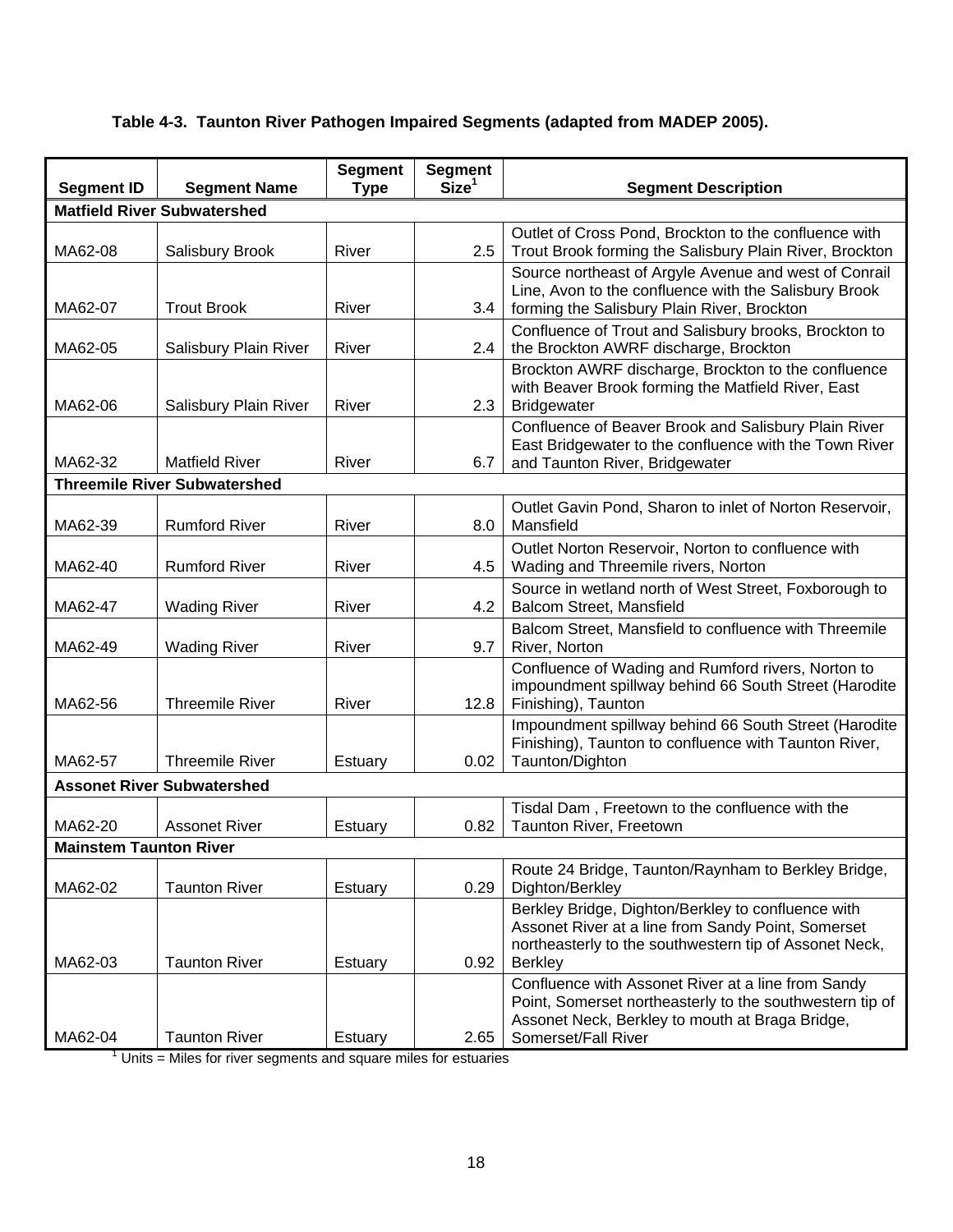An overview of the Taunton River watershed pathogen impairment is provided in this section to illustrate the nature and extent of the impairment. Since pathogen impairment has been previously established and documented on the *2002 List* and in the MADEP WQA, it is not necessary to provide detailed documentation of pathogen impairment herein. Data from the MADEP WQA and other organizations were reviewed and are summarized by segment below for illustrative purposes.

This TMDL was based on the current WQS using fecal coliform as an indicator organism for fresh and marine waters and enteroccoci for marine beaches. Enterococci data are provided at the bottom of each table when data are available. The MADEP is in the process of developing new WQS incorporating *E. coli* and enterococci as indicator organisms for all waters other than shellfishing and potable water intake areas. Not all data presented herein were used to determine impairment listing due to a variety of reasons (including data quality assurance and quality control). The MADEP used only a subset of the available data to generate the *2002 List*. Other data presented in this section are for illustrative purposes only.

Data from the Massachusetts Division of Marine Fisheries (DMF) were used, in part, as the basis for pathogen impairment for many of the estuarine areas (Figure 1-1). Numerous samples have been collected throughout the Taunton River watershed by the DMF. DMF has a well-established and effective shellfish monitoring program that provides quality assured data for each shellfish growing area. In addition, each growing area must have a complete sanitary survey every 12 years, a triennial evaluation every three years and an annual review in order to maintain a shellfishing harvesting classification with the exception of those areas already classified as Prohibited. The National Shellfish Sanitation Program establishes minimum requirements for sanitary surveys, triennial evaluations, annual reviews and annual fecal coliform water quality monitoring and includes identification of specific sources and assessment of effectiveness of controls and attainment of standards. "Each year water samples are collected by the DMF at 2,320 stations in 294 growing areas in Massachusetts's coastal waters at a minimum frequency of five times while open to harvesting" (DMF 2002). Due to the volume of data collected by the DMF, these data are not provided herein. For the most recent indicator bacteria sampling data, please contact your local city or town shellfish constable or DMF's Shellfish Project.

Data summarized in the following subsections can be found at:

- **MADEP WQA 2005**  Taunton River Watershed 2001 Water Quality Assessment Report-Draft Version. When finalized the report should be available for download at http://www.mass.gov/dep/brp/wm/wqassess.htm.
- **City of Taunton 2003** Annual Water Quality Report for the City of Taunton, Taunton River & Tributaries 2002

Data for each impaired segment are summarized in a narrative or presented in tables. The summary data tables for each segment contain the data source and the dates data were collected (i.e., DWM 2001). The type of bacteria data is indicated in the column heading. Depending on the information available, the tables may display different fields.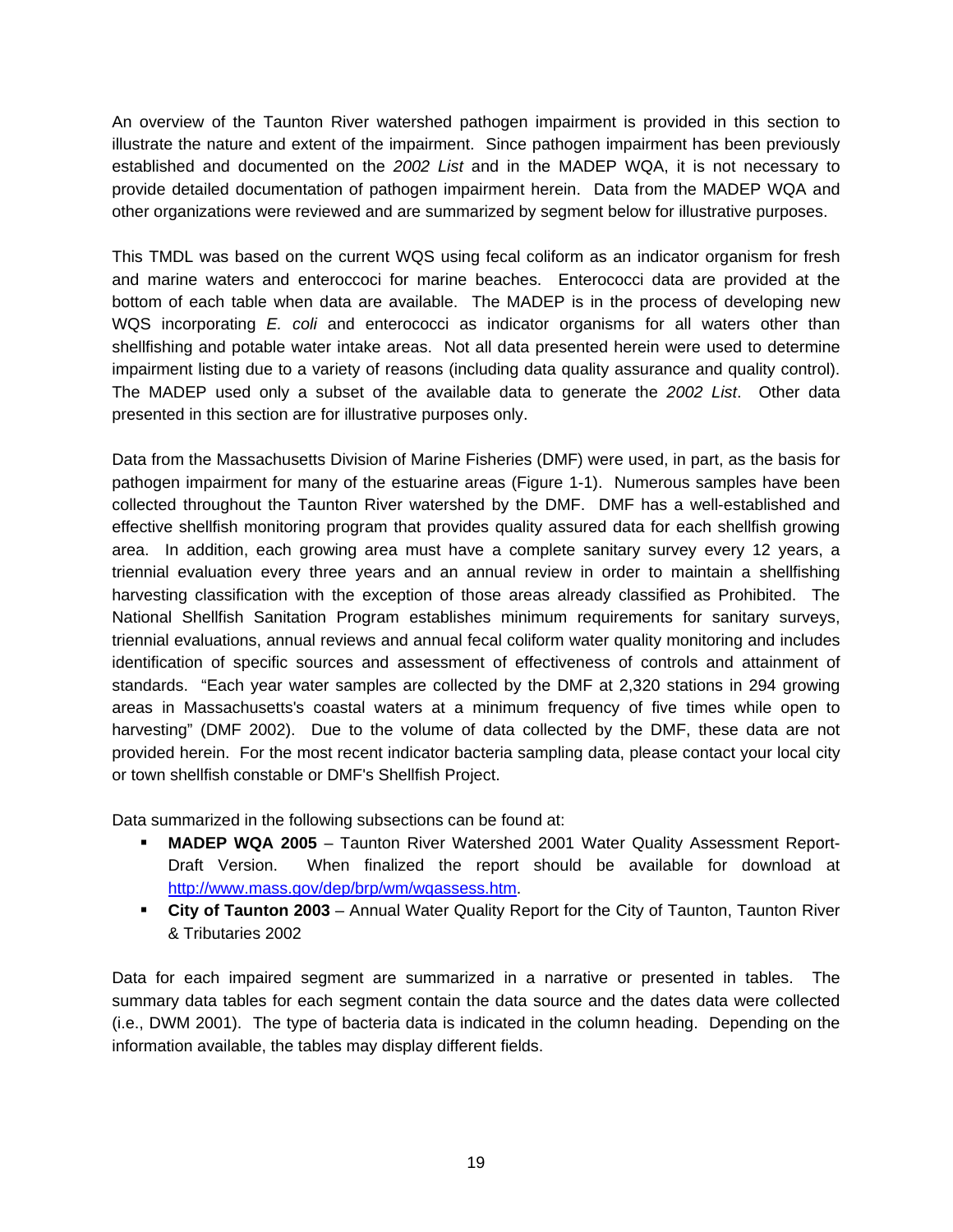Data tables may contain:

- "Site Description" column provides a short narrative description of the sampling location
- "Geometric Mean" column provides the geometric mean for the samples collected
- "Range" indicates the range of values obtained for the samples collected
- $"$  "n" provides the number of samples collected at that site over the time frame

The MADPH publishes annual reports on the testing of public and semi-public beaches for both marine and fresh waters. These documents provide water quality data for each bathing beach by community and note if there were exceedances of water quality criteria. There is also a list of communities that did not report testing results. These reports can be downloaded from http://www.mass.gov/dph/beha/tox/reports/beach/beaches.htm. Marine and freshwater beach status is highly variable and is therefore not provided in each segment description. Please see the MADPH annual beach report for specific details regarding swimming beaches.

The purpose of this section of the report is to briefly describe the impaired waterbody segments in the Taunton River watershed. For more information on any of these segments, see the "*Taunton River Watershed 2001 Water Quality Assessment Report*" on the MADEP website: http://www.mass.gov/dep/brp/wm/wqassess.htm.

## **Matfield River Subwatershed**

#### **Salisbury Brook Segment MA62-08**

This 2.5 mile Class B river segment extends from the outlet of Cross Pond, Brockton to its confluence with Trout Brook. There are no regulated water withdrawals or National Pollutant Discharge Elimination System (NPDES) permitted discharges listed for this segment's drainage area in the WQA.

Environmental Science Services (ESS) sampled the river at five stations between June and November 2002 during both dry and wet weather. Results of this sampling are presented in Table 4- 4.

#### **Table 4-4. Salsibury Brook (Segment MA62-08) Bacteria Concentrations (ESS 2003 as referenced in MADEP 2005).**

|                                  |   | <b>Fecal Coliform</b> |                  |                      |                  |
|----------------------------------|---|-----------------------|------------------|----------------------|------------------|
|                                  |   | (cfu/100 ml)          |                  | E. coli (cfu/100 ml) |                  |
|                                  |   |                       | <b>Geometric</b> |                      | <b>Geometric</b> |
| <b>Station Description</b>       | n | Range                 | Mean             | Range                | Mean             |
| <b>ESS 2002</b>                  |   |                       |                  |                      |                  |
| Elmwood Avenue, Brockton         | 5 | 70-10,000             | 933              | 70-10,000            | 913              |
| Near Belmont Avenue, Brockton    | 3 | 1,400-20,000          | NA.              | 1,400-20,000         | <b>NA</b>        |
| Near Montgomery Street, Brockton | 3 | 310-13,000            | <b>NA</b>        | $<$ 100-11,000       | <b>NA</b>        |
| Near Chester Street, Brockton    | 5 | 2,700-44,000          | 13,035           | 2,400-42,000         | 11,667           |
| Near Otis Street, Brockton       | 5 | 1,700-20,000          | 5,930            | 800-18,000           | 3,941            |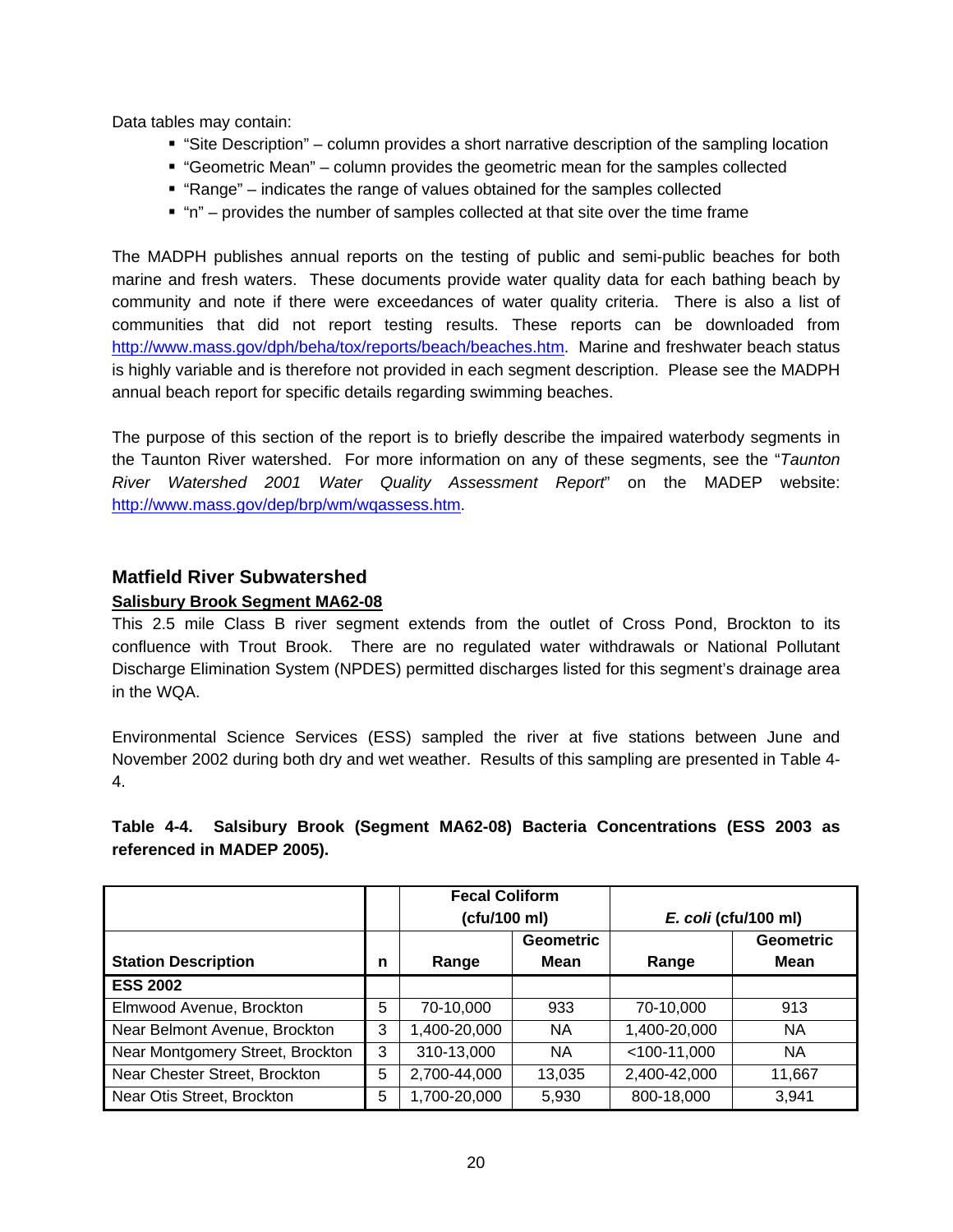#### **Trout Brook Segment MA62-07**

This 3.4 mile Class B, warm water fishery extends from the source northeast of Argyle Avenue and west of Conrail Line to the confluence with Salisbury Brook. The Avon Water Department is authorized to withdraw groundwater within this segment. Avon Custom Mixing Services Inc. is authorized to discharge treated sanitary effluent and combined non-contact cooling water and storm water to this segment. This facility has had occasional violations of its fecal coliform bacteria limits (Ahsan 2005 as cited in MADEP 2005).

ESS sampled the river at four stations between June and November 2002 during both dry and wet weather. Results of this sampling are presented in Table 4-5 below.

#### **Table 4-5. Trout Brook (Segment MA62-07) Bacteria Concentrations (ESS 2003 as referenced in MADEP 2005).**

|                                                              |   | Fecal Coliform (cfu/100 ml) |                          | E. coli (cfu/100 ml) |                          |
|--------------------------------------------------------------|---|-----------------------------|--------------------------|----------------------|--------------------------|
| <b>Station Description</b>                                   | n | Range                       | <b>Geometric</b><br>Mean | Range                | <b>Geometric</b><br>Mean |
| <b>ESS 2002</b>                                              |   |                             |                          |                      |                          |
| Avenue, off of North<br>Studley<br>Montello Street, Brockton | 3 | 1.100-9.600                 | NА                       | 1,000-8,400          | NА                       |
| East Ashland Street, Brockton                                | 5 | 120 - 16.000                | 1.829                    | 70 -10,000           | 1,344                    |
| Court Street, Brockton                                       | 3 | 4,200-48,000                | ΝA                       | 4,000-22,000         | NА                       |
| <b>Crescent Street, Brockton</b>                             | 5 | 1,200-64,000                | 8,020                    | 1,200-55,000         | 6,643                    |

#### **Salisbury Plain River Segment MA62-05**

This 2.4 mile Class B river segment extends from the confluence of the Trout and Salisbury Brooks to the Brockton Advanced Water Reclamation Facility (AWRF) discharge. The Brockton Department of Public Works Water Division and Churchill Linen Service are authorized to withdraw groundwater from this segment's drainage area. There are no NPDES permitted discharges in this segment.

ESS sampled the river at two stations between June and November 2002 during both dry and wet weather. Results of this sampling are presented in Table 4-6 below.

## **Table 4-6. Salisbury Plain River (Segment MA62-05) Bacteria Concentrations (ESS 2003 as referenced in MADEP 2005).**

|                                   |   | Fecal Coliform (cfu/100 ml) |                  | E. coli (cfu/100 ml) |                  |
|-----------------------------------|---|-----------------------------|------------------|----------------------|------------------|
|                                   |   |                             | <b>Geometric</b> |                      | <b>Geometric</b> |
| <b>Station Description</b>        | n | Range                       | Mean             | Range                | Mean             |
| <b>ESS 2002</b>                   |   |                             |                  |                      |                  |
| Near Plain Street, Brockton       | 5 | 2.000-20.000                | 5.168            | 900-13,000           | 3.572            |
| Behind 1690 Main Street, Brockton | 3 | 2,300-5,800                 | ΝA               | 2,000-5,000          | <b>NA</b>        |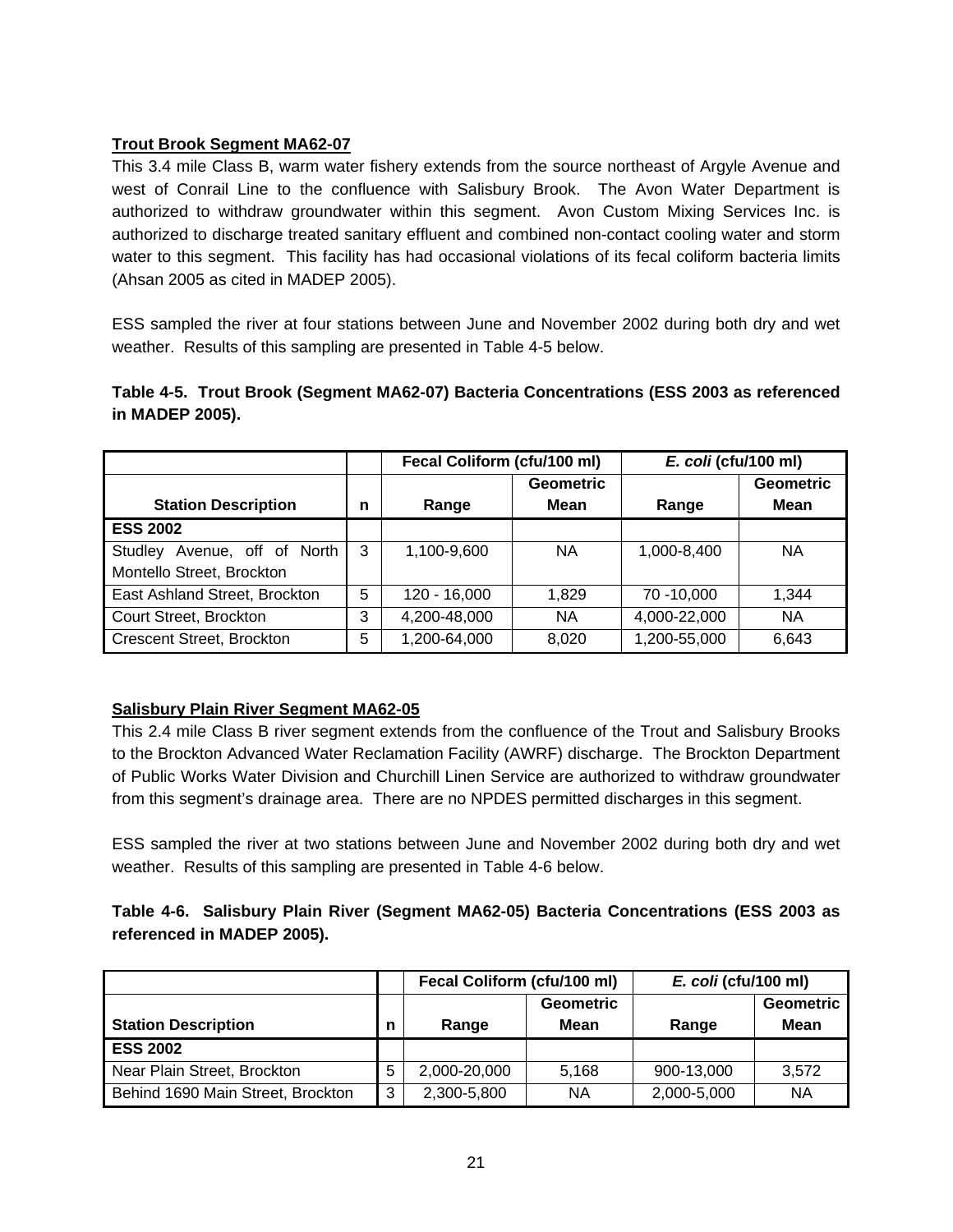#### **Salisbury Plain River Segment MA62-06**

This 2.3 mile Class B, warm water fishery extends from the Brockton ARWF discharge to the confluence with Beaver Brook, East Bridgewater. The West Bridgewater Water Department is authorized to withdraw groundwater from this segment's drainage area. The City of Brockton has a NPDES permit to discharge treated sanitary and industrial wastewater to this segment.

ESS sampled one station near Belmont Street in West Bridgewater between June and August 2002 during both dry and wet weather. Results of this sampling are presented in Table 4-7.

#### **Table 4-7. Salisbury Plain River (Segment MA62-06) Bacteria Concentrations (ESS 2003 as referenced in MADEP 2005).**

|                                       | Fecal Coliform (cfu/100 ml) |      | E. coli (cfu/100 ml) |           |
|---------------------------------------|-----------------------------|------|----------------------|-----------|
|                                       | <b>Geometric</b>            |      |                      | Geometric |
| <b>Station Description</b>            | Range                       | Mean | Range                | Mean      |
| <b>ESS 2002</b>                       |                             |      |                      |           |
| Near Belmont Street, West Bridgewater | 65-14.000                   | 632  | 62-14,000            | 626       |

The number of samples collected were not provided in the WQA

#### **Matfield River Segment MA62-32**

This 6.7 mile Class B, warm water fishery extends from the confluence of Beaver Brook and the Salisbury Plain River, East Bridgewater to the confluence with the Town River and the Taunton River, Bridgewater. The 1,008 acres of cranberry bog in this segment's drainage area use an estimated 9.0 million gallons per day (MGD) of water. There are three authorized water withdrawals in this segment: C.N. Smith Farm Inc., and the Bridgewater Water and East Bridgewater Water Departments. The East Bridgewater Public Schools have a NPDES permit to discharge treated effluent to an unnamed tributary to the Matfield River.

ESS sampled the river at five stations in East Bridgewater between June and September 2002 during both dry and wet weather. Results of this sampling are presented in Table 4-8 below.

#### **Table 4-8. Matfield River (Segment MA62-32) Bacteria Concentrations (ESS 2003 as referenced in MADEP 2005).**

|                                  |   | Fecal Coliform (cfu/100 ml) |                  | E. coli (cfu/100 ml) |                  |
|----------------------------------|---|-----------------------------|------------------|----------------------|------------------|
|                                  |   |                             | <b>Geometric</b> |                      | <b>Geometric</b> |
| <b>Station Description</b>       | n | Range                       | <b>Mean</b>      | Range                | Mean             |
| <b>ESS 2002</b>                  |   |                             |                  |                      |                  |
| Near West Union Street           | 5 | 55-3,900                    | 490              | 51-3,700             | 465              |
| 106<br>18/Route<br>Near<br>Route | 5 | 110-18,000                  | 1.287            | 110-5,000            | 967              |
| intersections                    |   |                             |                  |                      |                  |
| Near High Street Bridge          | 5 | 43-2,300                    | 383              | 40-2,200             | 292              |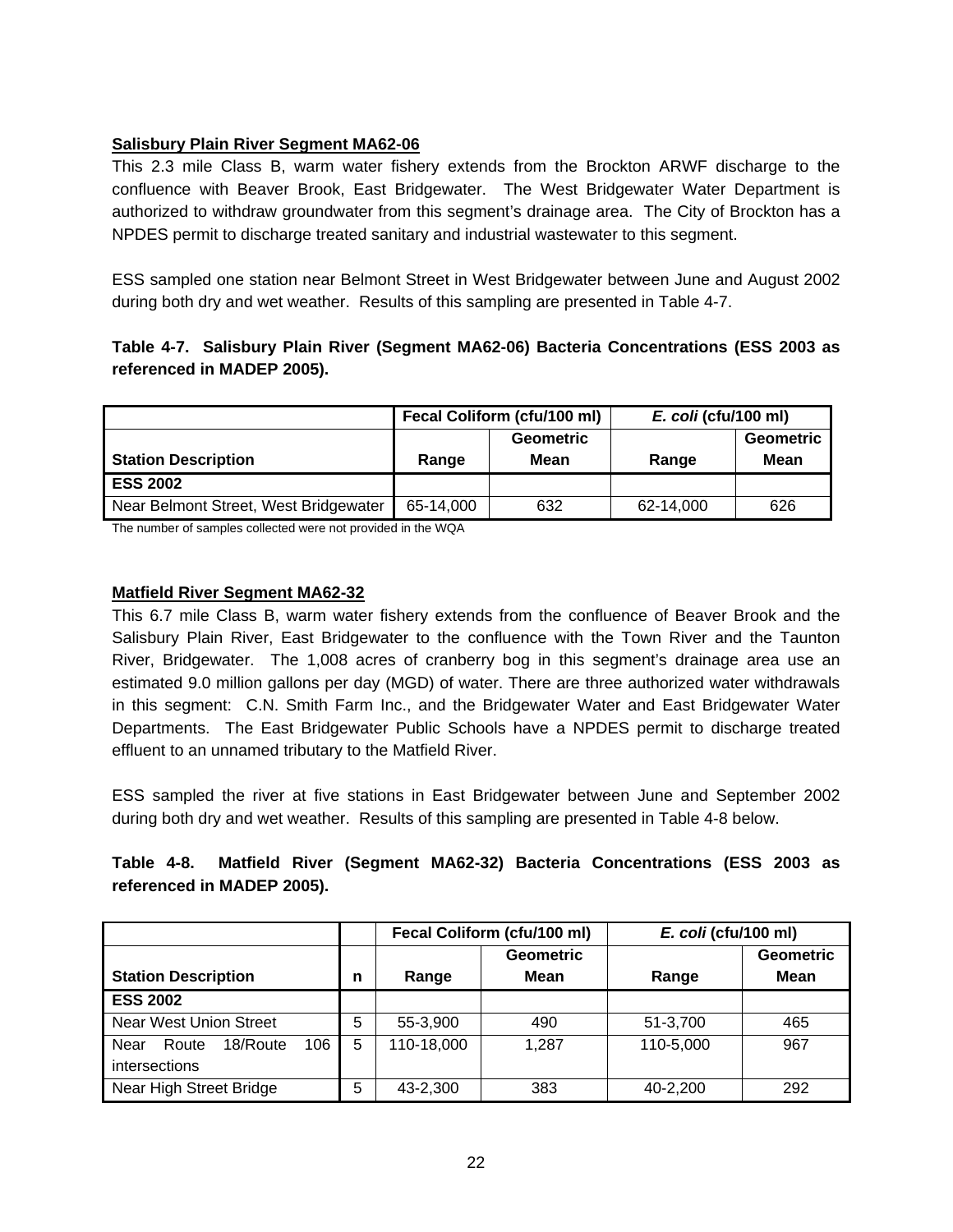## **Threemile River Subwatershed Rumford River Segment MA62-39**

This 8.0 mile Class B river segment extends from the outlet of Gavins Pond to the inlet of Norton Reservoir, Mansfield. This section of the river was previously part of segment MA62-15. There are two authorized groundwater withdrawals in this segment: the Sharon Water Department and the Foxborough Water Department. There are 23 acres of cranberry bogs in this segments drainage area using a conservatively estimated 0.2 MGD of water. The former Gorham Silver Company is applying for a NPDES permit to discharge to a wetland near this segment.

Between July and September 2001, the MADEP Division of Water Management (DWM) collected bacteria samples from one station along this river segment during dry weather. Results of this effort are summarized in Table 4-9 below.

#### **Table 4-9. Matfield River (Segment MA62-32) Bacteria Concentrations.**

| Station Description<br>n |   | <b>Fecal Coliform</b><br>(ctu/100ml) | E. coli<br>(ctu/100ml) | <b>Enterococci</b><br>(cfu/100ml) |  |
|--------------------------|---|--------------------------------------|------------------------|-----------------------------------|--|
| MADEP DWM 2001           |   |                                      |                        |                                   |  |
| Spring Street, Mansfield | ⌒ | 25-190                               | 15-100                 | 30-710                            |  |

#### **Rumford River Segment MA62-40**

This 4.5 mile Class B river segment extends from the outlet of Norton Reservoir, Norton to the confluence with the Wading and Threemile rivers. This section of the river was previously part of segment MA62-15. The Tournament Players Club is authorized to withdraw groundwater from this segment's drainage area. Wheaton College is permitted to discharge sanitary wastewater and cooling water.

Between July and September 2001, the MADEP DWM collected bacteria samples from two stations along this river segment during dry weather. Results of this effort are summarized in Table 4-10 below.

|  |  | Table 4-10. Rumford River (Segment MA62-40) Bacteria Concentrations. |
|--|--|----------------------------------------------------------------------|
|  |  |                                                                      |

| <b>Station Description</b>    | n | <b>Fecal Coliform</b><br>(cfu/100ml) | E. coli<br>(cfu/100ml) | <b>Enterococci</b><br>(cfu/100ml) |
|-------------------------------|---|--------------------------------------|------------------------|-----------------------------------|
| <b>MADEP DWM 2001</b>         |   |                                      |                        |                                   |
| Near Reservoir Street, Norton | ◠ | 35-300                               | 10-60                  | 60-300                            |
| Near Rte 456, Norton          |   | 75-110                               | $35 - 40$              | 100-500                           |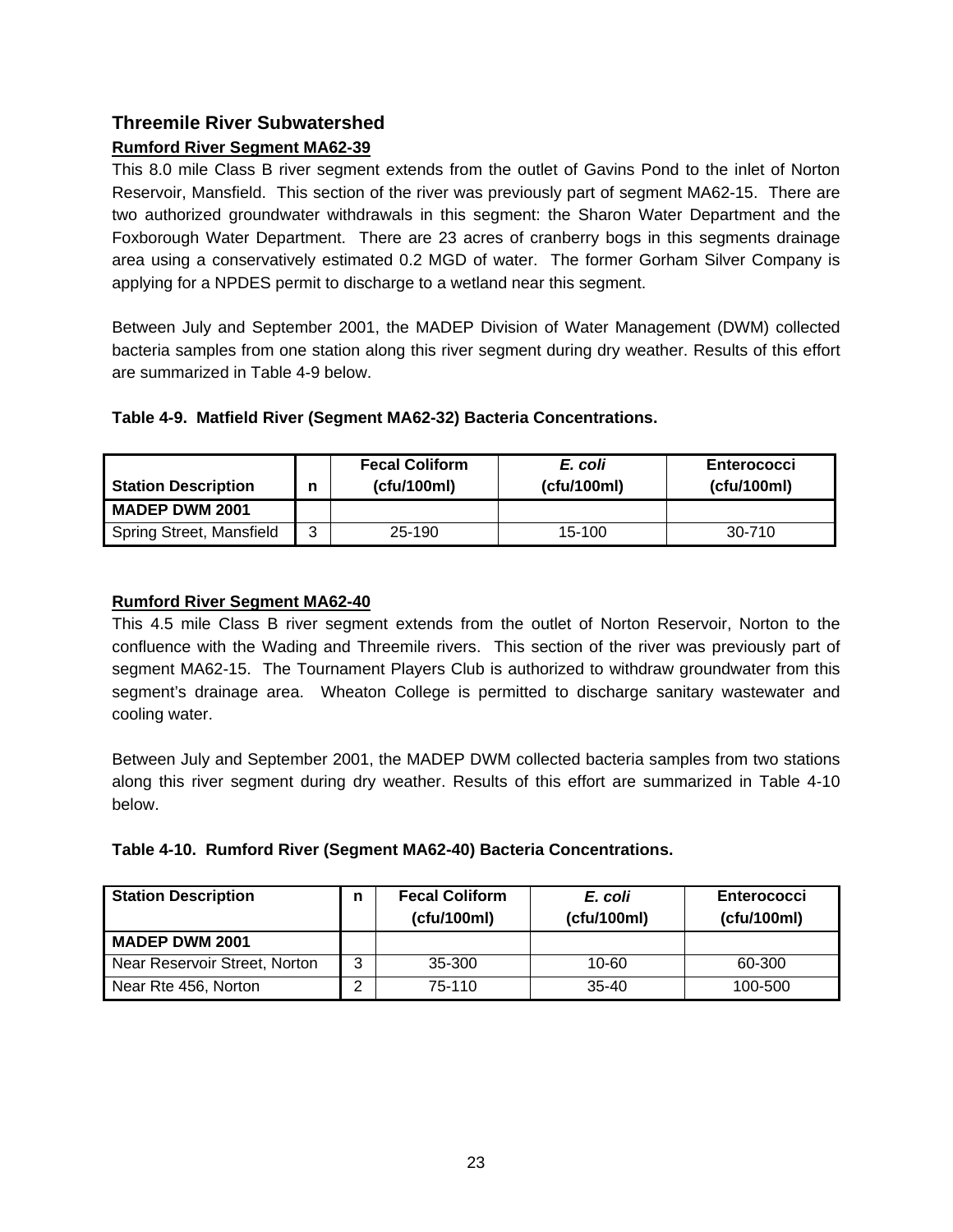#### **Wading River Segment MA62-47**

This 4.2 mile Class A river segment extends from the source in a wetland north of West Street, Foxborough to Balcolm Street, Mansfield. This section of the river was previously part of segment MA62-17. There are 15 acres of cranberry bogs in this segment's drainage area using a conservative estimate of 0.1 MGD. There are five authorized water withdrawal in this segment:

- Wrentham Water Division is authorized to withdraw groundwater.
- Plainville Water Department is authorized to withdraw groundwater.
- Law Greenhouses and Gardens is authorized to withdraw surface water.
- Foxborough Water Department is authorized to withdraw groundwater.
- Attleboro Department of Public Works is authorized to withdraw surface water.

There are no NPDES permitted discharges to this segment.

In August 2001, the MADEP DWM collected one sample at one station along the river. Results of this effort are summarized in Table 4-11 below.

|  |  |  | Table 4-11. Wading River (Segment MA62-47) Bacteria Concentrations |
|--|--|--|--------------------------------------------------------------------|
|--|--|--|--------------------------------------------------------------------|

| <b>Station Description</b>         | <b>Fecal Coliform</b><br>(ctu/100m) | E. coli<br>(ctu/100m) | <b>Enterococci</b><br>(ctu/100ml) |
|------------------------------------|-------------------------------------|-----------------------|-----------------------------------|
| <b>MADEP DWM 2001</b>              |                                     |                       |                                   |
| <b>Near West Street, Mansfield</b> | 590                                 | 300                   | 450                               |

#### **Wading River Segment MA62-49**

This 9.7 mile Class B, warm water fishery extends from Balcom Street, Mansfield to the confluence with the Threemile River, Norton. This section of the river was previously part of segment MA62-17. There are two authorized groundwater withdrawals in this segment: Mansfield Water Department and Texas Instruments. The 18 acres of cranberry bogs in this segment's drainage area use a conservatively estimated 0.2 MGD of water. "However, 15 acres of this cranberry acreage is located in the subwatershed for Segment MA62-47, which is in the upper portion of this watershed" (MADEP 2005). There are three NPDES permitted discharges currently discharging to this segment:

- Sinclair Manufacturing Company is authorized to discharge non-contact cooling water into Chartley Brook, a tributary of this segment.
- Tweave Inc. is permitted to discharge treated process wastewater to the Wading River.
- Sun Chemical Corporation/GPI Division discharges non-contact cooling water to a tributary of this segment.

The MADEP DWM collected samples for bacteria from the Wading River and Hodges Brook (a tributary to this segment) at four stations between June and September 2001 and from the outlet of Chartley Pond (a tributary) in August and September 2001. All samples were collected during dry weather. Results are summarized in Table 4-12.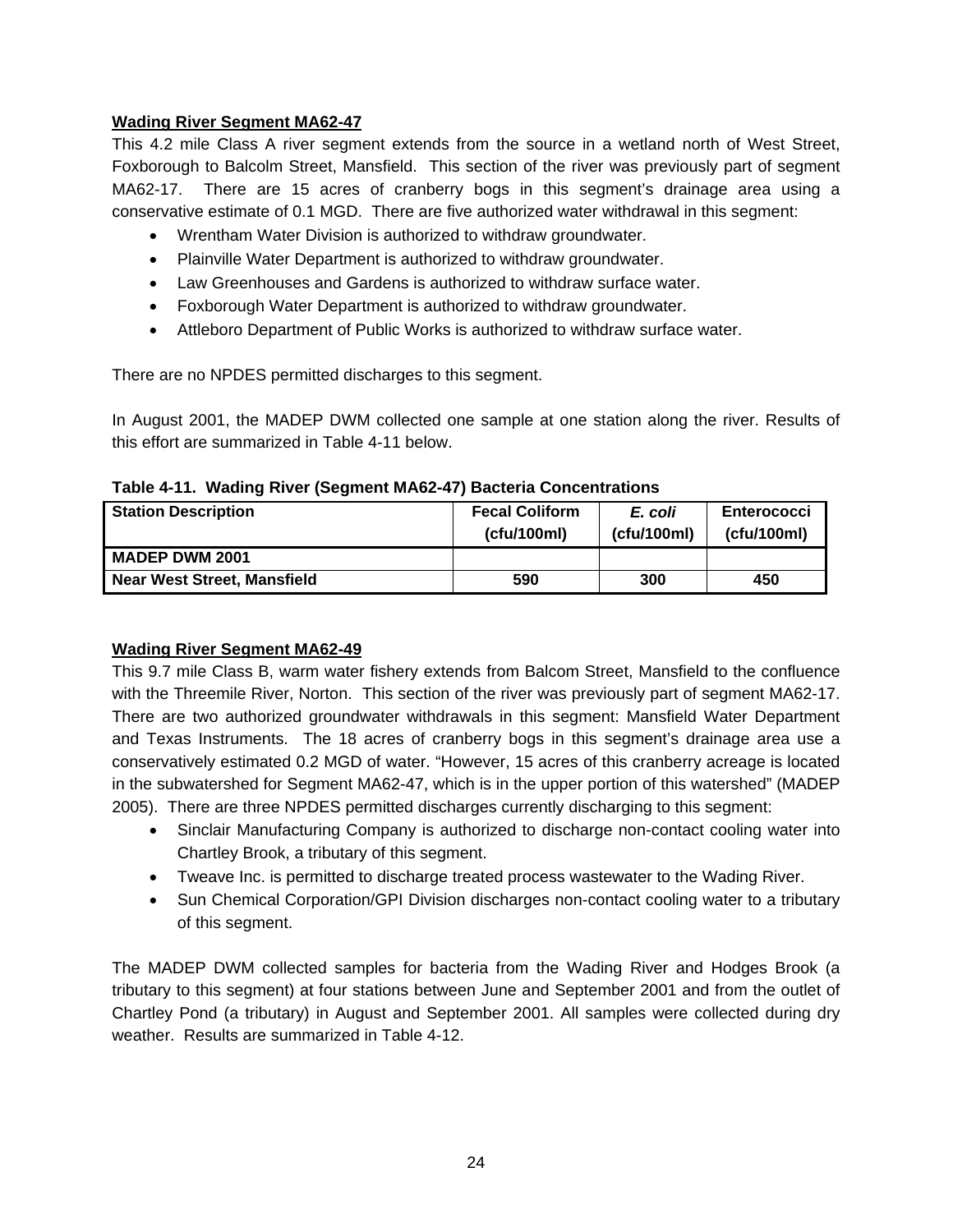| <b>Station Description</b>                    | n              | <b>Fecal Coliform</b><br>(cfu/100ml) | E. coli<br>(cfu/100ml) | Enterococci<br>(cfu/100ml) |
|-----------------------------------------------|----------------|--------------------------------------|------------------------|----------------------------|
| <b>MADEP DWM 2001</b>                         |                |                                      |                        |                            |
| Wading River at Walker Street, Norton         |                | 460                                  | 190                    | 690                        |
| Wading River at Route 123, Norton             | 3              | 50-860                               | 20-85                  | 50-5,000                   |
| Hodges Brook at road crossing upstream of the | $\overline{2}$ | 130-740                              | 38-290                 | 230-1,000                  |
| confluence with the Wading River              |                |                                      |                        |                            |
| Wading River near Route 140, Norton           | 3              | 55-110                               | $25 - 50$              | $33-190$                   |
| Outlet of Chartley Pond, Norton               | 2              | 22-90                                | $< 5 - 17$             | $< 5 - 370$                |

**Table 4-12. Wading River (Segment MA62-49) Bacteria Concentrations** 

## **Threemile River Segment MA62-56**

This 12.8 mile Class B, warm water fishery extends from the confluence of the Wading and Rumford rivers, Norton to the impoundment spillway behind 66 South Street (Harodite Finishing), Taunton. This section of the river was previously part of segment MA62-16. There are two authorized water withdrawals in this segment: Norton Water Department and Harodite Finishing Company. The 100 acres of cranberry bogs in this subwatershed use a conservatively estimated 0.9 MGD of water. "However, 23 acres of this cranberry acreage is located in the subwatershed for Segment MA62-39, MA62-37, and MA62-49, which are in the upper portion of this watershed" (MADEP 2005). There are three NPDES permitted discharges to this segment:

- The Town of Mansfield is authorized to discharge treated municipal and industrial wastewater.
- BIW Cable Systems is authorized to discharge processed wastewater and wastewater from the electrical test tank.
- Harodite Finishing Co. is authorized to discharge non-contact cooling water.

In July, August, and September 2001, the MADEP DWM collected samples for bacteria from one station on this segment during dry weather. Results of this effort are summarized in Table 4-13 below.

|  | Table 4-13. Threemile River (Segment MA62-56) Bacteria Concentrations. |  |  |  |  |
|--|------------------------------------------------------------------------|--|--|--|--|
|--|------------------------------------------------------------------------|--|--|--|--|

| <b>Station Description</b><br>n |   | <b>Fecal Coliform</b><br>(ctu/100ml) | E. coli<br>(ctu/100ml) | <b>Enterococci</b><br>(ctu/100ml) |
|---------------------------------|---|--------------------------------------|------------------------|-----------------------------------|
| <b>MADEP DWM 2001</b>           |   |                                      |                        |                                   |
| Harvey Street, Taunton          | 3 | 130-220                              | 24-110                 | 76-350                            |

## **Threemile River Segment MA62-57**

This 0.02 square mile Class B segment extends from the impoundment spillway behind 66 South Street, Taunton to the confluence with Taunton River. It is proposed for re-classification as Class SB shellfishing (restricted). This section of the river was previously part of segment MA62-16. The 100 acres of cranberry bogs in this subwatershed use a conservatively estimated 0.9 MGD of water.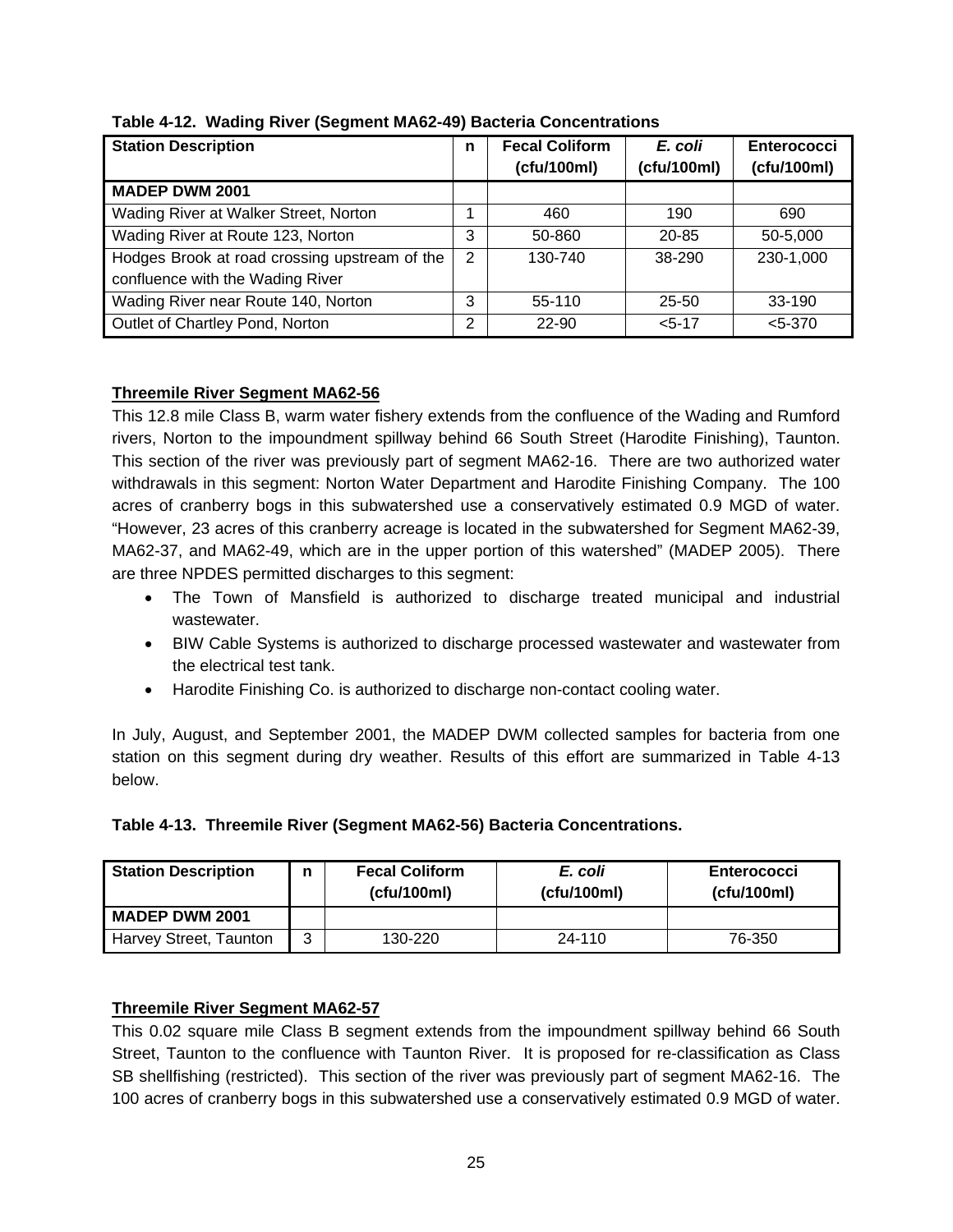These bogs are entirely within the subwatershed for this segment. There are no NPDES permitted discharges to this segment listed in the WQA.

Shellfish status is impaired for this segment. Designated shellfish growing areas status as of July 2000 is provided in Figure 1-1.

# **Assonet River Subwatershed**

## **Assonet River Segment MA62-20**

This 0.82 square mile Class SA segment extends from the Tisdale Dam (north of Route 79/Elm Street intersection), Freetown to the confluence with the Taunton River, Freetown. The Town Line Farm is authorized to withdraw surface water from this segment. In addition, there are 413 acres of cranberry bogs in this subwatershed using a conservatively estimated 3.7 MGD. "However, 403 acres of this cranberry acreage is located in the subwatershed for segment MA62-42, MA62-44, and MA62-19 which are in the upper portion of this subwatershed" (MADEP 2005). There are no NPDES permitted discharges to this segment listed in the WQA.

The shellfish harvesting use area is impaired in this entire segment. Designated shellfish growing areas status as of July 1, 2000 is provided in Figure 1-1.

The DWM collected one sample from an unnamed tributary to this segment during dry weather in 2001, which had a fecal coliform count of 5 cfu/100 mL, an *E. coli* count of <5 and an enterococci count of 14 cfu/100mL.

## **Mainstem Taunton River**

## **Taunton River Segment MA62-02**

This 0.29 square mile Class SB shellfishing restricted segment extends from the Route 24 Bridge in Taunton/Raynham to the Berkely Bridge in Dighton/Berkely. The 5,504 acres of cranberry bogs in this subwatershed use a conservatively estimated 49.14 MGD of water. "However, 4,762 acres of this cranberry acreage is located in the subwatershed for Segment MA62-01 that is in the upper portion of this subwatershed" (MADEP 2005). There are two NPDES permitted discharges currently discharging to this segment:

- The City of Taunton is authorized to discharge treated industrial and sanitary wastewater and storm water. During wet weather, the City discharges wastewater and storm water from one combined sewer overflow (CSO) outfall.
- The Taunton Municipal Lighting Plant (TMLP) electric power generating facility is authorized to discharge blowdown from a cooling tower, traveling screen backwash water, and discharge of trash rack spray nozzles.

Shellfish harvesting use is assessed as impaired in this segment. Designated shellfish growing areas status as of July 2000 is provided in Figure 1-1.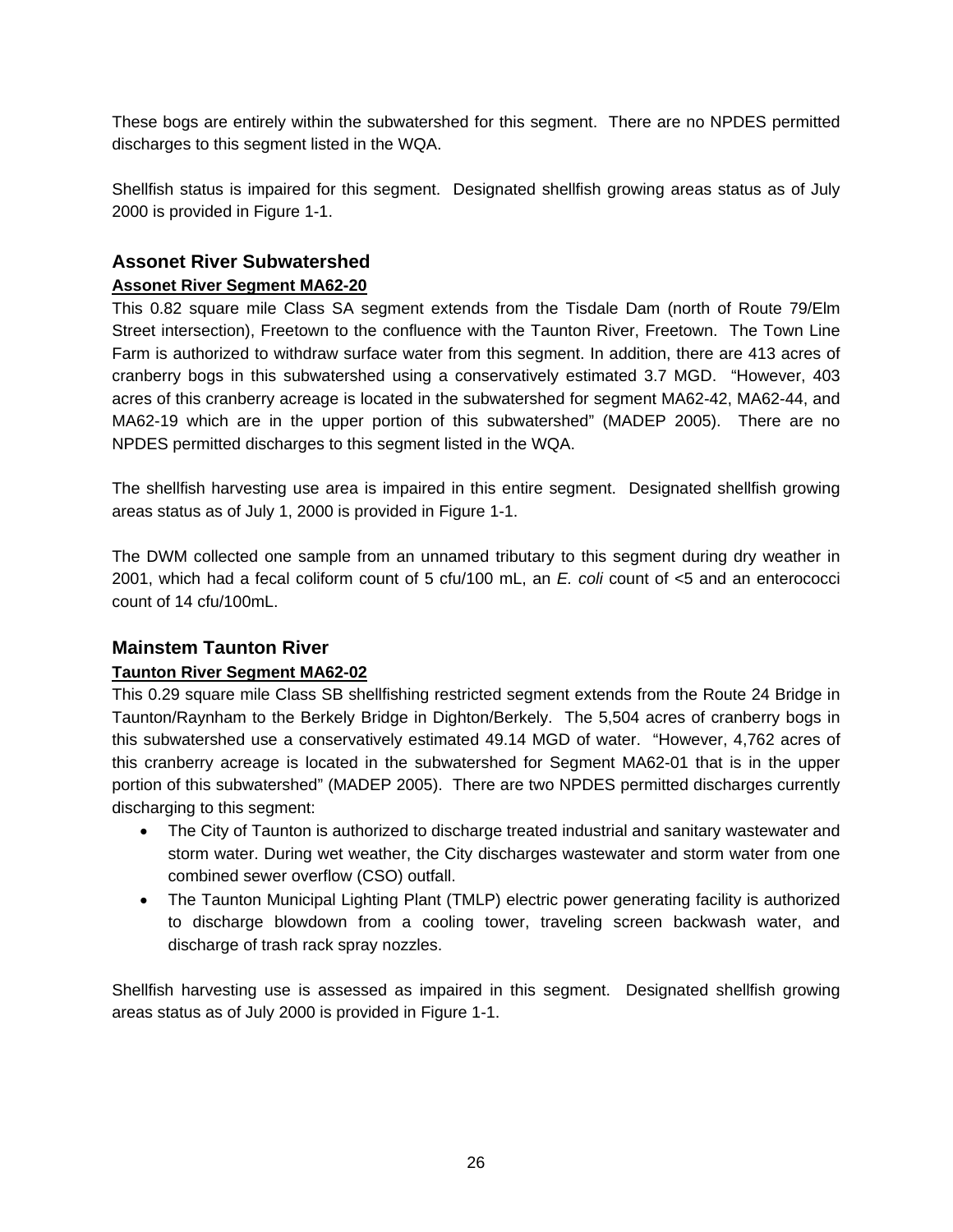#### **Taunton River Segment MA62-03**

This 0.92 square mile Class SB, shellfishing restricted, segment extends from the Berkely Bridge, Dighton/Berkley to the confluence with the Assonet River at a line from Sandy Point, Somerset northeasterly to the southwestern tip of Assonet Neck, Berkley. The 5,505 acres of cranberry bogs in this subwatershed use a conservatively estimated 49.15 MGD of water. "However, 5,504 acres of this cranberry acreage is located in the subwatershed for segments MA62-01 and MA62-02 that are in the upper portion of this subwatershed" (MADEP 2005). There are no active NPDES permitted discharges to this segment listed in the WQA.

Shellfish harvesting use is assessed as impaired in this segment. Designated shellfish growing areas status as of July 2000 is provided in Figure 1-1.

#### **Taunton River Segment MA62-04**

This 2.65 square mile Class SB, shellfishing restricted, segment extends from the confluence with the Assonet River at a line from Sandy Point, Somerset northeasterly to the southwestern tip of Assonet Neck, Berkley to the mouth at Braga Bridge, Somerset/Fall River. The 5,917 acres of cranberry bogs in this subwatershed use a conservatively estimated 52.83 MGD of water. "However, 5,505 acres of this cranberry acreage is located in the subwatershed for segments MA62- 01, MA62-02, and MA62-03 that are in the upper portion of this subwatershed" (MADEP 2005). There are four NPDES permitted discharges to this segment:

- Somerset Power LLC and Somerset Operations Inc. are authorized to discharge condenser cooling water, treated wastewater, and storm water runoff to this segment.
- Fall River Marine Terminal LLC is permitted to discharge groundwater remediation wastewater, storm water, and contact water.
- The Town of Somerset is authorized to discharge treated municipal wastewater.
- The City of Fall River is authorized to discharge from four CSO outfalls to this segment of the Taunton River.

Shellfish harvesting use is assessed as impaired in this segment. Designated shellfish growing areas status as of July 1, 2000 is provided in Figure 1-1.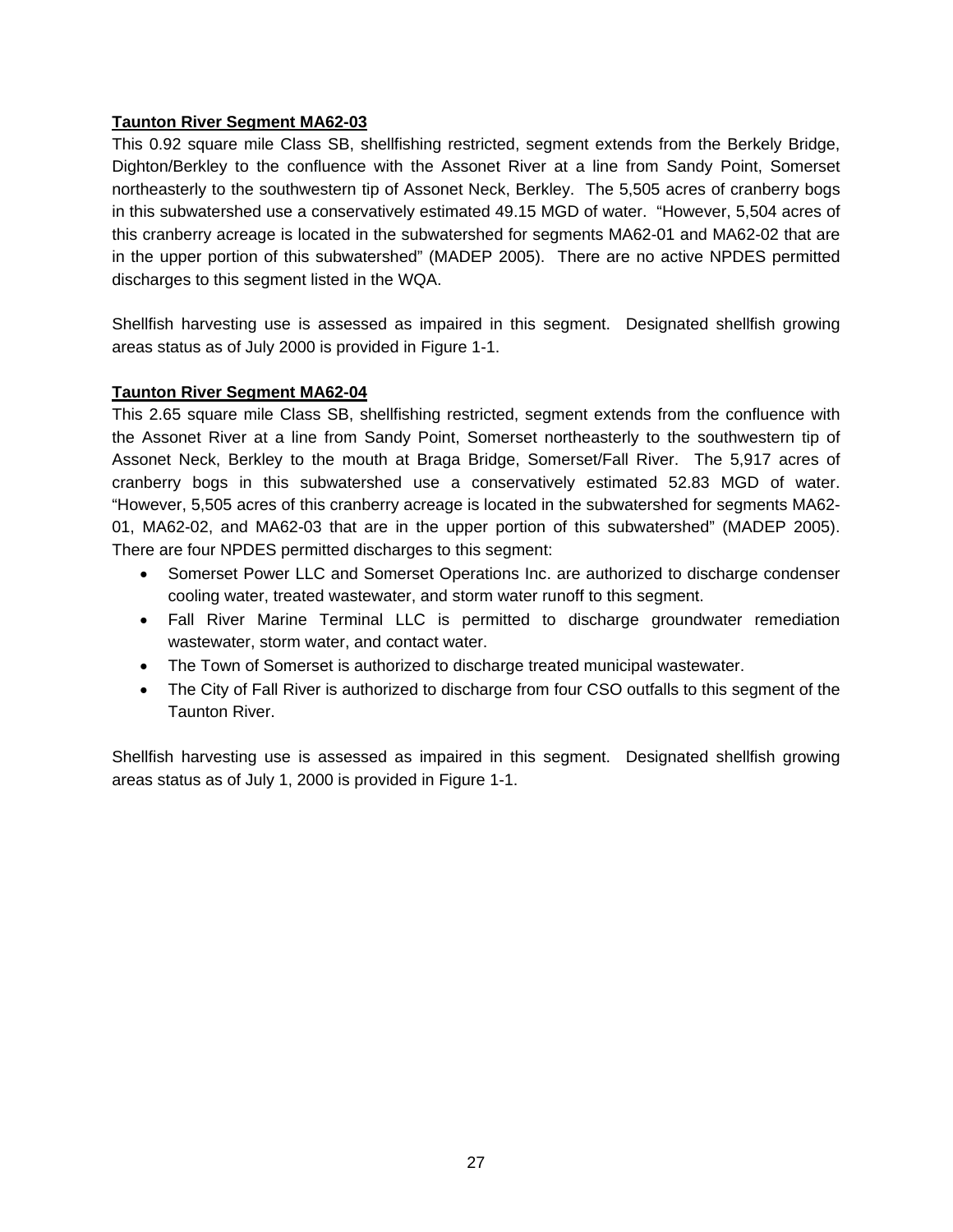# **5.0 Potential Sources**

The Taunton River watershed has 15 segments, located throughout the watershed, that are listed as pathogen impaired in the *2002 List* and the MADEP WQA requiring TMDLs. These segments represent 100% of the estuary area and 28.8% of the river miles assessed. Sources of indicator bacteria in the Taunton River watershed are many and varied. A significant amount of work has been done in the last decade to improve the water quality in the Taunton River watershed.

Largely through the efforts of the Division of Marine Fisheries (DMF), the ESS Group Inc, and MADEP field staff, numerous point and non-point sources of fecal contamination have been identified. Table 5-1 summarizes the river segments impaired due to measured indicator bacteria densities and identifies some of the suspected and known sources identified in the WQA.

Some dry weather sources include:

- **Example 1** leaking sewer pipes,
- storm water drainage systems (illicit connections of sanitary sewers to storm drains),
- failing septic systems,
- **•** recreational activities,
- **wildlife including birds, and**
- **I** illicit boat discharges.

Some wet weather sources include:

- wildlife and domesticated animals (including pets),
- storm water runoff including municipal separate storm sewer systems (MS4),
- **EXECOMBINED SERVER OVERFIOWS (CSOs), and**
- **sanitary sewer overflows (SSOs).**

It is difficult to provide accurate quantitative estimates of indicator bacteria contributions from the various sources in the Taunton River watershed because many of the sources are diffuse and intermittent, and extremely difficult to monitor or accurately model. Therefore, a general level of quantification according to source category is provided (e.g., see Tables 5-2 and 5-3). This approach is suitable for the TMDL analysis because it indicates the magnitude of the sources and illustrates the need for controlling them. Additionally, many of the sources (failing septic systems, leaking sewer pipes, sanitary sewer overflows, and illicit sanitary sewer connections) are prohibited, because they indicate a potential health risk and, therefore, must be eliminated. However, estimating the magnitude of overall indicator bacteria loading (the sum of all contributing sources) is achieved for wet and dry conditions using the extensive ambient data available that define baseline conditions (see segment summary tables and MADEP 2005).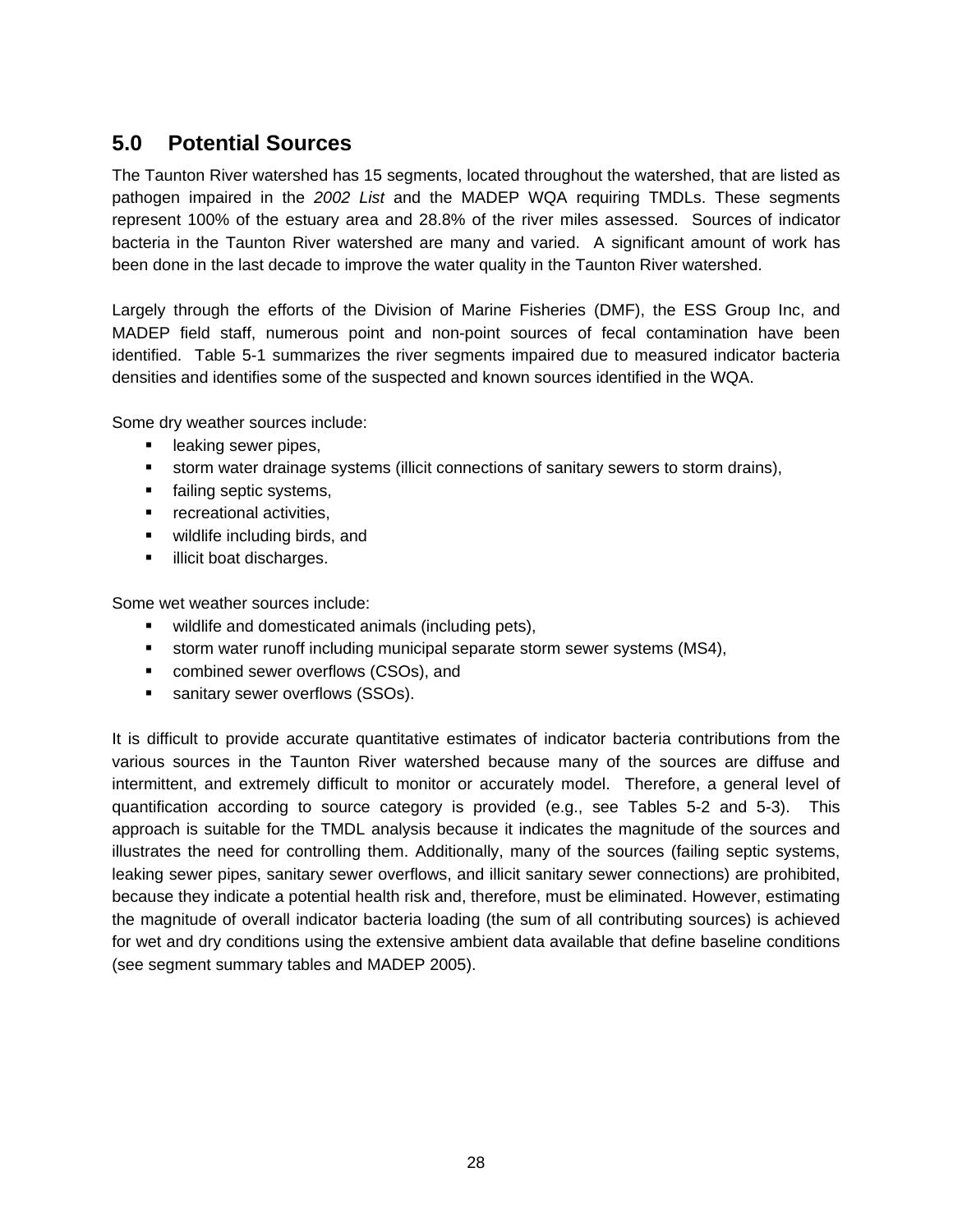**Table 5-1. Some of the Potential Sources of Bacteria in Pathogen Impaired Segments in the Taunton River Watershed.** 

| <b>Segment</b>                      | <b>Segment Name</b>               | <b>Potential Sources</b>                                               |  |  |  |
|-------------------------------------|-----------------------------------|------------------------------------------------------------------------|--|--|--|
| <b>Matfield River Subwatershed</b>  |                                   |                                                                        |  |  |  |
| MA62-08                             | Salisbury Brook                   | MS4s, illicit connections to storm sewers, high density<br>urban areas |  |  |  |
| MA62-07                             | <b>Trout Brook</b>                | MS4s, illicit connections to storm sewers, high density<br>urban areas |  |  |  |
| MA62-05                             | Salisbury Plain River             | MS4s, illicit connections to storm sewers, high density<br>urban areas |  |  |  |
| MA62-06                             | Salisbury Plain River             | MS4s, high density urban areas                                         |  |  |  |
| MA62-32                             | <b>Matfield River</b>             | Municipal point sources, MS4s                                          |  |  |  |
| <b>Threemile River Subwatershed</b> |                                   |                                                                        |  |  |  |
| MA62-39                             | <b>Rumford River</b>              | Unknown                                                                |  |  |  |
| MA62-40                             | <b>Rumford River</b>              | Unknown                                                                |  |  |  |
| MA62-47                             | <b>Wading River</b>               | Unknown                                                                |  |  |  |
| MA62-49                             | <b>Wading River</b>               | Unknown                                                                |  |  |  |
| MA62-56                             | <b>Threemile River</b>            | Unknown                                                                |  |  |  |
| MA62-57                             | <b>Threemile River</b>            | MS4s                                                                   |  |  |  |
|                                     | <b>Assonet River Subwatershed</b> |                                                                        |  |  |  |
| MA62-20                             | <b>Assonet River</b>              | MS4s, septic systems, marina/boating pumpout releases                  |  |  |  |
| <b>Mainstem Taunton River</b>       |                                   |                                                                        |  |  |  |
| MA62-02                             | <b>Taunton River</b>              | MS4s, CSOs, septic systems                                             |  |  |  |
| MA62-03                             | <b>Taunton River</b>              | MS4s, CSOs, septic systems, marina/boating releases                    |  |  |  |
| MA62-04                             | <b>Taunton River</b>              | MS4s, CSOs, septic systems, marina/boating releases                    |  |  |  |

MS4 = Municipal Separate Storm Water Sewer System – community storm water drainage system Sources were identified in the MADEP WQA.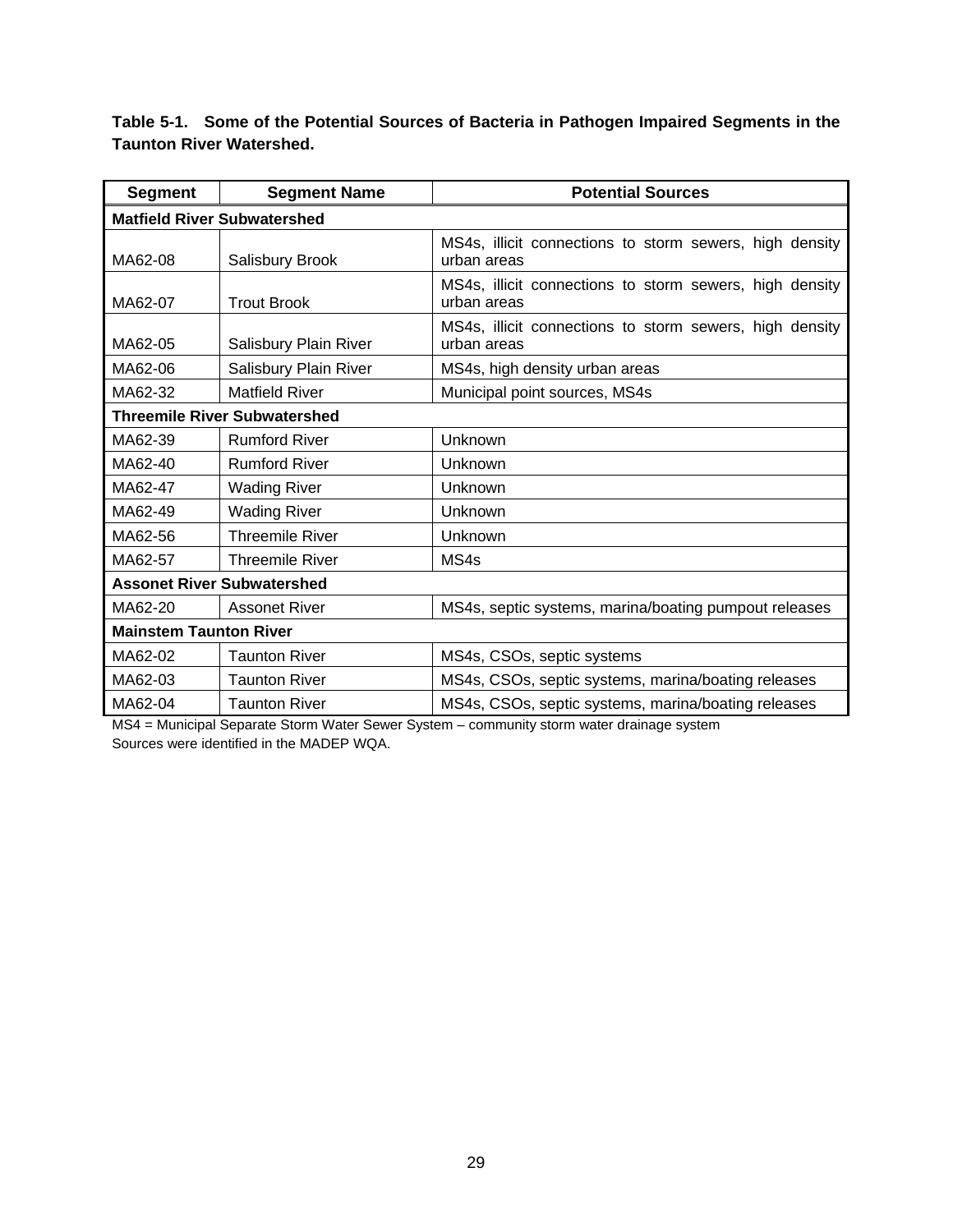#### **Sanitary Waste**

Leaking sewer pipes, illicit sewer connections, sanitary sewer overflows (SSOs), combined sewer overflows (CSOs) and failing septic systems represent a direct threat to public health since they result in discharge of partially treated or untreated human wastes to the surrounding environment. Quantifying these sources is extremely speculative without direct monitoring of the source because the magnitude is directly proportional to the volume of the source and its proximity to the surface water. Typical values of fecal coliform in untreated domestic wastewater range from 10<sup>4</sup> to 10<sup>6</sup> MPN/100mL (Metcalf and Eddy 1991).

Illicit sewer connections into storm drains result in direct discharges of sewage via the storm drainage system outfalls. The existence of illicit sewer connections to storm drains is well documented in many urban drainage systems, particularly older systems that may have once been combined. The EPA, MADEP and many communities have been active in the identification and mitigation of these sources. It is probable that numerous illicit sewer connections exist in storm drainage systems serving the older developed portions of the Taunton River watershed.

Monitoring of storm drain outfalls during dry weather is needed to document the presence or absence of sewage in the drainage systems. Approximately 51.6 percent of the Taunton River watershed is classified as Urban Areas by the United States Census Bureau and is therefore subject to the Stormwater Phase II Final Rule that requires the development and implementation of an illicit discharge detection and elimination plan. See Section 7.0 of this TMDL for information regarding illicit discharge detection guidance.

Septic systems designed, installed, operated and maintained in accordance with 310 CMR 15.000: Title 5, are not significant sources of fecal coliform bacteria. Studies demonstrate that wastewater located four feet below properly functioning septic systems contain on average less than one fecal coliform bacteria organism per 100 mL (Ayres Associates 1993). Failed or non-conforming septic systems, however, can be a major contributor of fecal coliform to the Taunton River watershed. Wastes from failing septic systems enter surface waters either as direct overland flow or via groundwater. Wet weather events typically increase the rate of transport of pollutant loadings from failing septic systems to surface waters because of the wash-off effect from runoff and the increased rate of groundwater recharge.

Recreational use of waterbodies is a source of pathogen contamination. Swimmers themselves may contribute to bacterial impairment at swimming areas. When swimmers enter the water, residual fecal matter may be washed from the body and contaminate the water with pathogens. In addition, small children in diapers may contribute to contamination of the recreational waters. These sources are likely to be particularly important when the number of swimmers is high and the flushing action of waves or tides is low.

Another potential source of pathogens is the discharge of sewage from vessels with onboard toilets. These vessels are required to have a marine sanitation device (MSD) to either store or treat sewage. When MSDs are operated or maintained incorrectly they have the potential to discharge untreated or inadequately treated sewage. For example, some MSDs are simply tanks designed to hold sewage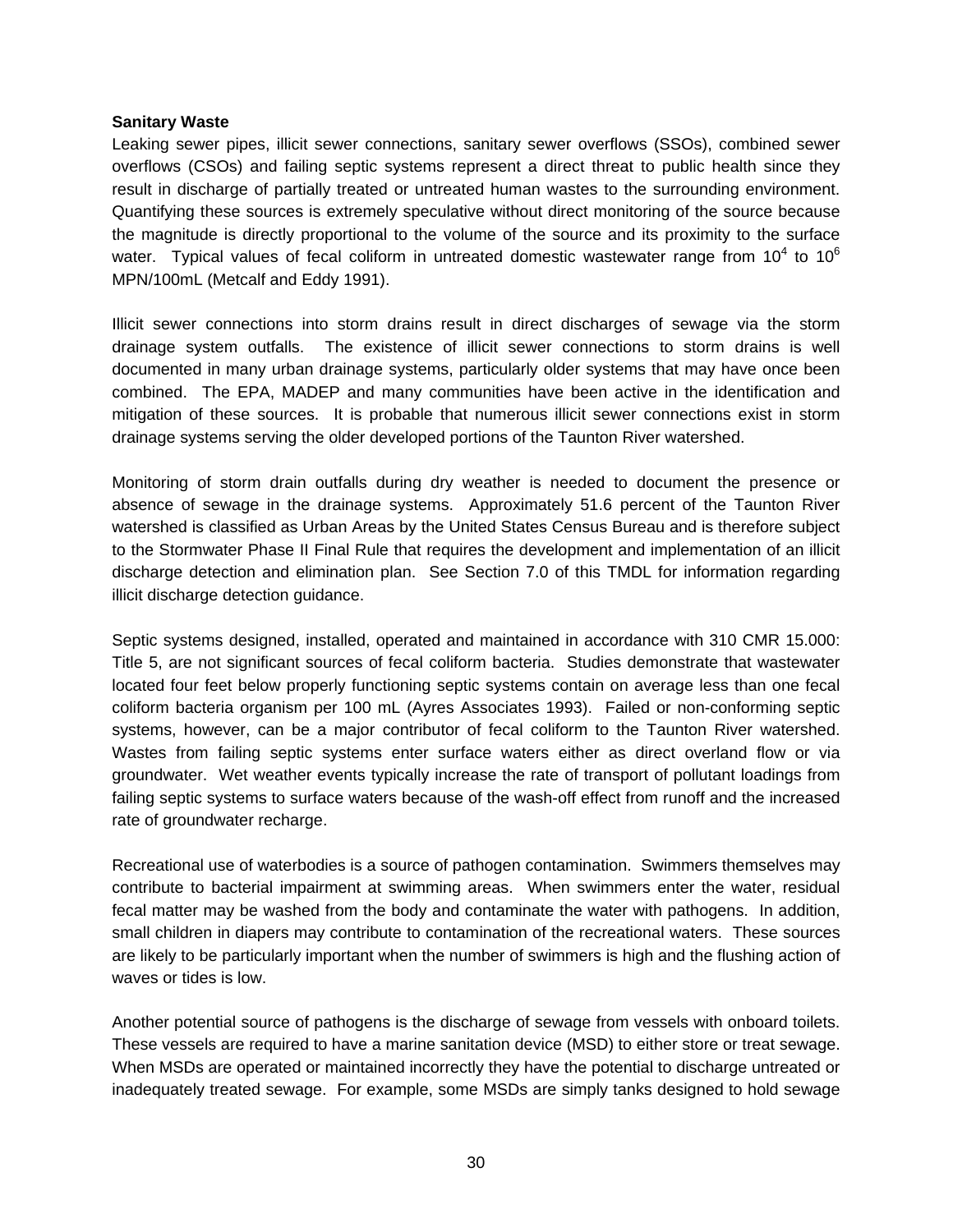until it can be pumped out at a shore-based pump-out facility or discharged into the water more than 3 miles from shore. Uneducated boaters may discharge untreated sewage from these devices into near-shore waters. In addition, when MSDs designed to treat sewage are improperly maintained or operated they may malfunction and discharge inadequately treated sewage. Finally, even properly operating MSDs may discharge sewage in concentrations higher than allowed in ambient water for fishing or shellfishing. Vessels are most likely to contribute to bacterial impairment in situations where large numbers of vessels congregate in enclosed environments with low tidal flushing. Many marinas and popular anchorages are located in such environments.

#### **Wildlife and Pet Waste**

Animals that are not pets can be a potential source of pathogens. Geese, gulls, and ducks are speculated to be a major pathogen source, particularly at lakes and storm water ponds where large resident populations have become established (Center for Watershed Protection 1999).

Household pets such as cats and dogs can be a substantial source of bacteria – as much as 23,000,000 colonies/gram, according to the Center for Watershed Protection (1999). A rule of thumb estimate for the number of dogs is ~1 dog per 10 people producing an estimated 0.5 pound of feces per dog per day. Using the population estimate (700,000) provided on the Executive Office of Environmental Affairs website for this watershed, 35,000 pounds of feces are produced per day in the Taunton River watershed. Uncollected pet waste is then flushed from the parks, beaches and yards where pets are walked and transported into nearby waterways during wet-weather.

#### **Storm Water**

Storm water runoff is another significant contributor of pathogen pollution. As discussed above, during rain events fecal matter from domestic animals and wildlife are readily transported to surface waters via the storm water drainage systems and/or overland flow. The natural filtering capacity provided by vegetative cover and soils is dramatically reduced as urbanization occurs because of the increase in impervious areas (i.e., streets, parking lots, etc.) and stream channelization in the watershed.

Extensive storm water data have been collected and compiled both locally and nationally (e.g., Tables 4-1, 4-2, 5-2 and 5-3) in an attempt to characterize the quality of storm water. Bacteria are easily the most variable of storm water pollutants, with concentrations often varying by factors of 10 to 100 during a single storm. Considering this variability, storm water bacteria concentrations are difficult to accurately predict. Caution must be exercised when using values from single wet weather grab samples to estimate the magnitude of bacteria loading, because it is often unknown whether the sample is representative of the "true" mean. To gain an understanding of the magnitude of bacterial loading from storm water and avoid overestimating or underestimating bacteria loading, event mean concentrations (EMC) are often used. An EMC is the concentration of a flow proportioned sample throughout a storm event. These samples are commonly collected using an automated sampler which can proportion sample aliquots based on flow. Typical storm water event mean densities for various indicator bacteria in Massachusetts watersheds and nationwide are provided in Tables 5-2 and 5-3. These EMCs illustrate that storm water indicator bacteria concentrations from certain land uses (i.e., residential) are typically at levels sufficient to cause water quality problems.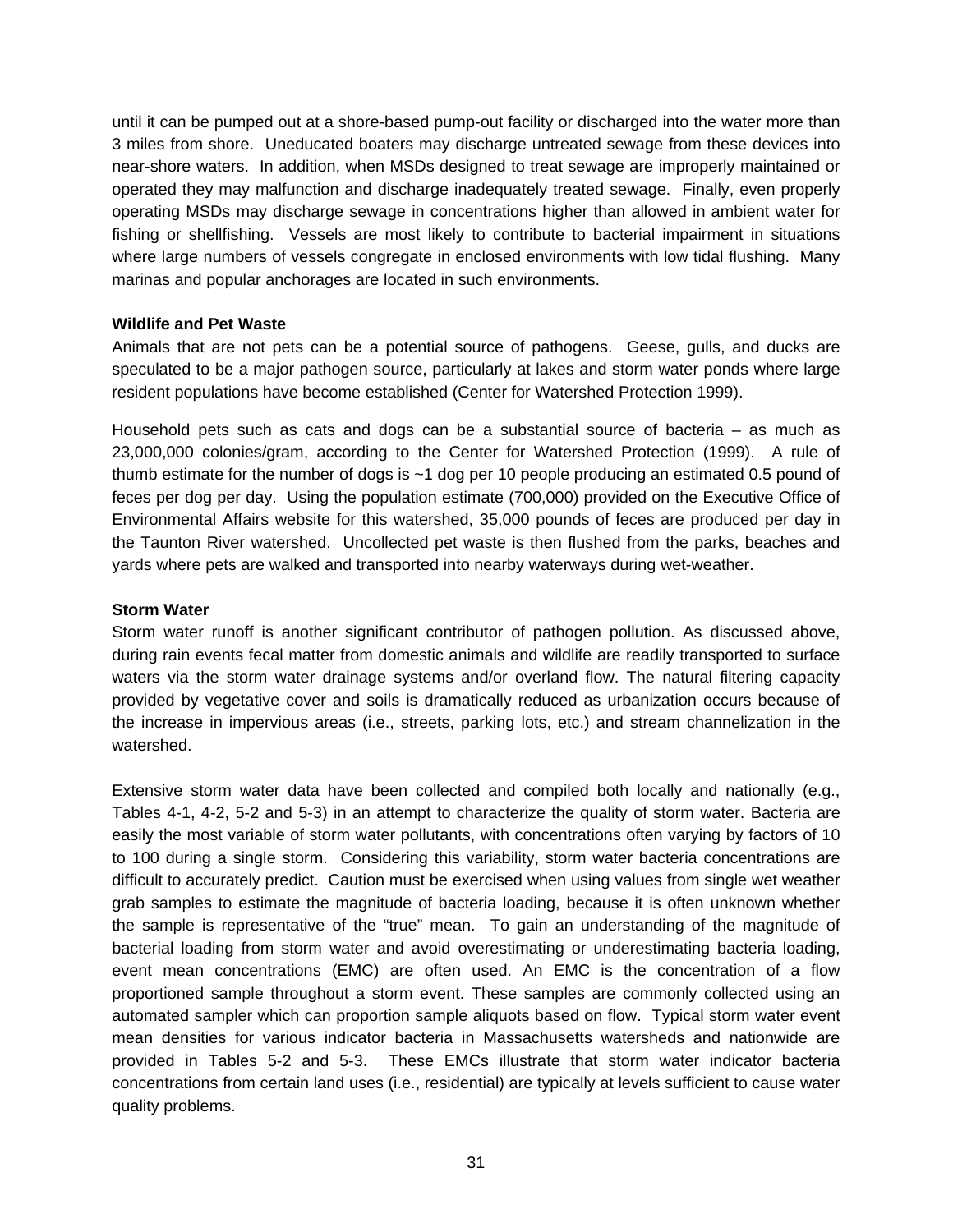**Table 5-2. Lower Charles River Basin Storm Water Event Mean Bacteria Concentrations (data summarized from USGS 2002) and Necessary Reductions to Meet Class B WQS.** 

| <b>Land Use Category</b>         | <b>Fecal Coliform</b><br><b>EMC (CFU/100 mL)</b> | <b>Number</b><br>οf<br><b>Events</b> | Class B WQS <sup>1</sup>                         | <b>Reduction to</b><br>Meet WQS (%) |
|----------------------------------|--------------------------------------------------|--------------------------------------|--------------------------------------------------|-------------------------------------|
| <b>Single Family Residential</b> | $2,800 - 94,000$                                 | 8                                    | $10\%$ of the                                    | $2,400 - 93,600$<br>$(85.7 - 99.6)$ |
| <b>Multifamily Residential</b>   | $2,200 - 31,000$                                 | 8                                    | samples shall<br>not exceed 400<br>organisms/100 | $1,800 - 30,600$<br>$(81.8 - 98.8)$ |
| Commercial                       | $680 - 28,000$                                   | 8                                    | mL                                               | $280 - 27,600$<br>$(41.2 - 98.6)$   |

Class B Standard: Shall not exceed a geometric mean of 200 organisms in any set of representative samples, nor shall 10% of the samples exceed 400 organisms. Used 400 to illustrate required reductions since a geometric mean of the samples were not provided.

**Table 5-3. Storm Water Event Mean Fecal Coliform Concentrations (as reported in MADEP 2002b; original data provided in Metcalf & Eddy, 1992) and Necessary Reductions to Meet Class B WQS.** 

| <b>Land Use Category</b>         | Fecal Coliform <sup>1</sup><br>Organisms / 100 mL | Class B $WQS2$                  | <b>Reduction to Meet WQS</b><br>(%) |
|----------------------------------|---------------------------------------------------|---------------------------------|-------------------------------------|
| <b>Single Family Residential</b> | 37,000                                            | 10% of the                      | 36,600 (98.9)                       |
| <b>Multifamily Residential</b>   | 17,000                                            | samples shall not<br>exceed 400 | 16,600 (97.6)                       |
| Commercial                       | 16,000                                            | organisms/100                   | 15,600 (97.5)                       |
| Industrial                       | 14,000                                            | mL                              | 13,600 (97.1)                       |

 $1$  Derived from NURP study event mean concentrations and nationwide pollutant buildup data (USEPA 1983).

 $2$  Class B Standard: Shall not exceed a geometric mean of 200 organisms in any set of representative samples, nor shall 10% of the samples exceed 400 organisms. Used 400 to illustrate required reductions since a geometric mean of the samples were not provided.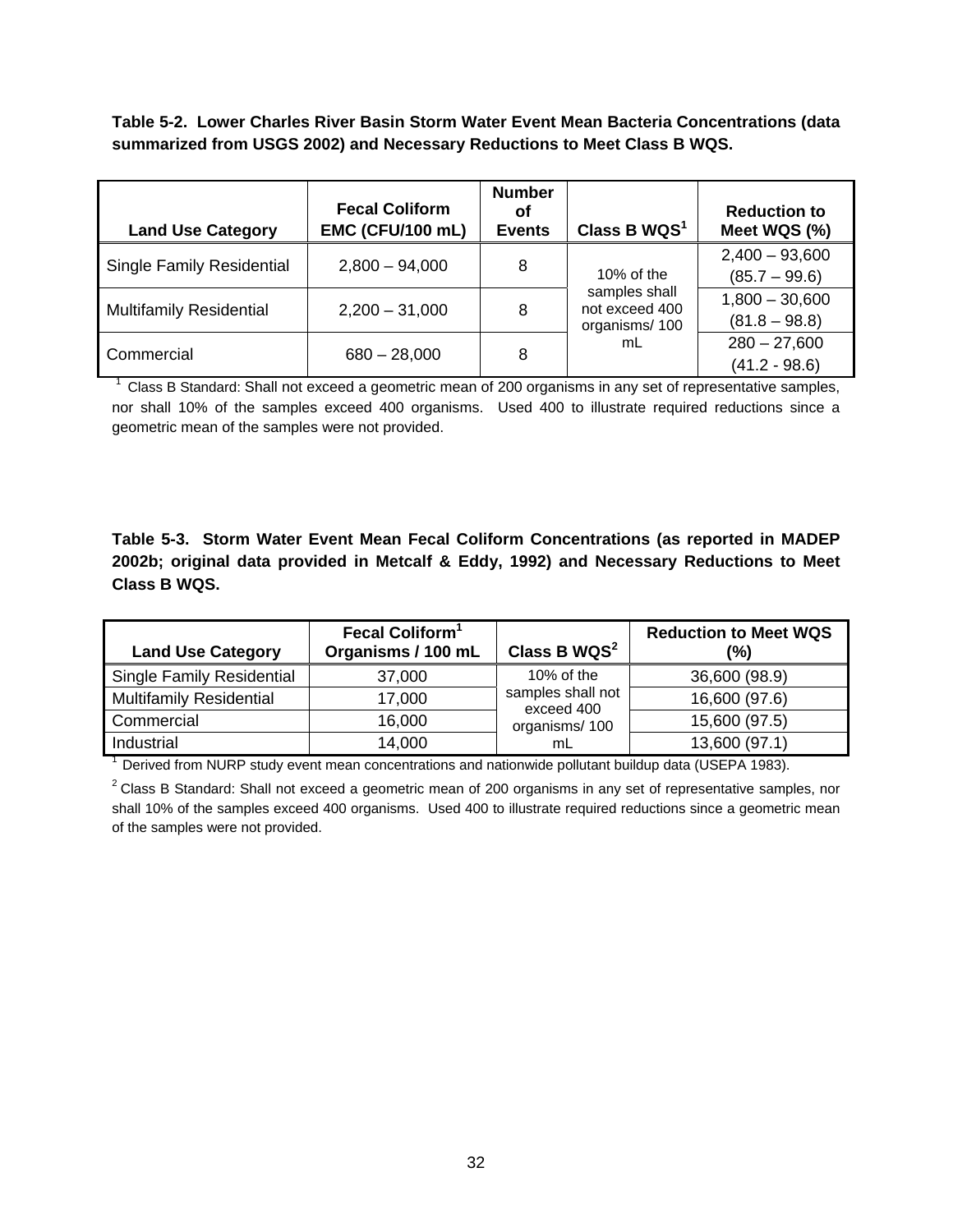# **6.0 Pathogen TMDL Development**

Section 303 (d) of the Federal Clean Water Act (CWA) requires states to place water bodies that do not meet the water quality standards on a list of impaired waterbodies. The most recent impairment list, *2002 List* and the MADEP WQA, identifies 15 segments within the Taunton River watershed for use impairment caused by excessive indicator bacteria concentrations.

The CWA requires each state to establish Total Maximum Daily Loads (TMDLs) for listed waters and the pollutant contributing to the impairment(s). TMDLs determine the amount of a pollutant that a waterbody can safely assimilate without violating the water quality standards. Both point and nonpoint pollution sources are accounted for in a TMDL analysis. Point sources of pollution (those discharges from discrete pipes or conveyances) subject to NPDES permits receive a waste load allocation (WLA) specifying the amount of pollutant each point source can release to the waterbody. Non-point sources of pollution (all sources of pollution other than point) receive a load allocation (LA) specifying the amount of a pollutant that can be released to the waterbody by this source. In accordance with the CWA, a TMDL must account for seasonal variations and a margin of safety, which accounts for any lack of knowledge concerning the relationship between effluent limitations and water quality. Thus:

$$
TMDL = WLAs + LAs + Margin of Safety
$$

Where:

- WLA = Waste Load Allocation which is the portion of the receiving water's loading capacity that is allocated to each existing and future point source of pollution.
- LA = Load Allocation which is the portion of the receiving water's loading capacity that is allocated to each existing and future non-point source of pollution.

This TMDL uses an alternative standards-based approach which is based on indicator bacteria concentrations, but considers the terms of the above equation. This approach is more in line with the way bacterial pollution is regulated (i.e., according to concentration standards) and achieves essentially the same result as if the equation were to be used.

## **6.1. Indicator Bacteria TMDL**

#### *Loading Capacity*

The pollutant loading that a waterbody can safely assimilate is expressed as either mass-per-time, toxicity or some other appropriate measure (40 CFR § 130.2). Typically, TMDLs are expressed as total maximum daily loads. Expressing the TMDL in terms of daily loads is difficult to interpret given the very high numbers of indicator bacteria and the magnitude of the allowable load is dependent on flow conditions and, therefore, will vary as flow rates change. For example, a very high load of indicator bacteria are allowable if the volume of water that transports indicator bacteria is also high. Conversely, a relatively low load of indicator bacteria may exceed water quality standard if flow rates are low. Therefore, the MADEP believes it is appropriate to express indicator bacteria TMDLs in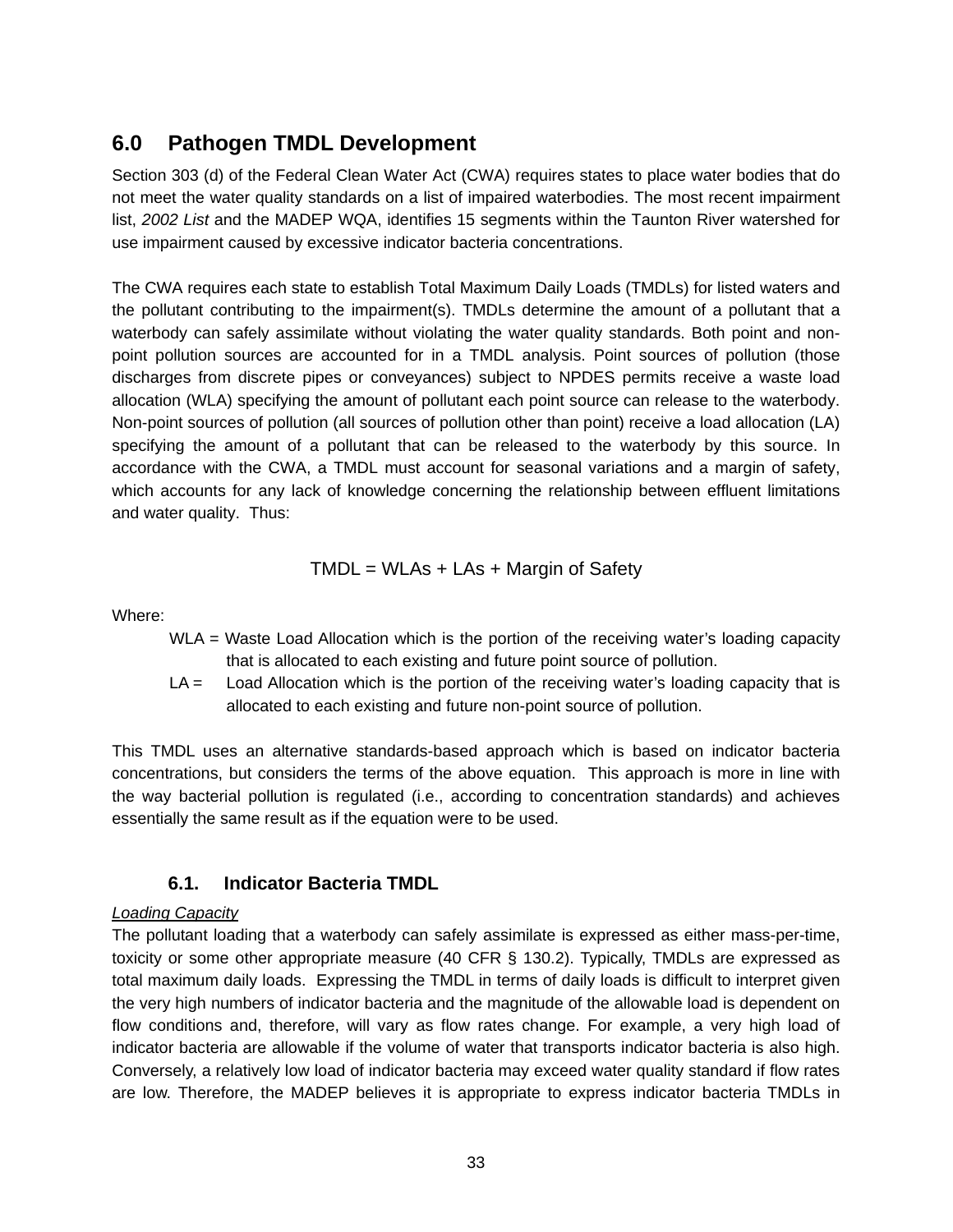terms of a concentration because the water quality standard is also expressed in terms of the concentration of organisms per 100 mL. Since source concentrations may not be directly added due to varying flow conditions, the TMDL equation is modified and reflects a margin of safety in the case of this pathogen concentration based TMDL. To ensure attainment with Massachusetts' WQS for indicator bacteria, all sources (at their point of discharge to the receiving water) must be equal to or less than the WQS for indicator organisms. For all the above reasons the TMDL is simply set equal to the concentration-based standard and may be expressed as follows:

$$
TMDL = State Standard = WLA_{(p1)} = LA_{(n1)} = WLA_{(p2)} = etc.
$$

Where:

 $WLA<sub>(n1)</sub> = allowable concentration for point source category (1)$  $LA<sub>(n1)</sub>$  = allowable concentration for nonpoint source category (1)  $WLA<sub>(p2)</sub> = allowable concentration for point source category (2) etc.$ 

For Class A surface waters (1) *the arithmetic mean of a representative set of fecal coliform samples shall not exceed 20 organisms per 100 mL*; and (2) *no more than 10% of the samples shall exceed 100 organisms per 100 mL.*

For Class B and Class SB and SA areas not designated for shellfishing (1) *the geometric mean of a representative set of fecal coliform samples shall not exceed 200 organisms per 100 mL*; and (2) *no more than 10% of the samples shall exceed 400 organisms per 100 mL*.

For Class SA open shellfish area surface waters (1) *the geometric mean of a representative set of fecal coliform samples shall not exceed 14 organisms per 100 mL*; and (2) *no more than 10% of the samples shall exceed 43 organisms per 100 mL.*

For Class SB open shellfish surface waters (1) *the geometric mean of a representative set of fecal coliform samples shall not exceed 88 organisms per 100 mL*; and (2) *no more than 10% of the samples shall exceed 260 organisms per 100 mL.*

For marine bathing beaches (BEACH Act standard) (1) *the geometric mean of a statistically sufficient number of samples (generally not less than 5 samples equally spaced over a 30-day period) shall not exceed 35 colonies per 100 mL* and (2) *no single enterococci sample shall exceed 104 colonies per 100 mL*.

For freshwater bathing beaches (MADPH standard, not yet adopted by the MADEP) (1) *the geometric mean of the most recent five enterococci levels within the same bathing season shall not exceed 33 colonies per 100 mL* and (2) *no single enterococci sample shall exceed 61 colonies per 100 mL*. – OR – (1) *the geometric mean of the most recent five E. coli levels within the same bathing season shall not exceed 126 colonies per 100 mL* and (2) *no single E. coli sample shall exceed 235 colonies per 100 mL.*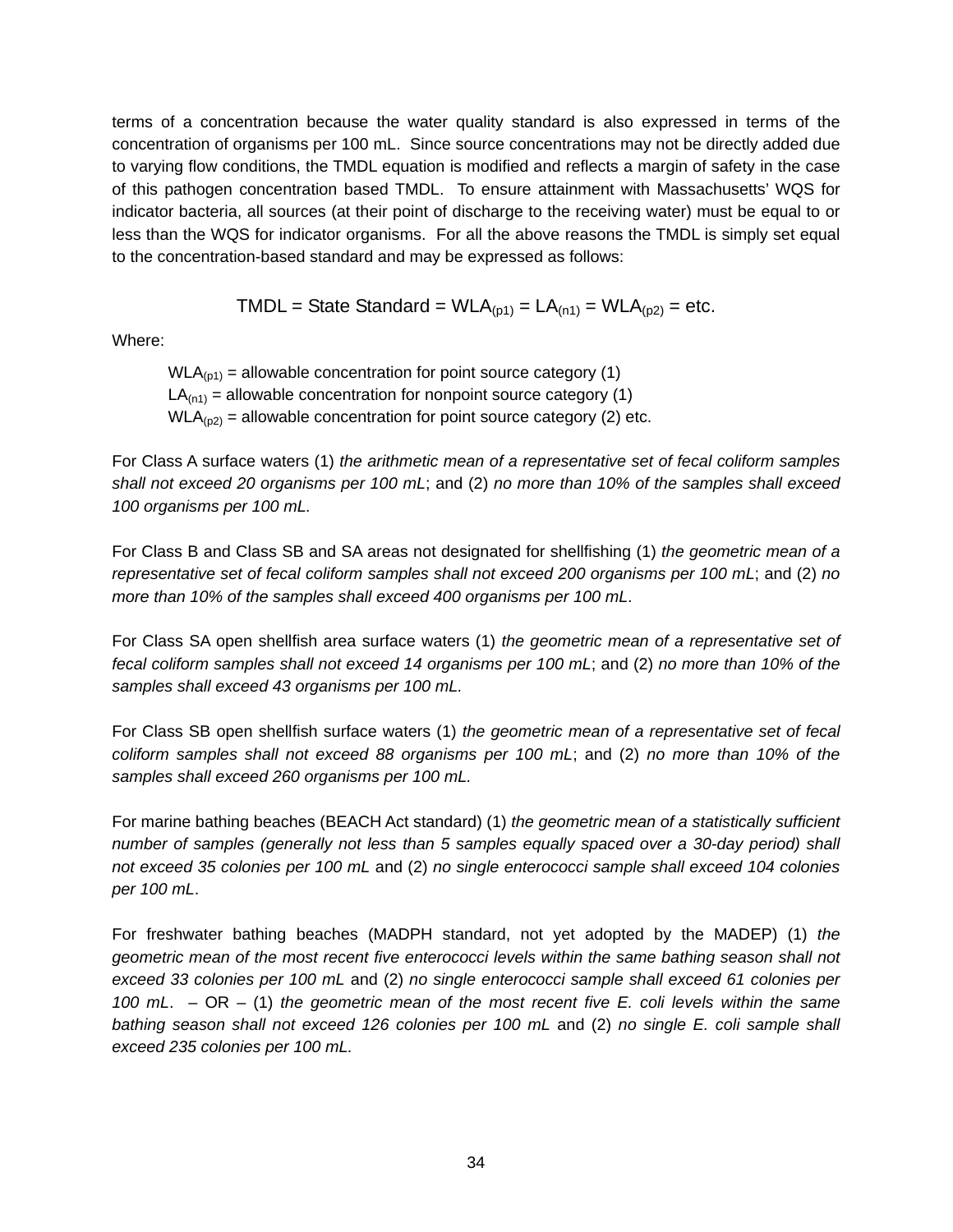#### *Waste Load Allocations (WLAs) and Load Allocations (LAs)*

There are several WWTPs and other NPDES-permitted wastewater discharges within the Taunton River watershed. NPDES wastewater discharge WLAs are set at the WQS. In addition there are numerous storm water discharges from storm drainage systems throughout the watershed. All piped discharges are, by definition, point sources regardless of whether they are currently subject to the requirements of NPDES permits. Therefore, a WLA set equal to the WQS will be assigned to the portion of the storm water that discharges to surface waters via storm drains.

WLAs and LAs are identified for all known source categories including both dry and wet weather sources for Class SB, Class SA, Class A, and Class B segments within the Taunton River watershed. Establishing WLAs and LAs that only address dry weather indicator bacteria sources would not ensure attainment of standards because of the significant contribution of wet weather indicator bacteria sources to WQS exceedances. Illicit sewer connections and deteriorating sewers leaking to storm drainage systems represent the primary dry weather point sources of indicator bacteria, while failing septic systems and possibly leaking sewer lines represent the non-point sources. Wet weather point sources include discharges from storm water drainage systems (including MS4s), sanitary sewer overflows (SSOs) and combined sewer overflows (CSOs). Wet weather non-point sources primarily include diffuse storm water runoff.

Table 6-1 presents the indicator bacteria WLAs and LAs for the various source categories. WLAs and LAs will change to reflect the revised indicator organisms (*E. coli* and enterococci) when the updated WQS have been finalized (See Section 3.0 of this report). Source categories representing discharges of untreated sanitary sewage to receiving waters are prohibited, and therefore, assigned WLAs and LAs equal to zero. There are several sets of WLAs and LAs, one for Class SA shellfish open waters, one for Class SB shellfish open waters, one for Class A waters, one for Class B and shellfish restricted Class SA and SB waters, one for no discharge areas, one for freshwater beaches, and one for marine beaches.

The TMDL should provide a discussion of the magnitudes of the pollutant reductions needed to attain the goals of the TMDL. Since accurate estimates of existing sources are generally unavailable, it is difficult to estimate the pollutant reductions for specific sources. For the illicit sources including failing septic systems, the goal is complete elimination (100% reduction). However, overall wet weather indicator bacteria load reductions can be estimated using typical storm water bacteria concentrations, as presented in the *Taunton River Watershed 2001 Water Quality Assessment Report*. These data indicate that up to two to three orders of magnitude (i.e., greater than 90%) reductions in storm water fecal coliform loadings generally will be necessary, especially in developed areas. This goal is expected to be accomplished through implementation of the best management practices (BMPs) associated with the Phase II control program in designated Urban Areas. The specific goal for controlling discharges from combined sewer overflows (CSOs) will be based on the site specific studies embodied in the Long Term Control Plan being developed by each community with combined sewers.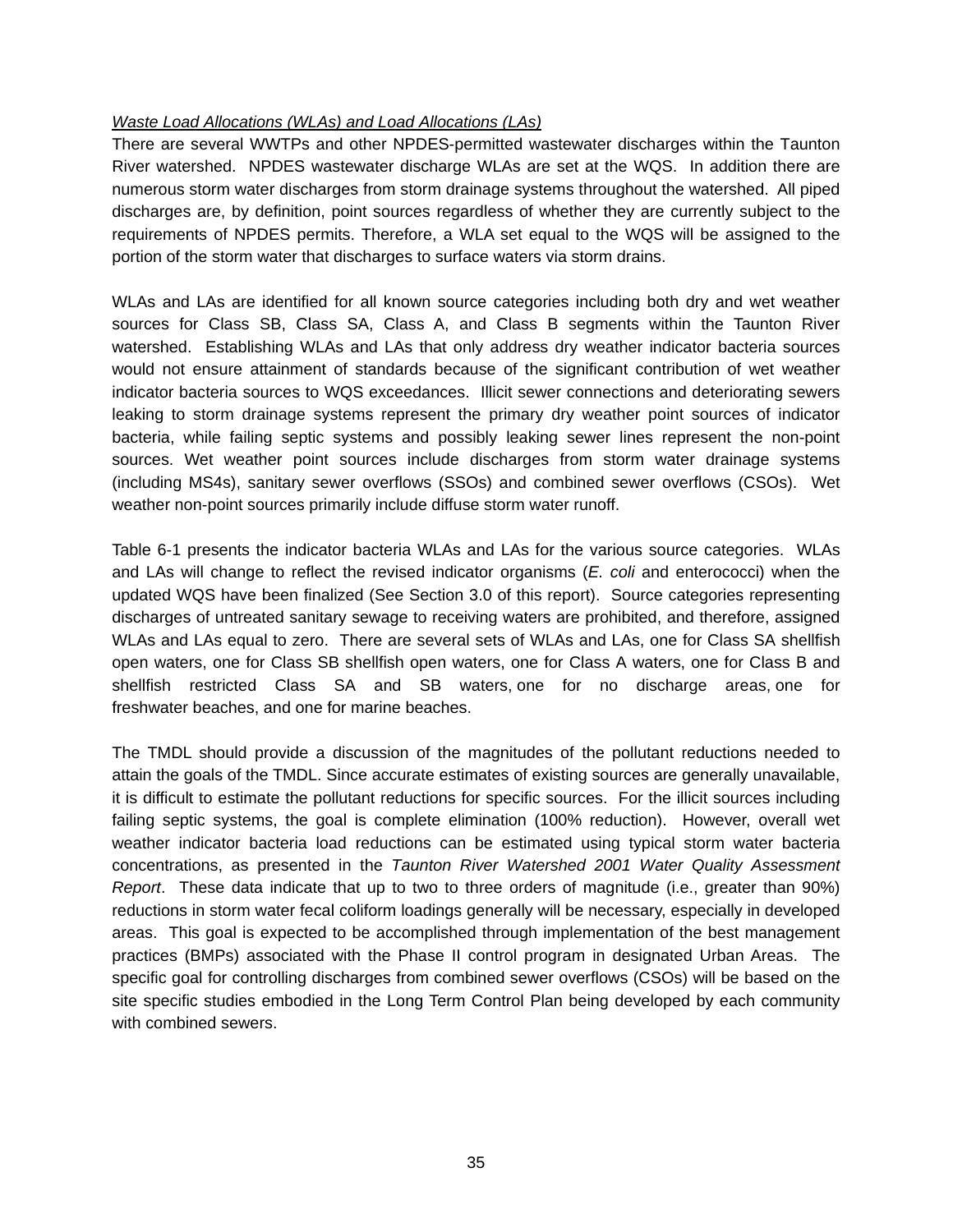**Table 6-1. Indicator Bacteria Waste Load Allocations (WLAs) and Load Allocations (LAs) for the Taunton River Watershed.** 

|                                                      |                                                                                       | <b>Waste Load Allocation</b>                                                                                                                                        | <b>Load Allocation</b>                                                                                                                                            |
|------------------------------------------------------|---------------------------------------------------------------------------------------|---------------------------------------------------------------------------------------------------------------------------------------------------------------------|-------------------------------------------------------------------------------------------------------------------------------------------------------------------|
| <b>Surface Water</b><br><b>Classification</b>        |                                                                                       | <b>Indicator Bacteria</b><br>$(CFU/100 mL)^T$                                                                                                                       | <b>Indicator Bacteria</b><br>$(CFU/100 mL)^1$                                                                                                                     |
|                                                      | <b>Pathogen Source</b><br>Illicit discharges to storm                                 |                                                                                                                                                                     |                                                                                                                                                                   |
| A, B, SA, SB                                         | drains                                                                                | 0                                                                                                                                                                   | N/A                                                                                                                                                               |
| A, B, SA, SB                                         | Leaking sanitary sewer lines                                                          | 0                                                                                                                                                                   | N/A                                                                                                                                                               |
| A, B, SA, SB                                         | Failing septic systems                                                                | N/A                                                                                                                                                                 | 0                                                                                                                                                                 |
| A                                                    | NPDES - WWTP                                                                          | Not to exceed an arithmetic mean<br>of 20 organisms in any set of<br>representative samples, nor shall<br>10% of the samples exceed 100<br>organisms <sup>2</sup>   | N/A                                                                                                                                                               |
| A                                                    | Storm water runoff Phase I<br>and II                                                  | Not to exceed an arithmetic mean<br>of 20 organisms in any set of<br>representative samples, nor shall<br>10% of the samples exceed 100<br>organisms <sup>3</sup>   | N/A                                                                                                                                                               |
| Α                                                    | Direct storm water runoff not<br>regulated by NPDES and<br>livestock, wildlife & pets | N/A                                                                                                                                                                 | Not to exceed an arithmetic mean<br>of 20 organisms in any set of<br>representative samples, nor shall<br>10% of the samples exceed 100<br>organisms <sup>3</sup> |
| B & Not<br>Designated for<br>Shellfishing<br>SA & SB | CSO <sub>s</sub>                                                                      | Shall not exceed a geometric<br>mean of 200 organisms in any set<br>of representative samples, nor<br>shall 10% of the samples exceed<br>400 organisms <sup>4</sup> | N/A                                                                                                                                                               |
| B & Not<br>Designated for<br>Shellfishing<br>SA & SB | NPDES - WWTP                                                                          | Shall not exceed a geometric<br>mean of 200 organisms in any set<br>of representative samples, nor<br>shall 10% of the samples exceed<br>400 organisms $2$          | N/A                                                                                                                                                               |
| B & Not<br>Designated for<br>Shellfishing<br>SA & SB | Storm water runoff Phase I<br>and II                                                  | Not to exceed a geometric mean<br>of 200 organisms in any set of<br>representative samples, nor shall<br>10% of the samples exceed 400<br>organisms <sup>3</sup>    | N/A                                                                                                                                                               |
| B & Not<br>Designated for<br>Shellfishing<br>SA & SB | Direct storm water runoff not<br>regulated by NPDES and<br>livestock, wildlife & pets | N/A                                                                                                                                                                 | Not to exceed a geometric mean<br>of 200 organisms in any set of<br>representative samples, nor shall<br>10% of the samples exceed 400<br>organisms <sup>3</sup>  |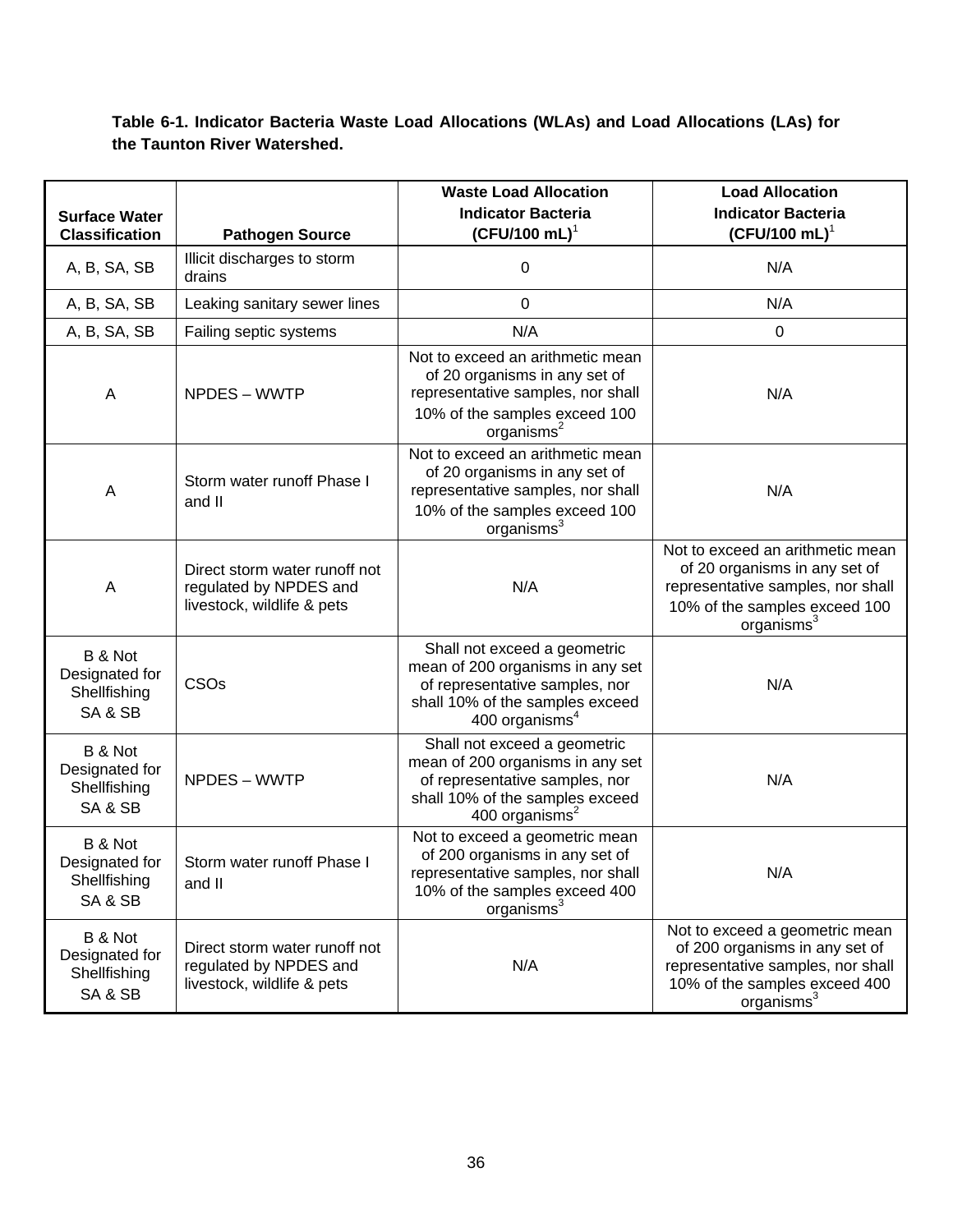|                                                  |                                                                                       | <b>Waste Load Allocation</b>                                                                                                                                               | <b>Load Allocation</b>                                                                                                                                                     |
|--------------------------------------------------|---------------------------------------------------------------------------------------|----------------------------------------------------------------------------------------------------------------------------------------------------------------------------|----------------------------------------------------------------------------------------------------------------------------------------------------------------------------|
| <b>Surface Water</b>                             |                                                                                       | <b>Indicator Bacteria</b>                                                                                                                                                  | <b>Indicator Bacteria</b>                                                                                                                                                  |
| <b>Classification</b>                            | <b>Pathogen Source</b>                                                                | $(CFU/100 mL)^T$                                                                                                                                                           | $(CFU/100 mL)^1$                                                                                                                                                           |
| <b>SA</b><br>Designated<br>Shellfishing<br>Areas | NPDES - WWTP                                                                          | Not to exceed a geometric<br>mean of 14 organisms in any<br>set of representative samples,<br>nor shall 10% of the samples<br>exceed 43 organisms <sup>2</sup>             | N/A                                                                                                                                                                        |
| <b>SA</b><br>Designated<br>Shellfishing<br>Areas | Storm water Runoff Phase I<br>and II                                                  | Not to exceed a geometric<br>mean of 14 organisms in any<br>set of representative samples,<br>nor shall 10% of the samples<br>exceed 43 organisms <sup>3</sup>             | N/A                                                                                                                                                                        |
| <b>SA</b><br>Designated<br>Shellfishing<br>Areas | Direct storm water runoff not<br>regulated by NPDES and<br>livestock, wildlife & pets | N/A                                                                                                                                                                        | Not to exceed a geometric<br>mean of 14 organisms in any<br>set of representative samples,<br>nor shall 10% of the samples<br>exceed 43 organisms <sup>3</sup>             |
| <b>SB</b><br>Designated<br>Shellfishing<br>Areas | CSOs                                                                                  | Not to exceed a geometric<br>mean of 88 organisms in any<br>set of representative samples,<br>nor shall 10% of the samples<br>exceed 260 organisms <sup>4</sup>            | N/A                                                                                                                                                                        |
| <b>SB</b><br>Designated<br>Shellfishing<br>Areas | NPDES - WWTP                                                                          | Not to exceed a geometric<br>mean of 88 organisms in any<br>set of representative samples,<br>nor shall 10% of the samples<br>exceed 260 organisms <sup>2</sup>            | N/A                                                                                                                                                                        |
| <b>SB</b><br>Designated<br>Shellfishing<br>Areas | Storm water runoff Phase I<br>and II                                                  | Not to exceed a geometric<br>mean of 88 organisms in any<br>set of representative samples,<br>nor shall 10% of the samples<br>exceed 260 organisms <sup>3</sup>            | N/A                                                                                                                                                                        |
| <b>SB</b><br>Designated<br>Shellfishing<br>Areas | Direct storm water runoff not<br>regulated by NPDES and<br>livestock, wildlife & pets | N/A                                                                                                                                                                        | Not to exceed a geometric<br>mean of 88 organisms in any<br>set of representative samples,<br>nor shall 10% of the samples<br>exceed 260 organisms <sup>3</sup>            |
| No Discharge<br>Areas                            | Vessels - raw or treated sanitary<br>waste                                            | 0                                                                                                                                                                          | N/A                                                                                                                                                                        |
| Marine<br>Beaches <sup>5</sup>                   | <b>All Sources</b>                                                                    | Enterococci not to exceed a<br>geometric mean of 35 colonies<br>in a statistically significant<br>number of samples, nor shall<br>any single sample exceed 104<br>colonies | Enterococci not to exceed a<br>geometric mean of 35 colonies<br>in a statistically significant<br>number of samples, nor shall<br>any single sample exceed 104<br>colonies |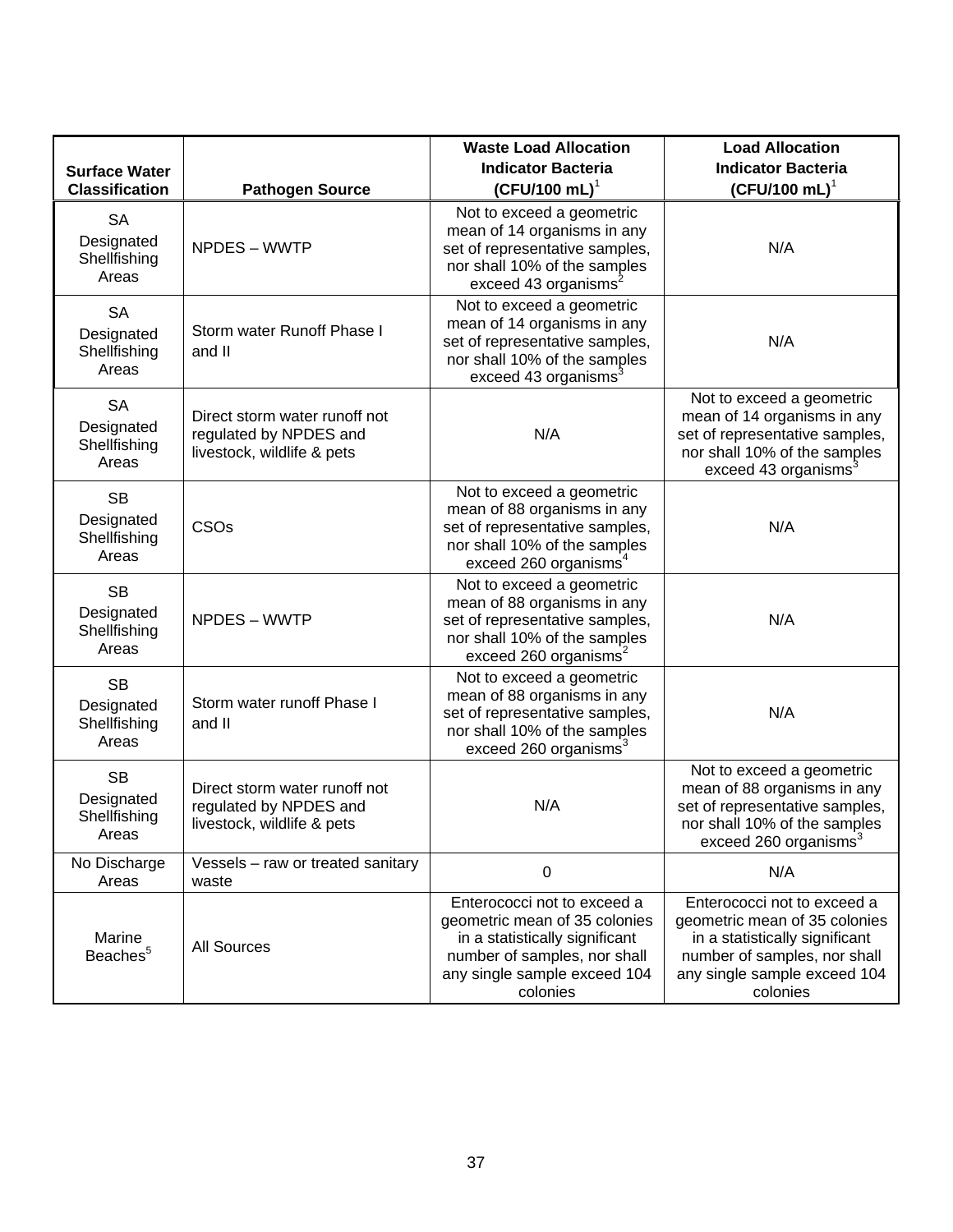| <b>Surface Water</b><br><b>Classification</b> | <b>Pathogen Source</b> | <b>Waste Load Allocation</b><br><b>Indicator Bacteria</b><br>$(CFU/100 mL)^T$                                                                                                                                                                                                                                                                                                             | <b>Load Allocation</b><br><b>Indicator Bacteria</b><br>$(CFU/100 mL)^T$                                                                                                                                                                                                                                                                                                                   |
|-----------------------------------------------|------------------------|-------------------------------------------------------------------------------------------------------------------------------------------------------------------------------------------------------------------------------------------------------------------------------------------------------------------------------------------------------------------------------------------|-------------------------------------------------------------------------------------------------------------------------------------------------------------------------------------------------------------------------------------------------------------------------------------------------------------------------------------------------------------------------------------------|
| <b>Fresh Water</b><br>Beaches <sup>6</sup>    | All Sources            | Enterococci not to exceed a<br>geometric mean of 33 colonies<br>of the five most recent samples<br>within the same bathing<br>season, nor shall any single<br>sample exceed 61 colonies<br>OR<br>E. coli not to exceed a<br>geometric mean of 126<br>colonies of the five most recent<br>samples within the same<br>bathing season, nor shall any<br>single sample exceed 235<br>colonies | Enterococci not to exceed a<br>geometric mean of 33 colonies<br>of the five most recent samples<br>within the same bathing<br>season, nor shall any single<br>sample exceed 61 colonies<br>OR<br>E. coli not to exceed a<br>geometric mean of 126<br>colonies of the five most recent<br>samples within the same<br>bathing season, nor shall any<br>single sample exceed 235<br>colonies |

N/A means not applicable

<sup>1</sup> Waste Load Allocation (WLA) and Load Allocation (LA) refer to fecal coliform densities unless specified in table.

 $2$  Or shall be consistent with the Waste Water Treatment Plant (WWTP) National Pollutant Discharge Elimination System (NPDES) permit.

 $3$ The expectation for WLAs and LAs for storm water discharges is that they will be achieved through the implementation of BMPs and other controls.

<sup>4</sup> Or shall be consistent with an approved Long Term Control Plan (LTCP) for Combined Sewer Overflow (CSO) abatement. If the level of control specified in the LTCP is less than what is necessary to attain Class B water quality standards, then the above criteria apply unless MADEP has proposed and EPA has approved water quality standards revisions for the receiving water.

<sup>5</sup> Federal Beaches Environmental Assessment and Coastal Health Act of 2000 (BEACH Act) Water Quality Criteria<br><sup>6</sup> Messechusette Department of Bublic Health requlations (105 CMB Section 445)

 $6$  Massachusetts Department of Public Health regulations (105 CMR Section 445)

Note: this table represents waste load and load reductions based on water quality standards current as of the publication date of these TMDLs, any future changes made to the Massachusetts water quality standards will become the governing water quality standards for these TMDLs.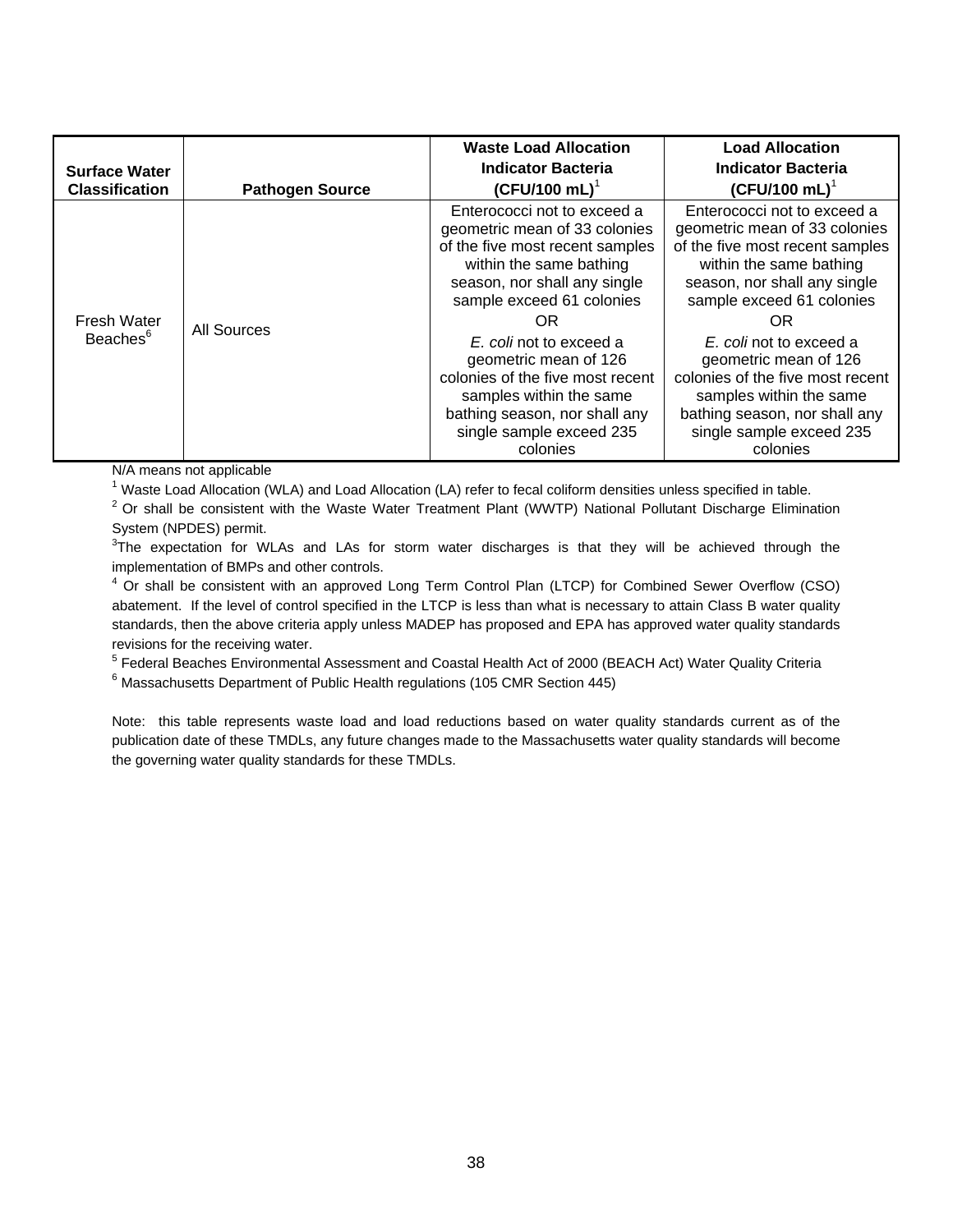The expectation to attain WQS at the point of discharge is environmentally protective, and offers a practical means to identify and evaluate the effectiveness of control measures. In addition, this approach establishes clear objectives that can be easily understood by the public and individuals responsible for monitoring activities.

This TMDL applies to the 15 pathogen impaired segments of the Taunton River watershed that are currently listed on the CWA § 303(d) list of impaired waters and in the MADEP WQA. MADEP recommends however, that the information contained in this TMDL guide management activities for all other waters throughout the watershed to help maintain and protect existing water quality. For these non-impaired waters, Massachusetts is proposing "pollution prevention TMDLs" consistent with CWA § 303(d)(3).

The analyses conducted for the pathogen impaired segments in this TMDL would apply to the nonimpaired segments, since the sources and their characteristics are equivalent. The waste load and/or load allocation for each source and designated use would be the same as specified herein. Therefore, the pollution prevention TMDLs would have identical waste load and load allocations based on the sources present and the designated use of the water body segment (see Table ES-1 and Table 6-1).

This Taunton River watershed TMDL may, in appropriate circumstances, also apply to segments that are listed for pathogen impairment in subsequent Massachusetts CWA § 303(d) Integrated List of Waters. For such segments, this TMDL may apply if, after listing the waters for pathogen impairment and taking into account all relevant comments submitted on the CWA § 303(d) list, the Commonwealth determines with EPA approval of the CWA § 303(d) list that this TMDL should apply to future pathogen impaired segments.

# **6.2. Margin of Safety**

This section addresses the incorporation of a Margin of Safety (MOS) in the TMDL analysis. The MOS accounts for any uncertainty or lack of knowledge concerning the relationship between pollutant loading and water quality. The MOS can either be implicit (i.e., incorporated into the TMDL analysis through conservative assumptions) or explicit (i.e., expressed in the TMDL as a portion of the loadings). This TMDL uses an implicit MOS, through inclusion of two conservative assumptions. First, the TMDL does not account for mixing in the receiving waters and assumes that zero dilution is available. Realistically, influent water will mix with the receiving water and become diluted below the water quality standard, provided that the receiving water concentration does not exceed the TMDL concentration. Second, the goal of attaining standards at the point of discharge does not account for losses due to die-off and settling of indicator bacteria that are known to occur.

## **6.3. Seasonal Variability**

In addition to a Margin of Safety, TMDLs must also account for seasonal variability. Pathogen sources to Taunton River watershed waters arise from a mixture of continuous and wet-weather driven sources, and there may be no single critical condition that is protective for all other conditions. This TMDL has set WLAs and LAs for all known and suspected source categories equal to the Massachusetts WQS independent of seasonal and climatic conditions. This will ensure the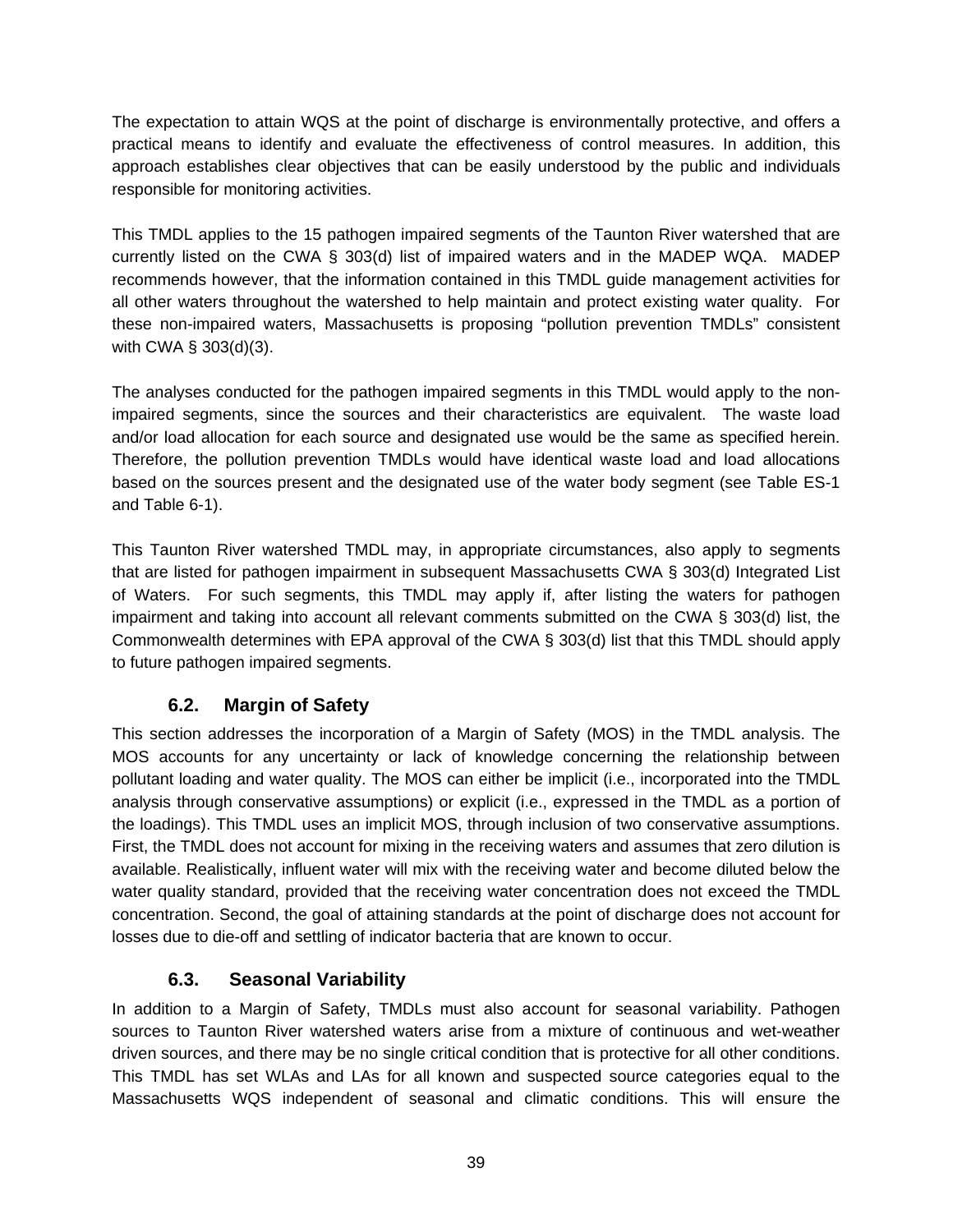attainment of water quality standards regardless of seasonal and climatic conditions. Controls that are necessary will be in place throughout the year, protecting water quality at all times. However, for discharges that do not affect shellfish beds, intakes for water supplies and primary contact recreation is not taking place (i.e., during the winter months) seasonal disinfection is permitted for NPDES point source discharges.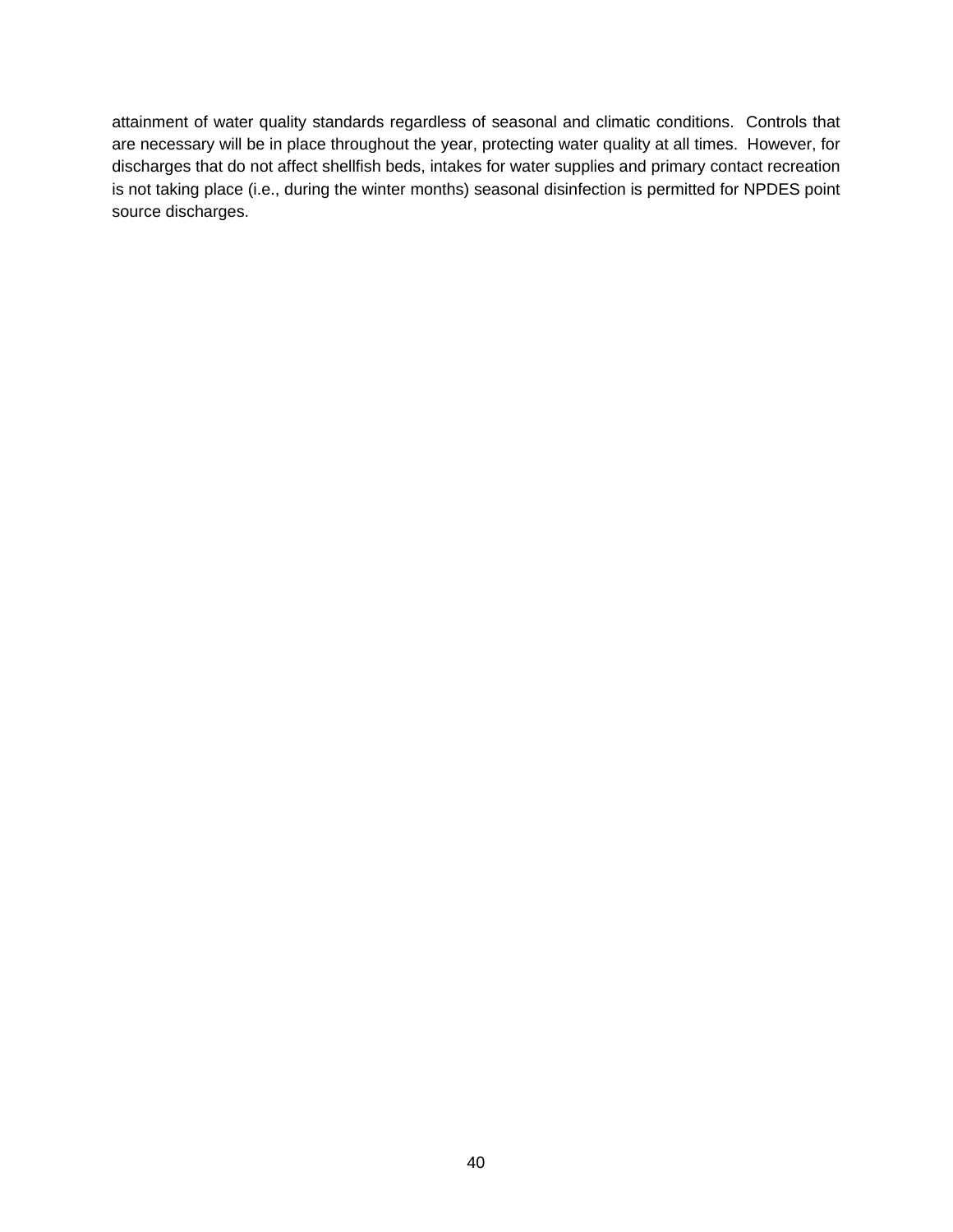# **7.0 Implementation Plan**

Setting and achieving TMDLs should be an iterative process, with realistic goals over a reasonable timeframe and adjusted as warranted based on ongoing monitoring. The concentrations set out in the TMDL represent reductions that will require substantial time and financial commitment to be attained. A comprehensive control strategy is needed to address the numerous and diverse sources of pathogens in the Taunton River watershed.

Controls on several types of pathogen sources will be required as part of the comprehensive control strategy. Many of the sources in the Taunton River watershed including sewer connections to drainage systems, leaking sewer pipes, combined sewer overflows, sanitary sewer overflows, and failing septic systems, are prohibited and must be eliminated. Individual sources must be first identified in the field before they can be abated. Pinpointing sources typically requires extensive monitoring of the receiving waters and tributary storm water drainage systems during both dry and wet weather conditions. A comprehensive program is needed to ensure illicit sources are identified and that appropriate actions will be taken to eliminate them. The MADEP, ESS Inc., and the Taunton River Watershed Alliance (TRWA) have been successful in carrying out such monitoring, identifying sources, and, in some cases, mobilizing the responsible municipality and other entities to begin to take corrective actions.

Storm water runoff represents another major source of pathogens in the Taunton River watershed, and the current level of control is inadequate for standards to be attained. Improving storm water runoff quality is essential for restoring water quality and recreational uses. At a minimum, intensive application of non-structural BMPs is needed throughout the watershed to reduce pathogen loadings as well as loadings of other storm water pollutants (e.g., nutrients and sediments) contributing to use impairment in the Taunton River watershed. Depending on the degree of success of the nonstructural storm water BMP program, structural controls may become necessary.

For these reasons, a basin-wide implementation strategy is recommended. The strategy includes a mandatory program for implementing storm water BMPs and eliminating illicit sources. The "*Mitigation Measures to Address Pathogen Pollution in Surface Water: A TMDL Implementation Guidance Manual for Massachusetts*" was developed to support implementation of pathogen TMDLs. TMDL implementation-related tasks are shown in Table 7-1. The MADEP working with EPA and other team partners shall make every reasonable effort to assure implementation of this TMDL. These stakeholders can provide valuable assistance in defining hot spots and sources of pathogen contamination as well as the implementation of mitigation or preventative measures.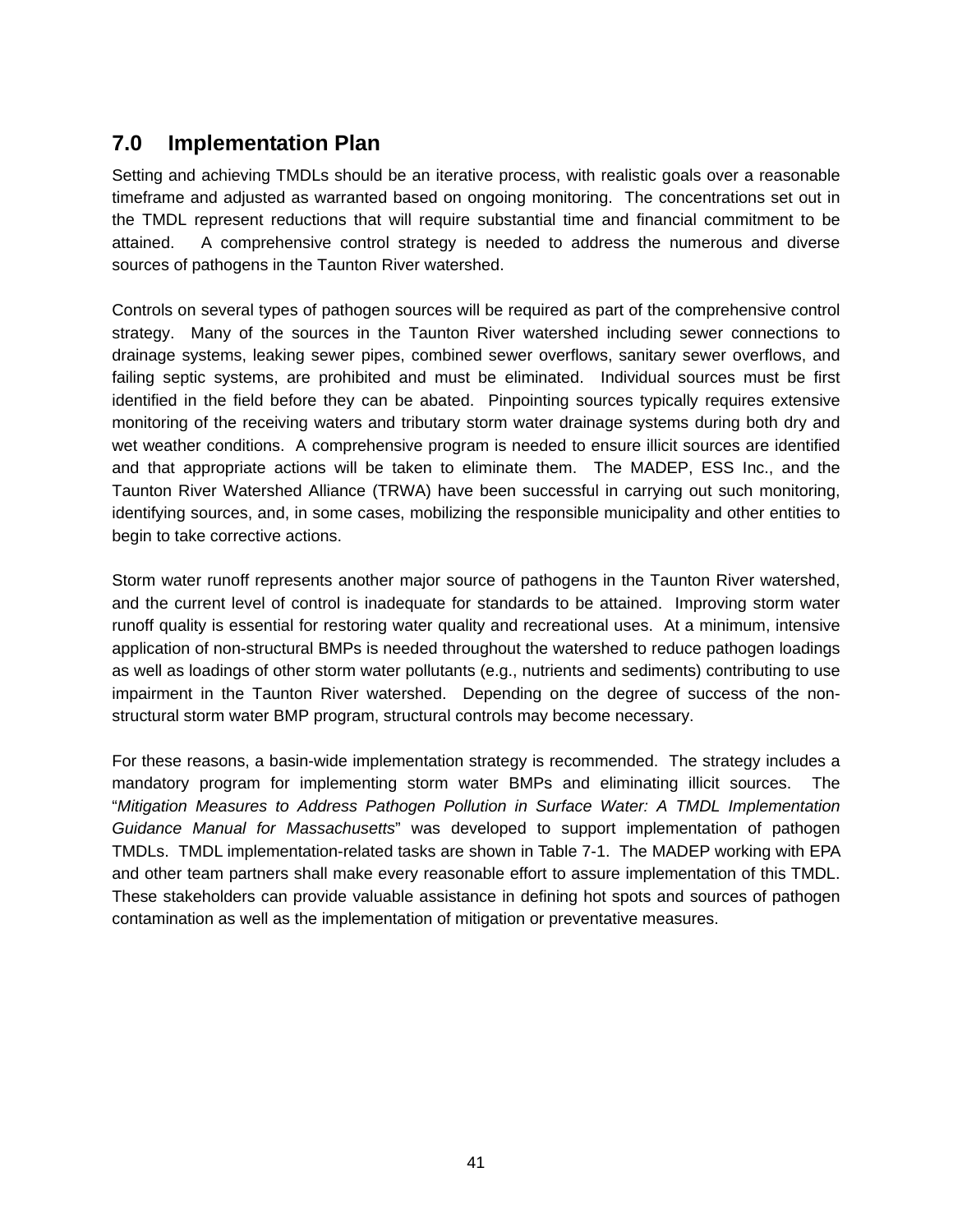#### **Table 7-1. Tasks.**

| <b>Task</b>                                                                                                                              | Organization                                                                            |
|------------------------------------------------------------------------------------------------------------------------------------------|-----------------------------------------------------------------------------------------|
| <b>Writing TMDL</b>                                                                                                                      | <b>MADEP</b>                                                                            |
| TMDL public meeting                                                                                                                      | <b>MADEP</b>                                                                            |
| Response to public comment                                                                                                               | <b>MADEP</b>                                                                            |
| Organization, contacts with volunteer groups                                                                                             | MADEP/TRWA                                                                              |
| Development of comprehensive storm water<br>management programs including<br>identification and implementation of BMPs                   | <b>Taunton River Basin Communities</b>                                                  |
| Illicit discharge detection and elimination                                                                                              | <b>Taunton River Basin Communities</b>                                                  |
| Leaking sewer pipes and sanitary sewer<br>overflows                                                                                      | <b>Taunton River Basin Communities</b>                                                  |
| CSO management                                                                                                                           | <b>Taunton River Basin Communities</b>                                                  |
| Inspection and upgrade of on-site sewage<br>disposal systems as needed                                                                   | Homeowners and Taunton River Basin<br>Communities (Boards of Health)                    |
| Organize implementation; work with<br>stakeholders and local officials to identify<br>remedial measures and potential funding<br>sources | MADEP and Taunton River Basin Communities,<br><b>TRWA</b>                               |
| Organize and implement education and outreach<br>program                                                                                 | MADEP and Taunton River Basin Communities,<br><b>TRWA</b>                               |
| Write grant and loan funding proposals                                                                                                   | Taunton River Basin Communities and Planning<br>Agencies with guidance from MADEP, TRWA |
| Inclusion of TMDL recommendations in<br><b>Executive Office of Environmental Affairs</b><br>(EOEA) Watershed Action Plan                 | <b>EOEA</b>                                                                             |
| <b>Surface Water Monitoring</b>                                                                                                          | MADEP, TRWA                                                                             |
| Provide periodic status reports on<br>implementation of remedial activities                                                              | <b>TRWA and Taunton River Basin Communities</b>                                         |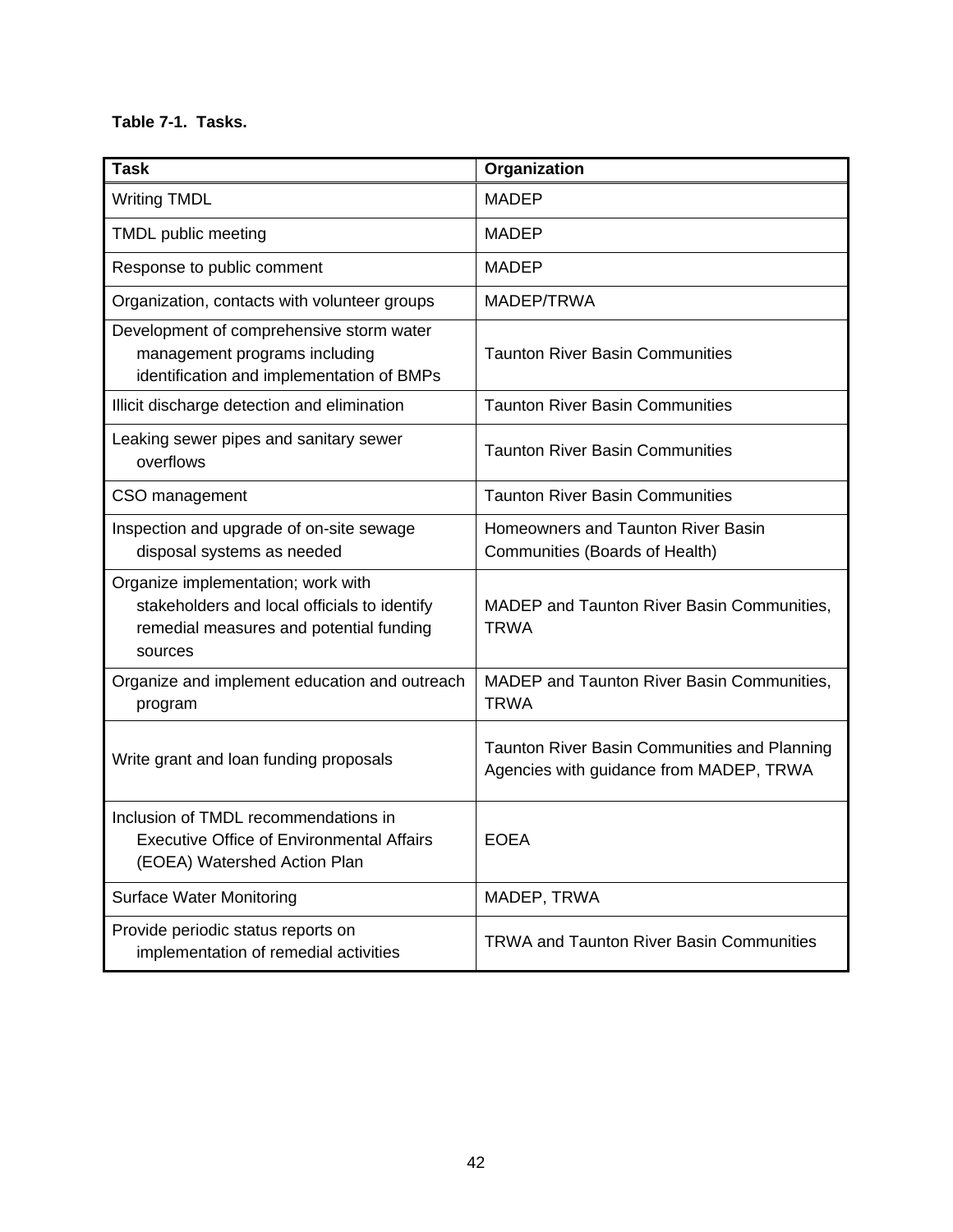## **7.1. Summary of Activities within the Taunton River Watershed**

There are two not-for-profit active stewards of the Taunton River, the Taunton River Watershed Alliance and the Taunton River Stewardship Program. "The Taunton River Watershed Alliance (TRWA) is a non-profit alliance of concerned individuals, businesses, and organizations dedicated to protecting and restoring the Taunton River Watershed – its tributaries, wetlands, floodplains, river corridors and wildlife. TRWA conducts water quality monitoring at sites along the Taunton River and its tributaries with volunteers playing a critical role in water quality sampling" (MADEP 2005). TRWA is also involved in community education, land acquisition, and shoreline surveys efforts to restore and protect the Taunton River's resources (TRWA 2004). The Taunton River Stewardship Program is dedicated to promoting the preservation of the upper Taunton River corridor. The efforts of the Stewardship Program and their partners have protected 695 acres in the watershed (MADEP 2005).

Data supporting this TMDL indicate that indicator bacteria enter the Taunton River watershed from a number of contributing sources, under a variety of conditions. Activities that are currently ongoing and/or planned to ensure that the TMDL can be implemented include and are summarized in the following subsections. The "*Mitigation Measures to Address Pathogen Pollution in Surface Water: A TMDL Implementation Guidance Manual for Massachusetts*" provides additional details on the implementation of pathogen control measures summarized below as well as additional measures not provided herein, such as by-law, ordinances and public outreach and education.

## **7.2. Illicit Sewer Connections, Failing Infrastructure and CSOs**

Elimination of illicit sewer connections, repairing failing infrastructure, and controlling impacts associated with CSOs are of extreme importance. A number of municipalities within the Taunton River watershed have implemented measures to address sewage discharges and CSO events. The City of Taunton made upgrades to their wastewater treatment plant (WWTP) in 2001 and 2002. As a result, the number of CSO events has dropped from 24 events in 2000 to only one event in 2004. The City of Fall River has been addressing CSOs since 1984. The city's three phase CSO program includes upgrades to the WWTP, a CSO tunnel to enlarge the storage capacity of the system, and partial sewer and catchbasin separation. The WWTP upgrades and much of the tunnel project have been completed. The City of Brockton received funding from the State Revolving Fund program to reduce sewer system overflows and discharge violations. In 2004, the WWTP began a three phase facility-wide upgrade to improve effluent quality. The Town of Dighton has received funds from the Clean Water SRF to identify areas where the existing onsite sewage disposal systems are inadequate and to develop wastewater management recommendations (MADEP 2005).

Guidance for illicit discharge detection and elimination has been developed by EPA New England (USEPA 2004c) for the Lower Charles River. The guidance document provides a plan, available to all Commonwealth communities, to identify and eliminate illicit discharges (both dry and wet weather) to their separate storm sewer systems. Although originally prepared for the Charles River watershed it is applicable to all watersheds throughout the Commonwealth. Implementation of the protocol outlined in the guidance document satisfies the Illicit Discharge Detection and Elimination requirement of the NPDES program. A copy of the guidance document is provided in Appendix B.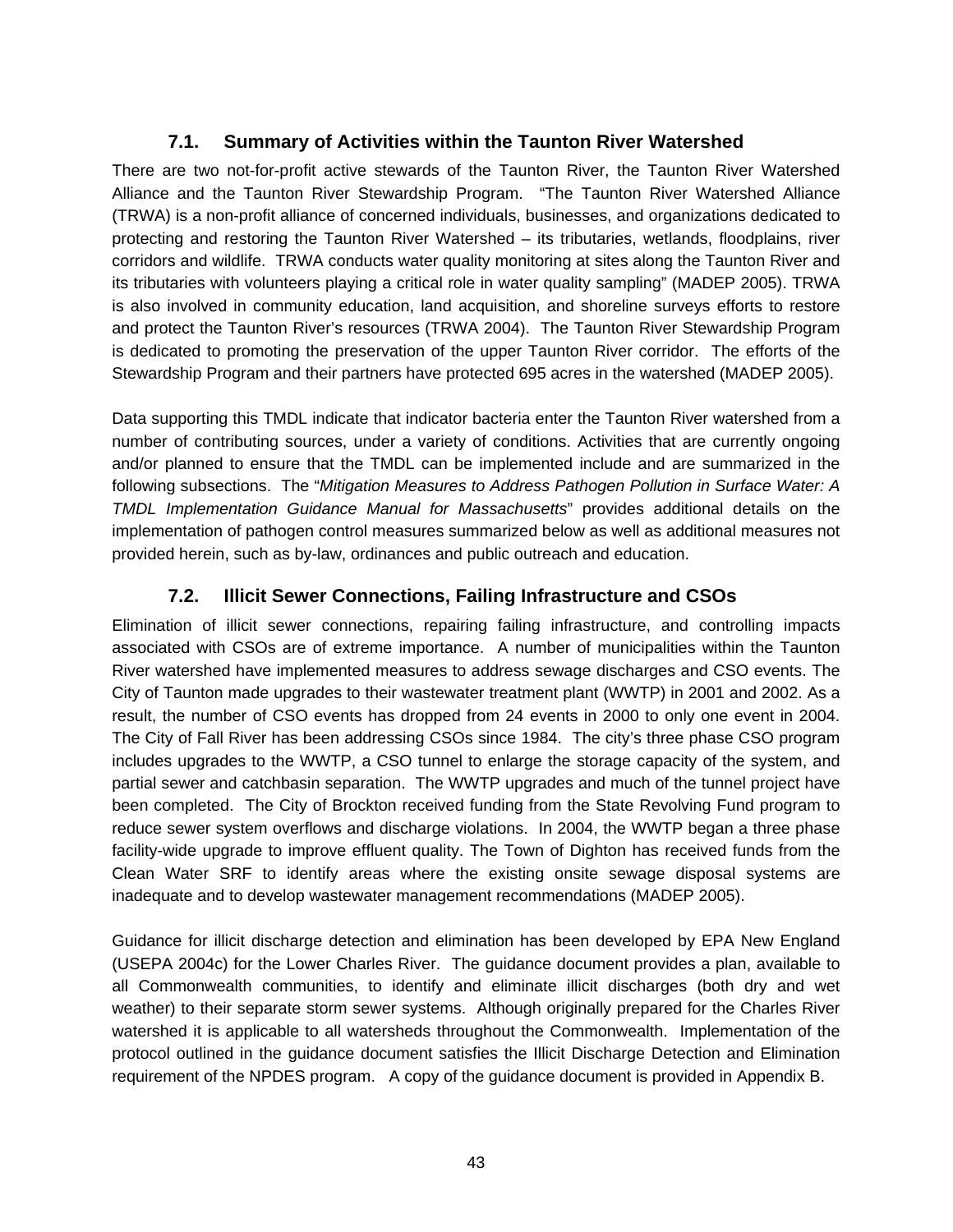## **7.3. Storm Water Runoff**

Storm water runoff can be categorized in two forms 1) point source discharges and 2) non-point source discharges (includes sheet flow or direct runoff). Many point source storm water discharges are regulated under the NPDES Phase I and Phase II permitting programs when discharged to a Waters of the United States. Municipalities that operate regulated municipal separate storm sewer systems (MS4s) must develop and implement a storm water management plan (SWMP) which must employ, and set measurable goals for the following six minimum control measures:

- 1. public education and outreach particularly on the proper disposal of pet waste,
- 2. public participation/involvement,
- 3. illicit discharge detection and elimination,
- 4. construction site runoff control,
- 5. post construction runoff control, and
- 6. pollution prevention/good housekeeping.

Portions of towns in this watershed are classified as Urban Areas by the United States Census Bureau and are subject to the Stormwater Phase II Final Rule. This rule requires the development and implementation of an illicit discharge detection and elimination plan.

The NPDES permit does not, however, establish numeric effluent limitations for storm water discharges. Maximum extent practicable (MEP) is the statutory standard that establishes the level of pollutant reductions that regulated municipalities must achieve. The MEP standard is a narrative effluent limitation that is satisfied through implementation of SWMPs and achievement of measurable goals.

Non-point source discharges are generally characterized as sheetflow runoff and are not categorically regulated under the NPDES program and can be difficult to manage. However, some of the same principles for mitigating point source impacts may be applicable. Individual municipalities not regulated under the Phase I or II should implement the exact same six minimum control measures minimizing storm water contamination.

## **7.4. Failing Septic Systems**

Septic system bacteria contributions to the Taunton River watershed may be reduced in the future through septic system maintenance and/or replacement. Additionally, the implementation of Title 5, which requires inspection of private sewage disposal systems before property ownership may be transferred, building expansions, or changes in use of properties, will aid in the discovery of poorly operating or failing systems. Because systems which fail must be repaired or upgraded, it is expected that the bacteria load from septic systems will be significantly reduced in the future. Regulatory and educational materials for septic system installation, maintenance and alternative technologies are provided by the MADEP on the worldwide web at http://www.mass.gov/dep/brp/wwm/t5pubs.htm.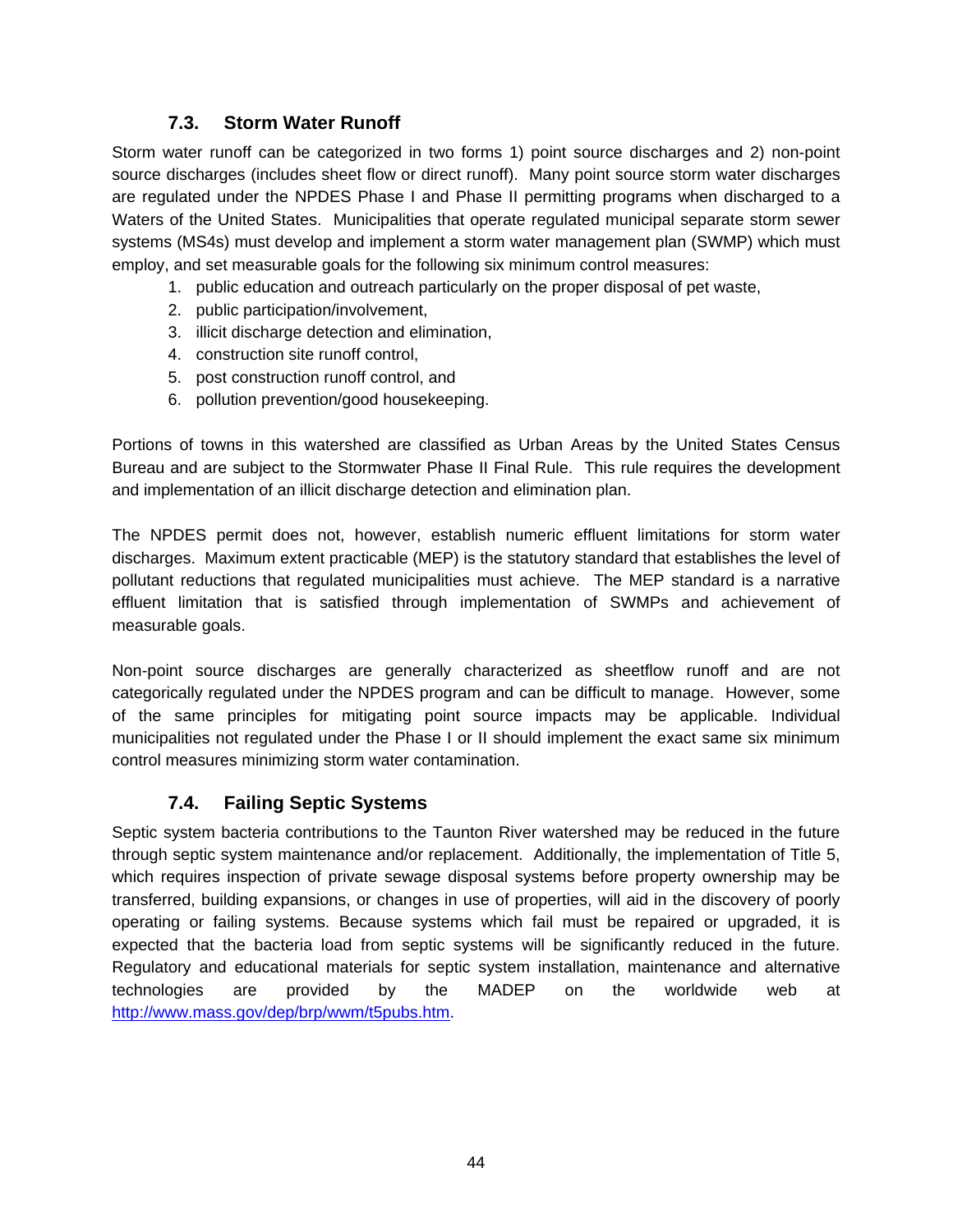## **7.5. Wastewater Treatment Plants**

WWTP discharges are regulated under the NPDES program when the effluent is released to surface waters. Each WWTP has an effluent limit included in its NPDES or groundwater permit. Some NPDES permits are listed on the following website: www.epa.gov/region1/npdes/permits listing ma.html. Groundwater permits are available at http://www.mass.gov/dep/brp/gw/gwhome.htm.

## **7.6. Recreational Waters Use Management**

Recreational waters receive pathogen inputs from swimmers and boats. To reduce swimmers' contribution to pathogen impairment, shower facilities can be made available, and bathers should be encouraged to shower prior to swimming. In addition, parents should check and change young children's diapers when they are dirty. Options for controlling pathogen contamination from boats include:

- petitioning the State for the designation of a No Discharge Area (NDA),
- supporting installation of pump-out facilities for boat sewage,
- educating boat owners on the proper operation and maintenance of marine sanitation devices (MSDs), and
- encouraging marina owners to provide clean and safe onshore restrooms and pump-out facilities.

Sewage from boats has been identified as a potential source of bacteria in some segments of the Taunton River watershed. However, this watershed does not have any areas designated as no discharge areas (NDAs) for vessel sewage. This designation by the Commonwealth of Massachusetts and approved by the EPA would provide protection of this area by a Federal Law which prohibits the release of raw or treated sewage from vessels into navigable waters of the U.S. The law is enforced by the Massachusetts Environmental Police. The MACZM and Massachusetts Environmental Law Enforcement are actively pursuing an amendment to State regulations allowing for the institution of fines up to \$2000 for violations within a NDA (USEPA 2004b).

## **7.7. Funding/Community Resources**

A complete list of funding sources for implementation of non-point source pollution is provided in Section VII of the Massachusetts Nonpoint Source Management Plan Volume I (MADEP 2000b) available on line at http://www.mass.gov/dep/brp/wm/nonpoint.htm. This list includes specific programs available for non-point source management and resources available for communities to manage local growth and development. The State Revolving Fund (SRF) provides low interest loans to communities for certain capital costs associated with building or improving wastewater treatment facilities. In addition, many communities in Massachusetts sponsor low cost loans through the SRF for homeowners to repair or upgrade failing septic systems.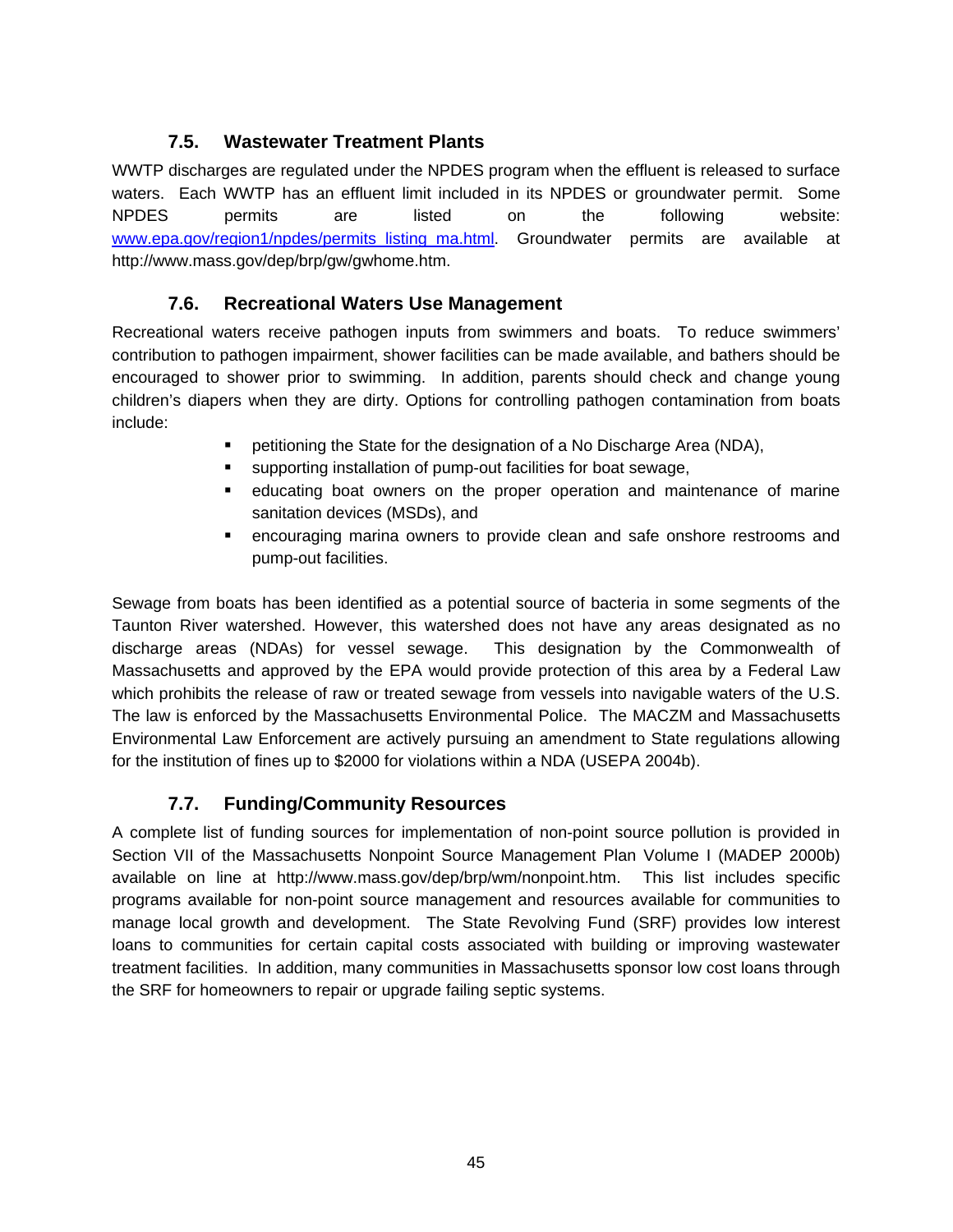# **7.8. Mitigation Measures to Address Pathogen Pollution in Surface Water: A TMDL Implementation Guidance Manual for Massachusetts**

For a more complete discussion on ways to mitigate pathogen water pollution, see the "*Mitigation Measures to Address Pathogen Pollution in Surface Water: A TMDL Implementation Guidance Manual for Massachusetts*" accompanying this document.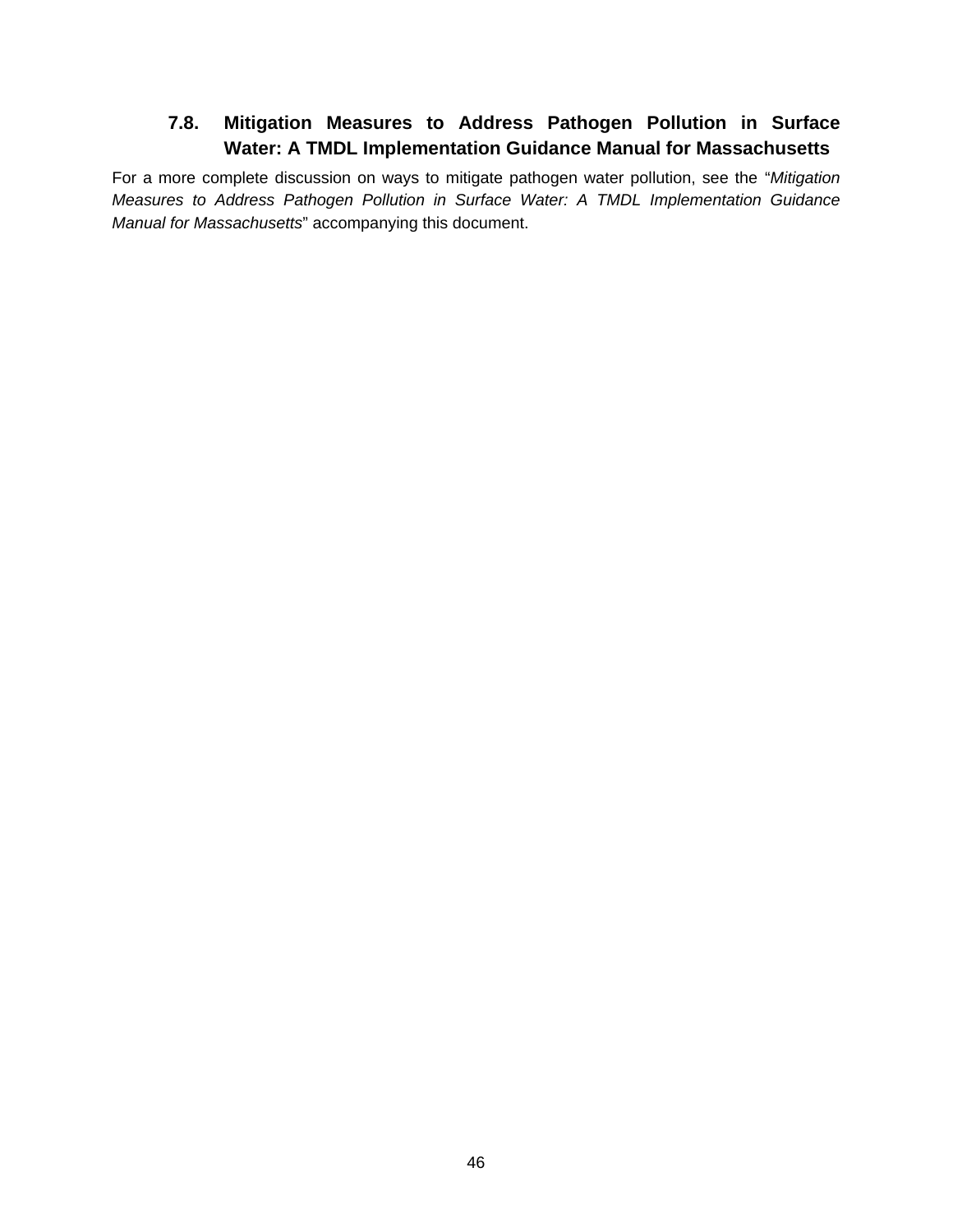# **8.0 Monitoring Plan**

The long term monitoring plan for the Taunton River watershed includes several components:

- 1. continue with the current monitoring of the Taunton River watershed (TRWA, and other stakeholders),
- 2. continue with MADEP watershed five-year cycle monitoring,
- 3. monitor areas within the watershed where data are lacking or absent to determine if the waterbody meets the use criteria,
- 4. monitor areas where BMPs and other control strategies have been implemented or discharges have been removed to assess the effectiveness of the modification or elimination,
- 5. assemble data collected by each monitoring entity to formulate a concise report where the basin is assessed as a whole and an evaluation of BMPs can be made, and
- 6. add/remove/modify BMPs as needed based on monitoring results.

The monitoring plan is an ever changing document that requires flexibility to add, change or delete sampling locations, sampling frequency, methods and analysis. At the minimum, all monitoring should be conducted with a focus on:

- **EXECT** capturing water quality conditions under varied weather conditions,
- establishing sampling locations in an effort to pin-point sources,
- researching new and proven technologies for separating human from animal bacteria sources, and
- **assessing efficacy of BMPs.**

# **9.0 Reasonable Assurances**

Reasonable assurances that the TMDL will be implemented include both enforcement of current regulations, availability of financial incentives including low or no-interest loans to communities for wastewater treatment facilities through the State Revolving Fund (SRF), and the various local, state and federal programs for pollution control. Storm water NPDES permit coverage will address discharges from municipal owned storm water drainage systems. Enforcement of regulations controlling non-point discharges includes local enforcement of the states Wetlands Protection Act and Rivers Protection Act; Title 5 regulations for septic systems and various local regulations including zoning regulations. Financial incentives include Federal monies available under the CWA Section 319 NPS program and the CWA Section 604 and 104b programs, which are provided as part of the Performance Partnership Agreement between MADEP and the EPA. Additional financial incentives include state income tax credits for Title 5 upgrades, and low interest loans for Title 5 septic system upgrades through municipalities participating in this portion of the state revolving fund program.

# **10.0 Public Participation**

To be added later….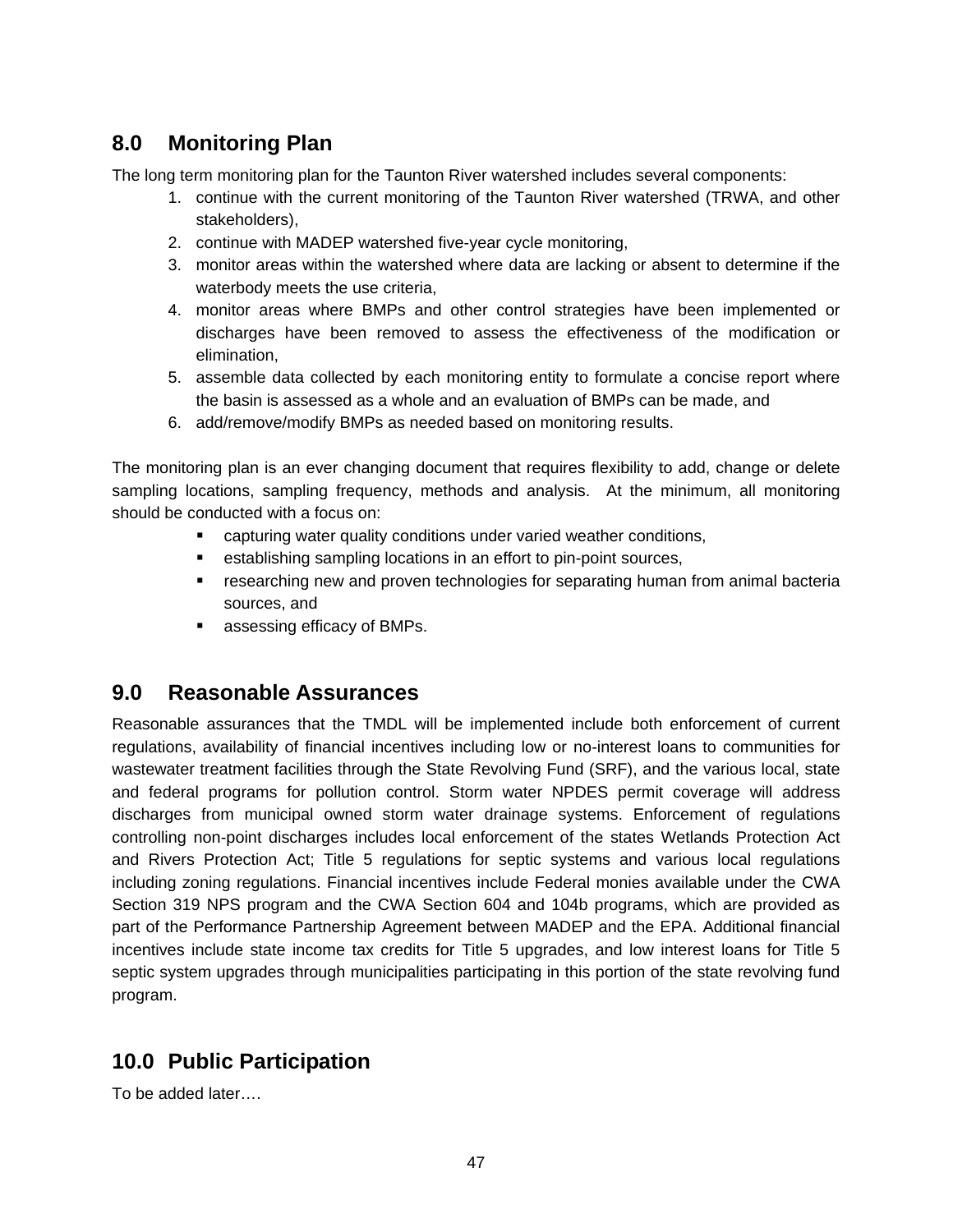# **11.0 References**

- Ashan, M 2005. Personal Communication. Avon Custon Mixing Inc. facility information. Massachusetts Department of Environmental Protection, Northeast Regional Office, Boston, MA.
- Ayres Associates 1993. Onsite Sewage Disposal Systems Research in Florida. The Capacity of Fine Sandy Soil for Septic Tank Effluent Treatment: A Field Investigation at an In-Situ Lysimeter Facility in Florida.

Center for Watershed Protection, 1999. Watershed Protection Techniques. Vol. 3, No. 1.

- DMF 2002. Massachusetts Division of Marine Fisheries. Programs and Projects. Shellfish Sanitation and Management. Information from website, downloaded March 2005. http://www.mass.gov/dfwele/dmf/programsandprojects/shelsani.htm
- ESS 2003. Matfield and Salisbury Plain River Watersheds Nonpoint Source Pollution Assessment Report and Management Plan. Prepared for DEP/DWM. Wellesley, MA.
- MADEP 2000a. 314 CMR 4.00: Massachusetts Surface Water Quality Standards. Massachusetts Department of Environmental Protection Bureau of Waste Prevention. Available for download at http://www.mass.gov/dep/bwp/iww/files/314cmr4.htm
- MADEP 2000b. Nonpoint Source Management Plan Volume I Strategic Summary. Massachusetts Department of Environmental Protection Bureau of Waste Prevention. Available for download at http://www.mass.gov/dep/brp/wm/nonpoint.htm
- MADEP 2002a. Cape Cod Watershed Water Quality Assessment Report. Massachusetts Department of Environmental Protection, Division of Water Management. Worcester, Massachusetts. Available for download at http://www.mass.gov/dep/brp/wm/wqassess.htm
- MADEP 2002b. Final Total Maximum Daily Loads of Bacteria for Neponset River Basin. Massachusetts Department of Environmental Protection, Bureau of Resource Protection, Division of Watershed Management. Report MA73-01-2002 CN 121.0. Boston, Massachusetts. Available for download at http://www.mass.gov/dep/brp/wm/tmdls.htm
- MADEP 2003. Massachusetts Year 2002 Integrated List of Waters. Part 2 Final Listing of Individual Categories of Waters. Massachusetts Department of Environmental Protection, Bureau of Resource Protection, Division of Watershed Management. Boston, Massachusetts. Available for download at http://www.mass.gov/dep/brp/wm/tmdls.htm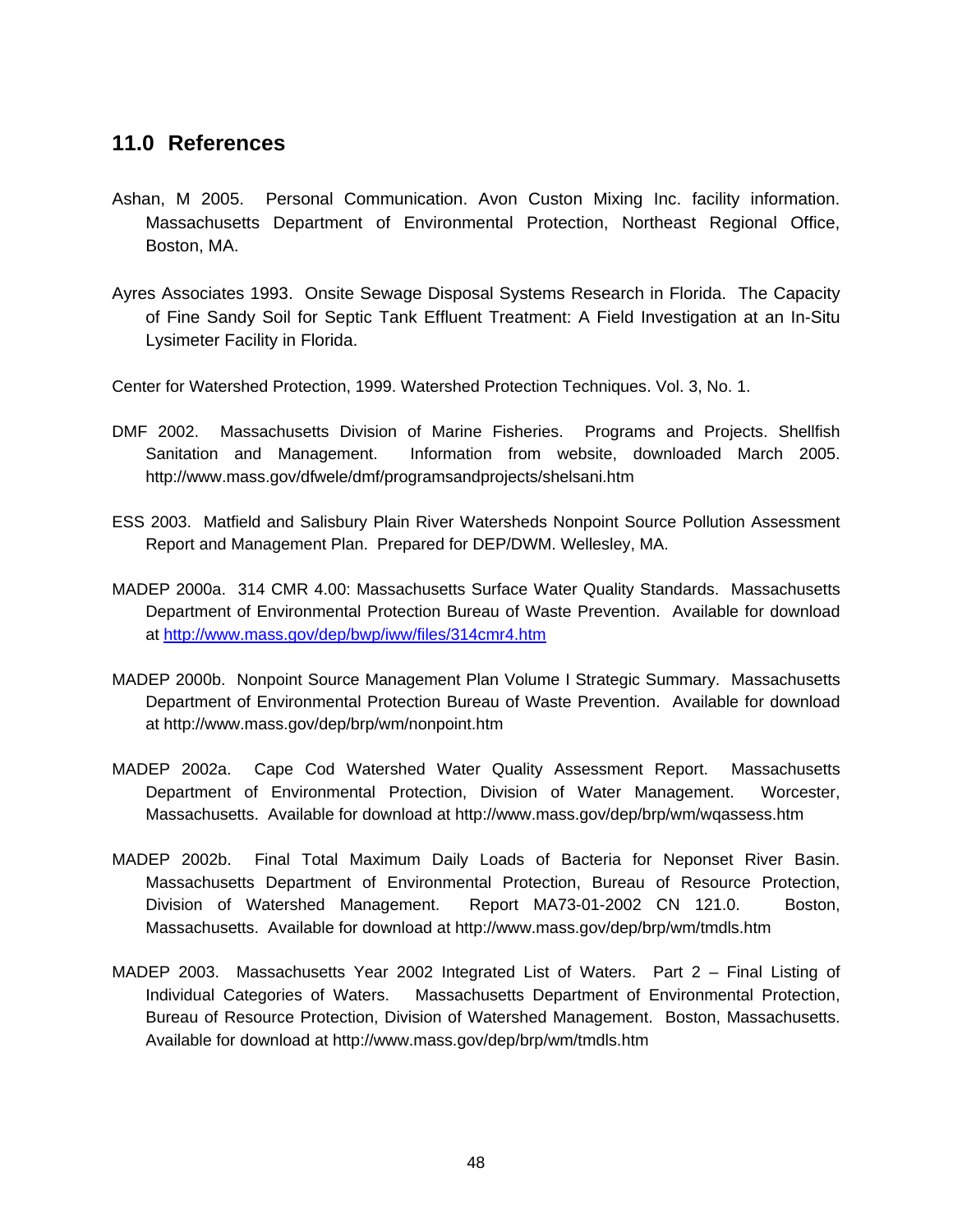- MADEP 2005. DRAFT Taunton River Watershed 2001 Water Quality Assessment Report. Massachusetts Department of Environmental Protection, Division of Water Management. Worcester, Massachusetts.
- MassGIS 2005. Office of Geographic and Environmental Information (MassGIS), Commonwealth of Massachusetts Executive Office of Environmental Affairs. MADEP 2002 Integrated List of Waters (305(b)/303(d)) as of 2005; Land Use as of 1999; Town Boundaries as of 2002. Census TIGER Roads as of 2003. Major Drainage Boundaries as of 2003. Designated Shellfish Growing Areas as of July 2000. Downloaded January 2005. http://www.mass.gov/mgis/laylist.htm
- MDC-CDM. 1997. Wachusett Stormwater Study. Massachusetts District Commission and Camp, Dresser, and McKee, Inc.

Metcalf and Eddy 1991. Wastewater Engineering: Treatment, Disposal, Reuse. Third Edition.

Metcalf and Eddy 1992. Casco Bay Storm Water Management Project.

- TRWA 2004. Taunton River Watershed Alliance: Mission Statement. Taunton River Watershed Alliance. Information from website, downloaded March 2005. http://www.trwaonline.org/mission.html
- USEPA 1983. Results of the Nationwide Urban Runoff Program. Volume I. Final Report. Water Planning Division. Washington, D.C. 159 pp.
- USEPA 1986. Ambient Water Quality Criteria for Bacteria 1986. EPA 440/5-84-002.
- USEPA. 1997. Urbanization of Streams: Studies of Hydrologic Impacts. EPA 841-R-97-009
- USEPA 1999. Regional Guidance on Submittal Requirements for Lake and Reservoir Nutrient TMDLs. USEPA, New England Region. November 1999.
- USEPA 2001. Protocol for Developing Pathogen TMDLs. EPA 841-R-00-002
- USEPA 2004a. Monitoring and Assessing Water Quality. Information from website, downloaded December 2004. http://www.epa.gov/OWOW/monitoring/volunteer/stream/vms511.html
- USEPA 2004b. No Discharge Areas in Massachusetts. Information from website, downloaded March 2005. http://www.epa.gov/region01/eco/nodiscrg/ma.html
- USEPA 2004c. Lower Charles River Illicit Discharge Detection & Elimination (IDDE) Protocol Guidance for Consideration - November 2004 United States Environmental Protection Agency Region I New England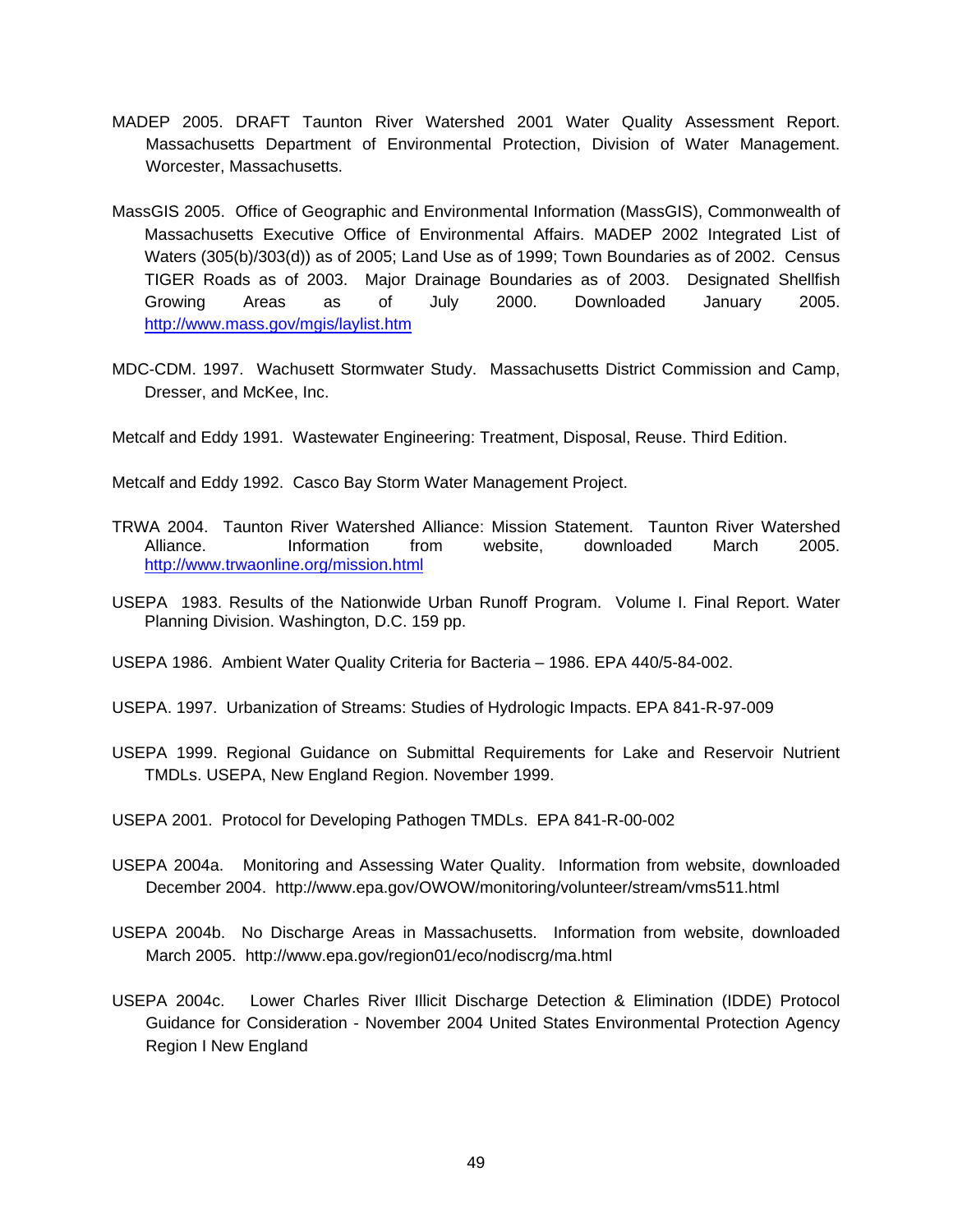USGS 2002. Measured and Simulated Runoff to the Lower Charles River, Massachusetts, October 199-September 2000. 02-4129. United States Geological Survey. Northborough, Massachusetts.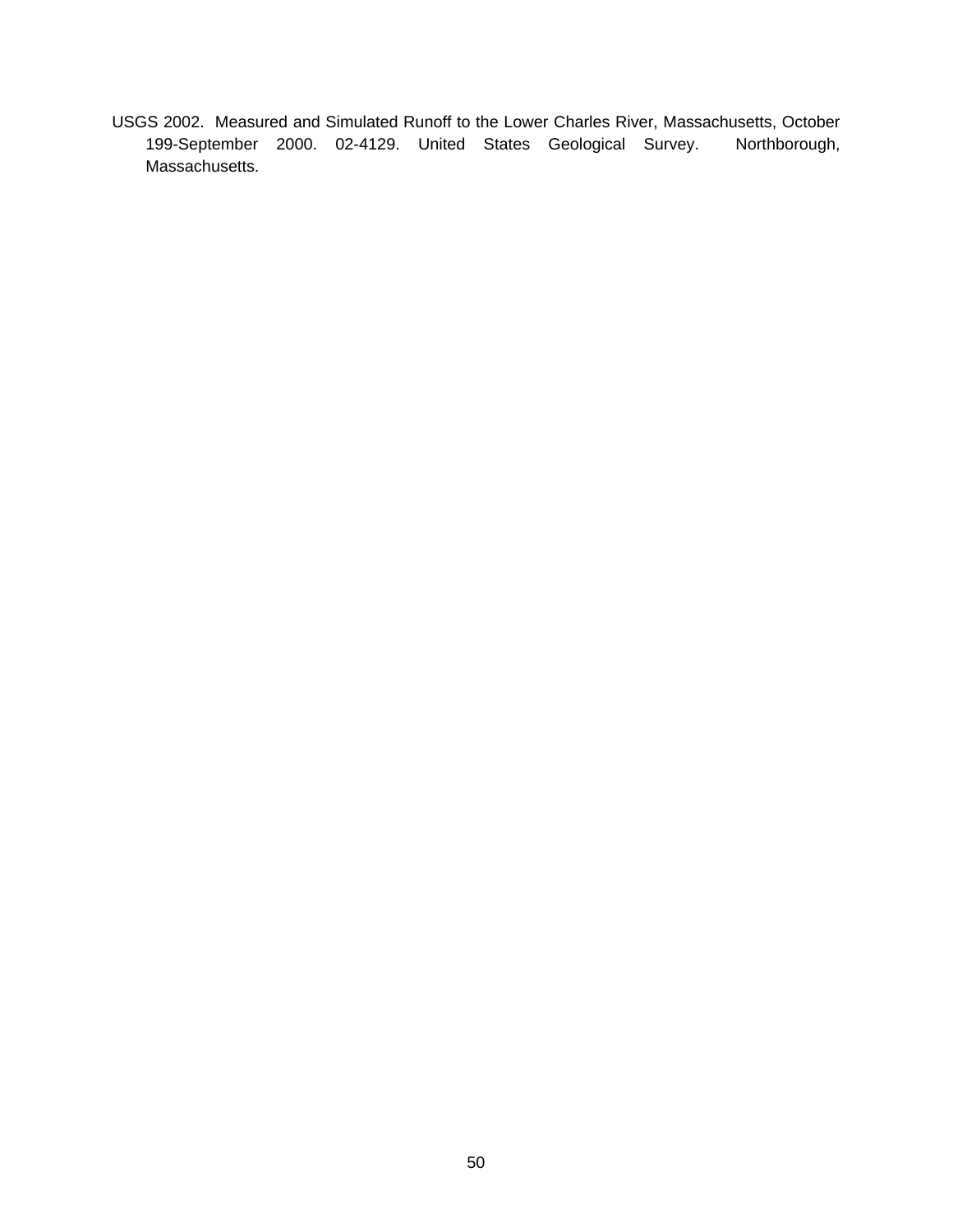# **Appendix A**

Lower Charles River Illicit Discharge Detection & Elimination (IDDE) Protocol Guidance for Consideration - November 2004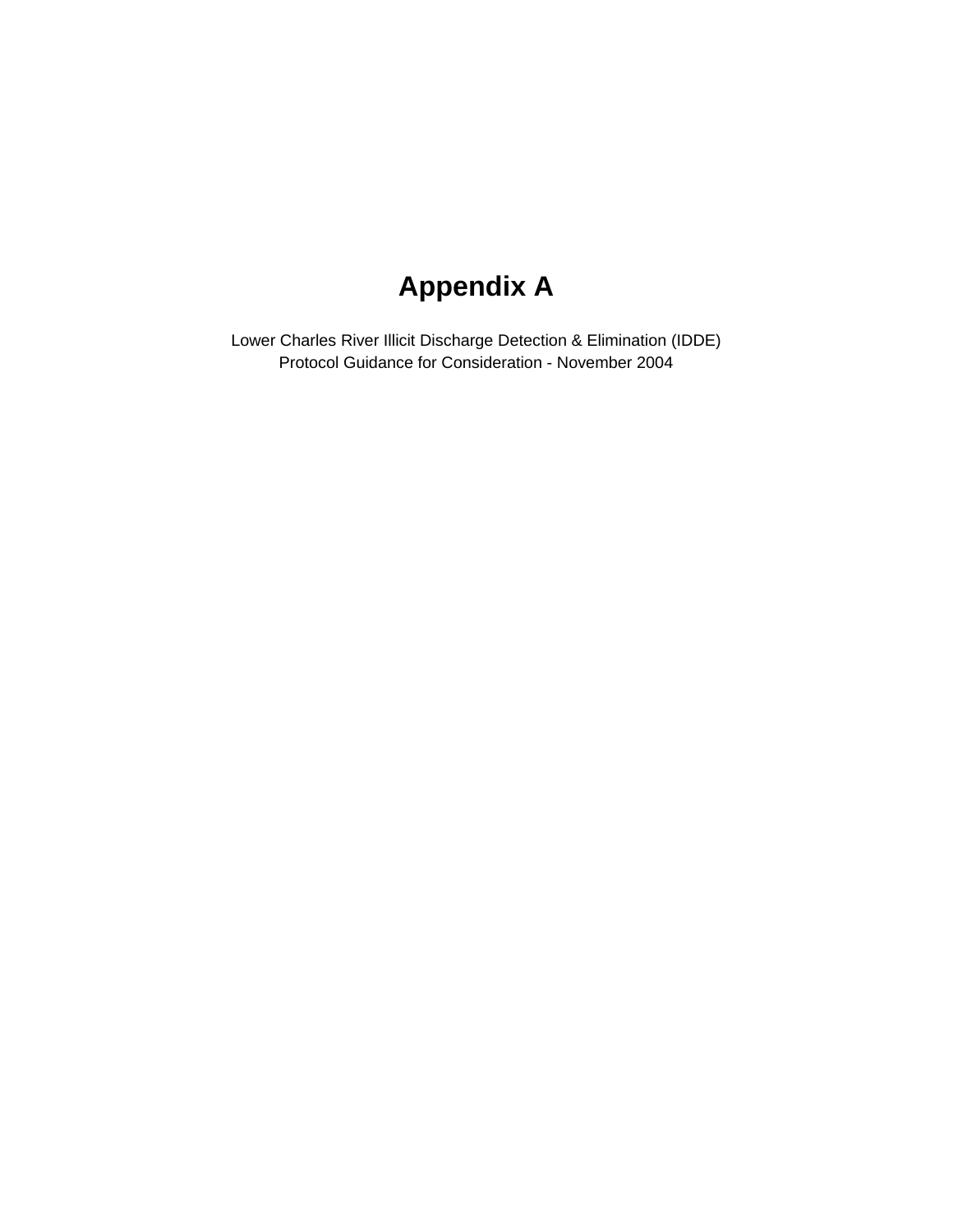